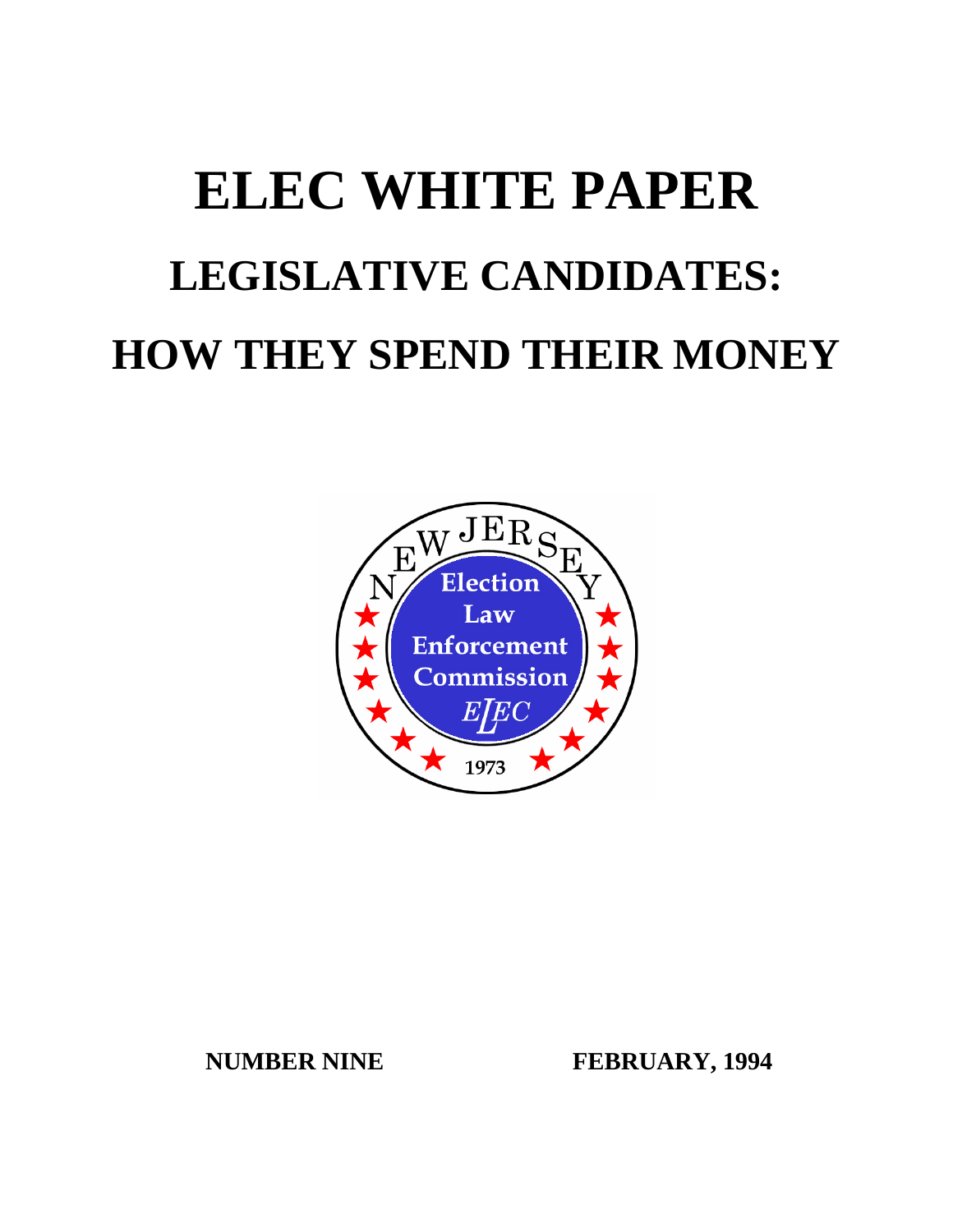

**State of New Jersey**

#### **ELECTION LAW ENFORCEMENT COMMISSION**

WILLIAM H. ELDRIDGE GREGORY E. NAGY (GREGORY E. NAGY COMMISSIONER GREGORY E. NAGY COMMISSIONER

OWEN V. McNANY, III **State BRANG BANG AND STATE BANK BLDG.**, 12th FLOOR **The CONTEXT BANG BANG BANG BANG BANG BANG** 28 W. STATE STREET, CN 185 CHAIRMAN EXECUTIVE DIRECTOR TRENTON, NEW JERSEY 08625-0185 DAVIS LINETT JEFFREY M. BRINDLER (609) 292-8700 COMMISSIONER COMMISSIONER (609) 292-8700 DEPUTY DIRECTOR

LEGAL DIRECTOR

EDWARD J. FARRELL COUNSEL.

#### *Acknowledgement and Statement of Purpose*

*The Commission is once again proud to offer the citizens of New Jersey its latest study on a topic of interest in the field of public disclosure. ELEC's Deputy Director Jeffrey M. Brindle wrote this analysis and it reflects his many years of campaign financing experience.*

*Rider College student intern Michael Harrington and Analyst Steven Kimmelman provided important background research, while Computer Assistant Jeffrey Schneider contributed essential graphical material. Legal Director Gregory E. Nagy served as a proofreader as did Director of Compliance and Information Evelyn Ford, Deputy Legal Director Nedda Gold Massar, and Associate Director of Compliance and Information Virginia Wilkes Tesser. Statistical proofreading was done by Director of Administration Barbra Fasanella and wordprocessing was contributed by Senior Secretary Josephine A. Hall. The general editor was Executive Director Frederick M. Herrmann.*

*Legislative Candidates: How They Spend Their Money is the ninth White Paper in a series dating back to 1988. These studies are based on staff research as well as work by outside persons such as university professors and graduate students. Analyses written by external sources are published with a disclaimer. It is ELEC's goal to contribute substantive research for the ongoing debate on improving the way our State regulates the impact of money on its political process. The Commission is not necessarily taking a position on any of the issues raised and is presenting this paper to promote discussion.*

*For further reading about the role of campaign financing in New Jersey's and the country's political systems, the Commission suggests referring to the "COGEL Campaign Financing and Lobbying Bibliography" compiled by ELEC's executive director. Those interested in political money may also wish to read the forthcoming: Frederick M. Herrmann and Ronald D. Michaelson, "Financing State and Local Elections: Recent Developments" in the 1994-95 edition of The Book of the States published by the Council of State Governments.*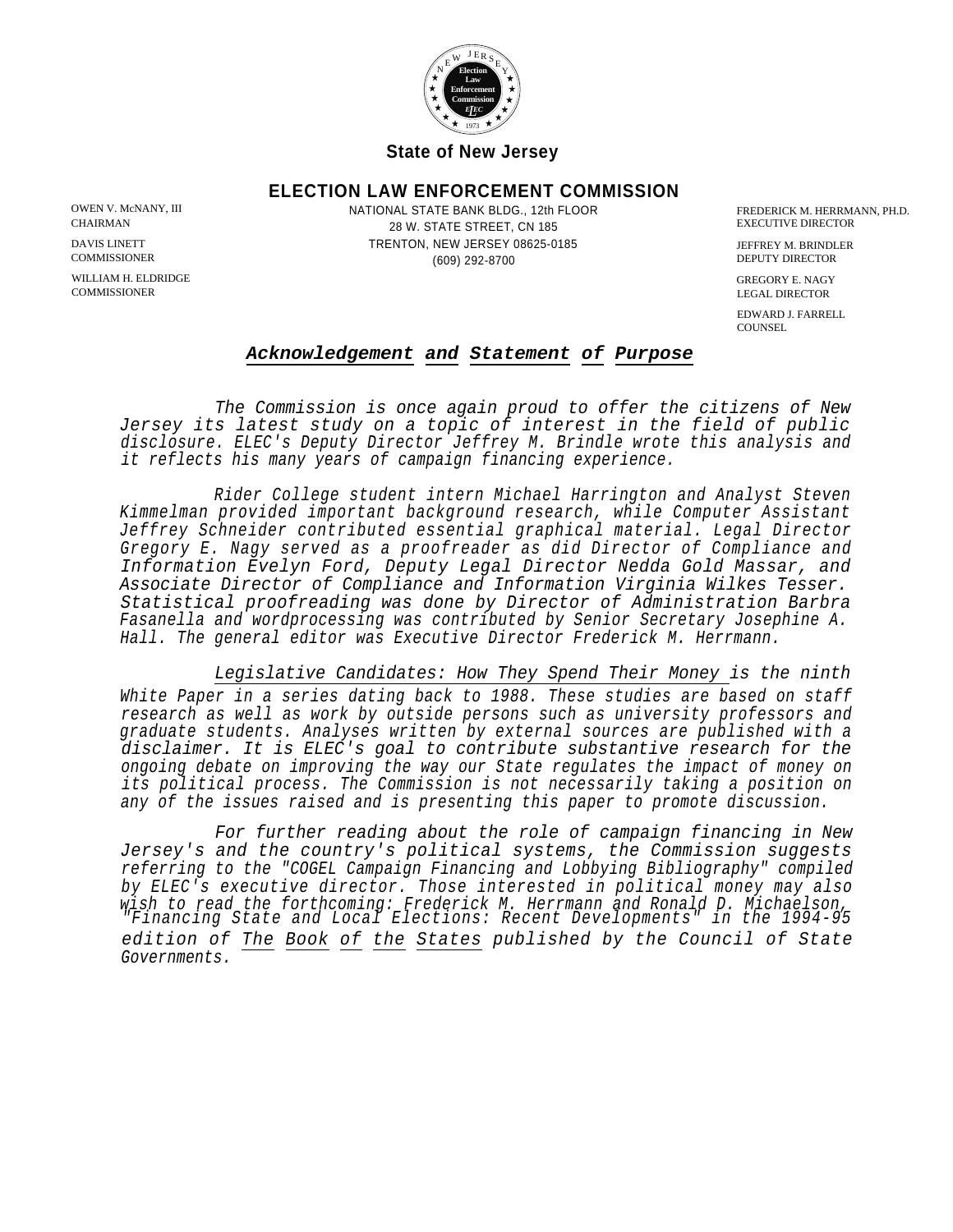#### TABLE OF CONTENTS

 $\overline{\phantom{a}}$ 

| PAGE NO. |  |
|----------|--|
|          |  |
|          |  |
|          |  |
|          |  |
|          |  |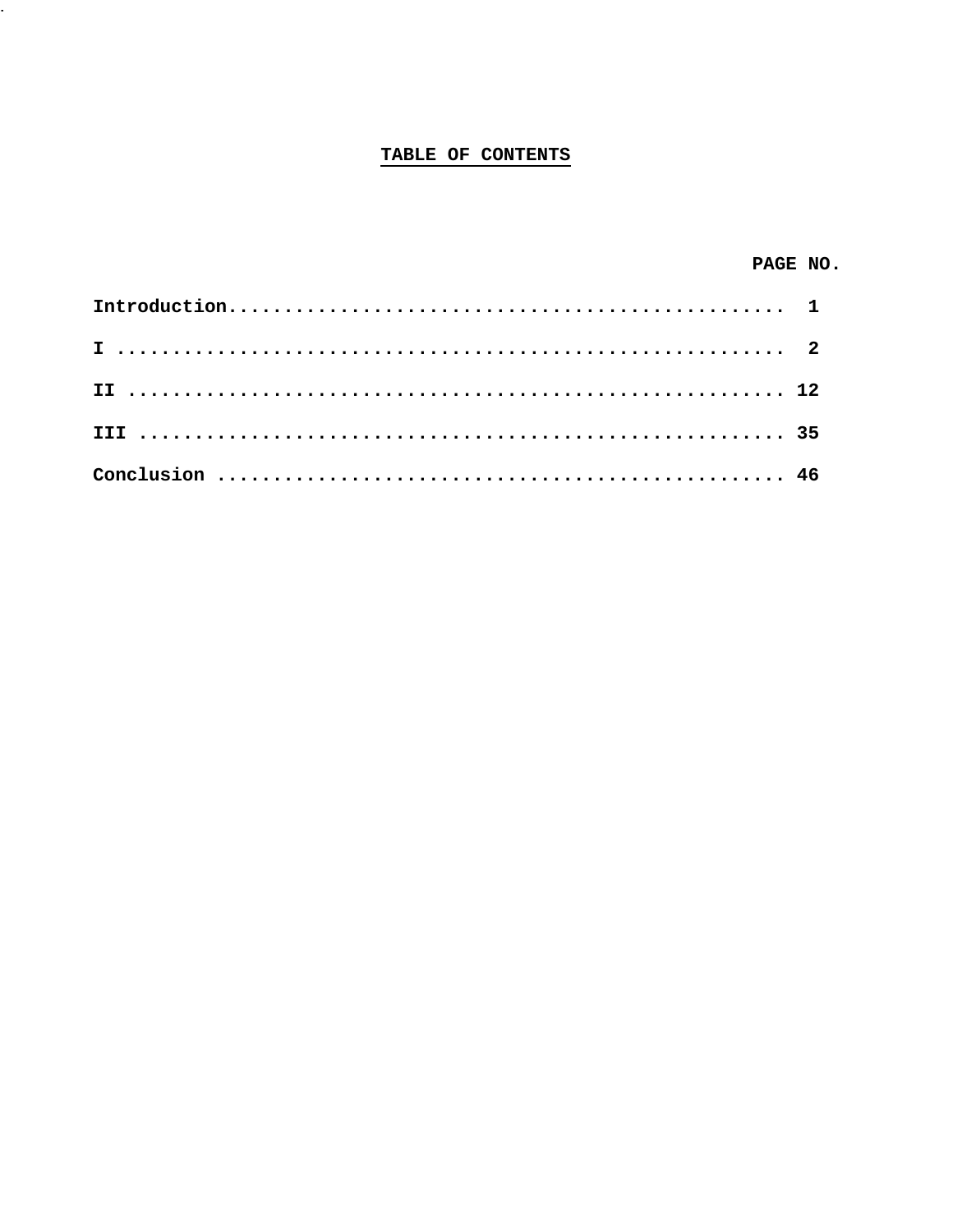#### *INTRODUCTION*

This paper charts a new course. For the first time in the White Paper Series, campaign spending by legislative candidates is analyzed and systematically reviewed to provide a glimpse of how campaign contributions are utilized by Senate and Assembly candidates in New Jersey.

While expenditure activity has been categorized and documented by the Commission, it has been done in the context of gubernatorial elections. And though, in general, financial activity by legislative candidates, PACs, and parties has been studied, expenditure activity specifically has never been analyzed.

Numerous press releases and white papers, for instance, have demonstrated that fundraising is central to modern-day legislative campaigns. Whereas the county political party committees, with their volunteers and their power to select candidates, were once the dominant force in legislative campaigns, that changed in the 1970's and 1980's. It was during this period that campaigns became more candidate-centered, employing sophisticated, expensive technology to reach the voters. 1

In recent years, the United States Supreme Court , in its Eu decision dealing with the state of California's prohibition against party involvement in primary elections, ruled that parties could endorse candidates in primary elections. This decision, which New Jersey's Attorney General ruled applied to New Jersey, may signal a period of renewed party strength, but to this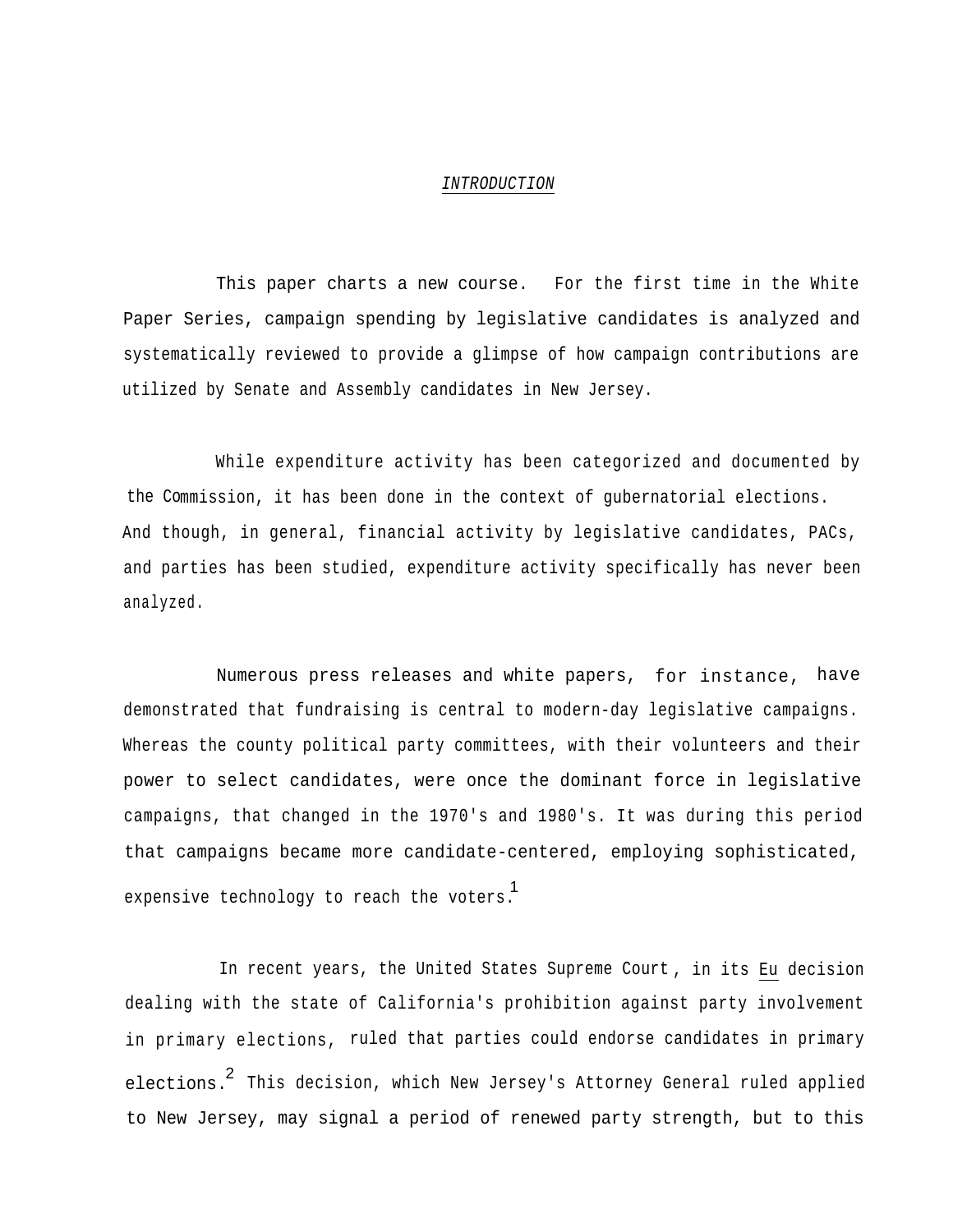point, legislative campaigns remain chiefly candidate-centered. <sup>3</sup> As candidate-centered efforts, utilizing mass advertising techniques, polling, and consultants, these campaigns have more and more become dependent on money.

Press releases and white papers produced by the Election Law Enforcement Commission (ELEC) have more than documented the fact that legislative campaigns are principally candidate-centered and money-intensive. In Trends in Legislative Campaign Financing: 1977-1987, it was shown that legislative general election campaign receipts rose from \$4.1 million in 1977 to \$14.8 million in 1987. Later studies have demonstrated that this trend has continued, with Senate and Assembly receipts amounting to more than \$16.6 million in the 1991 general election. And even though major campaign finance reform was enacted in 1993, fundraising activity in this most recent legislative general election continued to be extremely heavy.

Throughout the Commission's studies, whether in Trends in Legislative Campaign Financing: 1977-1987 , in numerous press releases or in Is There a PAC Plague in New Jersey?, ELEC has analyzed campaign receipts in great detail. It has dealt with the financial activity of incumbents and challengers, Democrats and Republicans, Senate and Assembly candidates , and winners and losers. Moreover, contributor activity by type of contributor, be it an individual**,** a special interest PAC, a candidate PAC, a political party, a business, or a union , has been analyzed. And, the Commission,in comparative studies of election years, has analyzed the relative strength of contributor activity by various contributor types. Throughout these studies, ELEC has significantly, and importantly, concentrated its analysis on contributor activity in legislative elections , demonstrating the importance of

- 2 -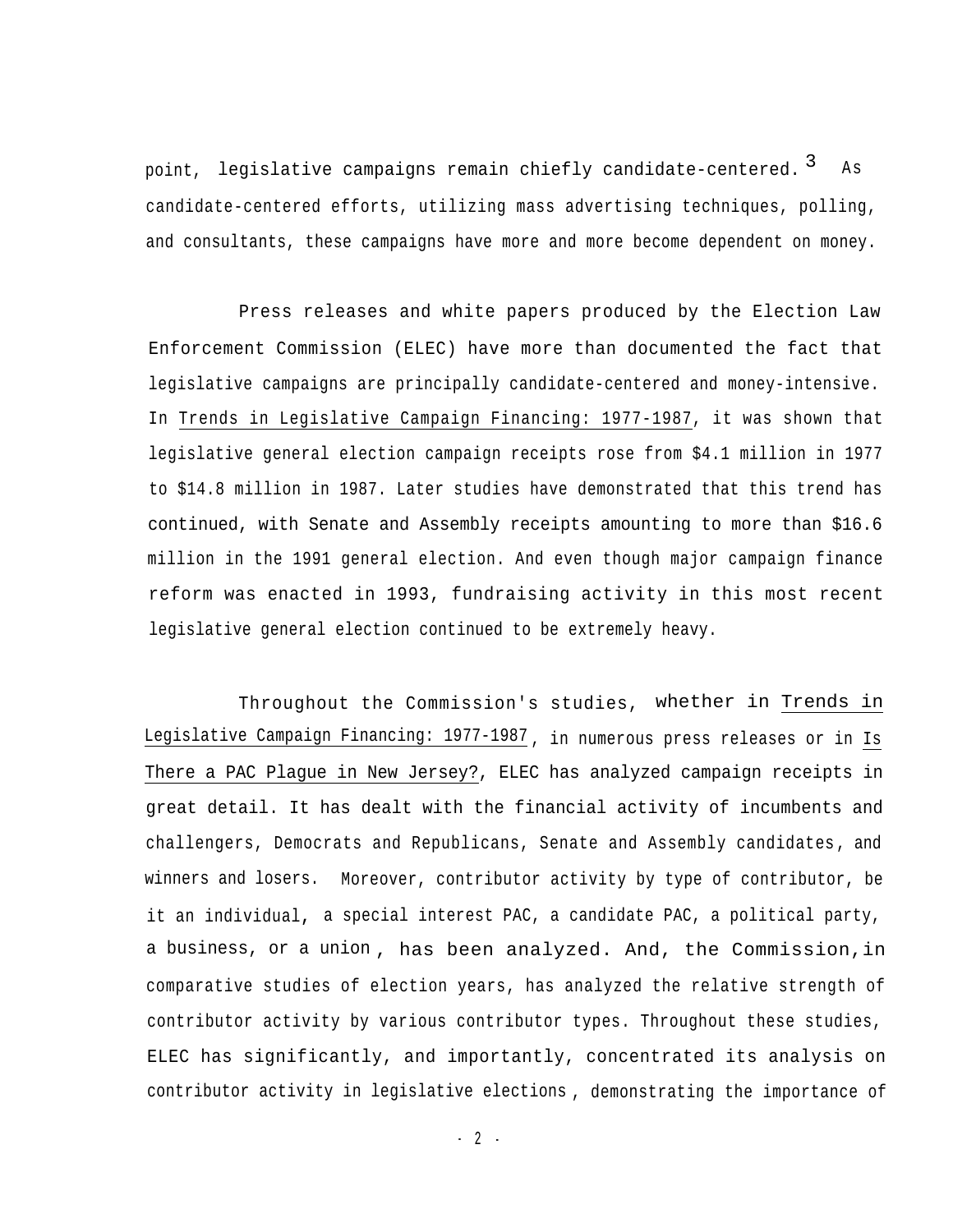money in legislative campaigns.

Now that it has been established that large scale fundraising takes place in the context of legislative elections, it is time to evaluate how this money is spent. How is the money, raised so vigorously in legislative elections, utilized in legislative campaigns?

A study of legislative expenditures can be very revealing. By analyzing this aspect of campaign finance, a clue to the strategies of modernday campaigns for the Senate and Assembly will be provided. It is generally thought that campaign strategies and approaches of legislative candidates have shifted from reliance on party and people to a reliance on mass advertising and technology. Studying expenditures of these campaigns can confirm or dispel this belief; or, it can modify it.

Following each gubernatorial election since 1977, the Commission has studied the campaign financial activity of gubernatorial candidates. Because most of the gubernatorial candidates have participated in the Gubernatorial Public Financing Program during that time, a program which contains guidelines on how public funds can be spent, these studies have analyzed the expenditures of gubernatorial candidates. As comparative studies, they have been able to trace this activity over a span of four elections, providing a picture of how expenditure strategies have changed during this period. In general, these studies have shown that over the years the percentage of gubernatorial money spent on broadcast advertising versus print advertising and other more traditional, volunteer-oriented campaign strategies, has grown significantly. In this study, it will be determined if legislative spending patterns echo

---

--

--

m

 $-3 -$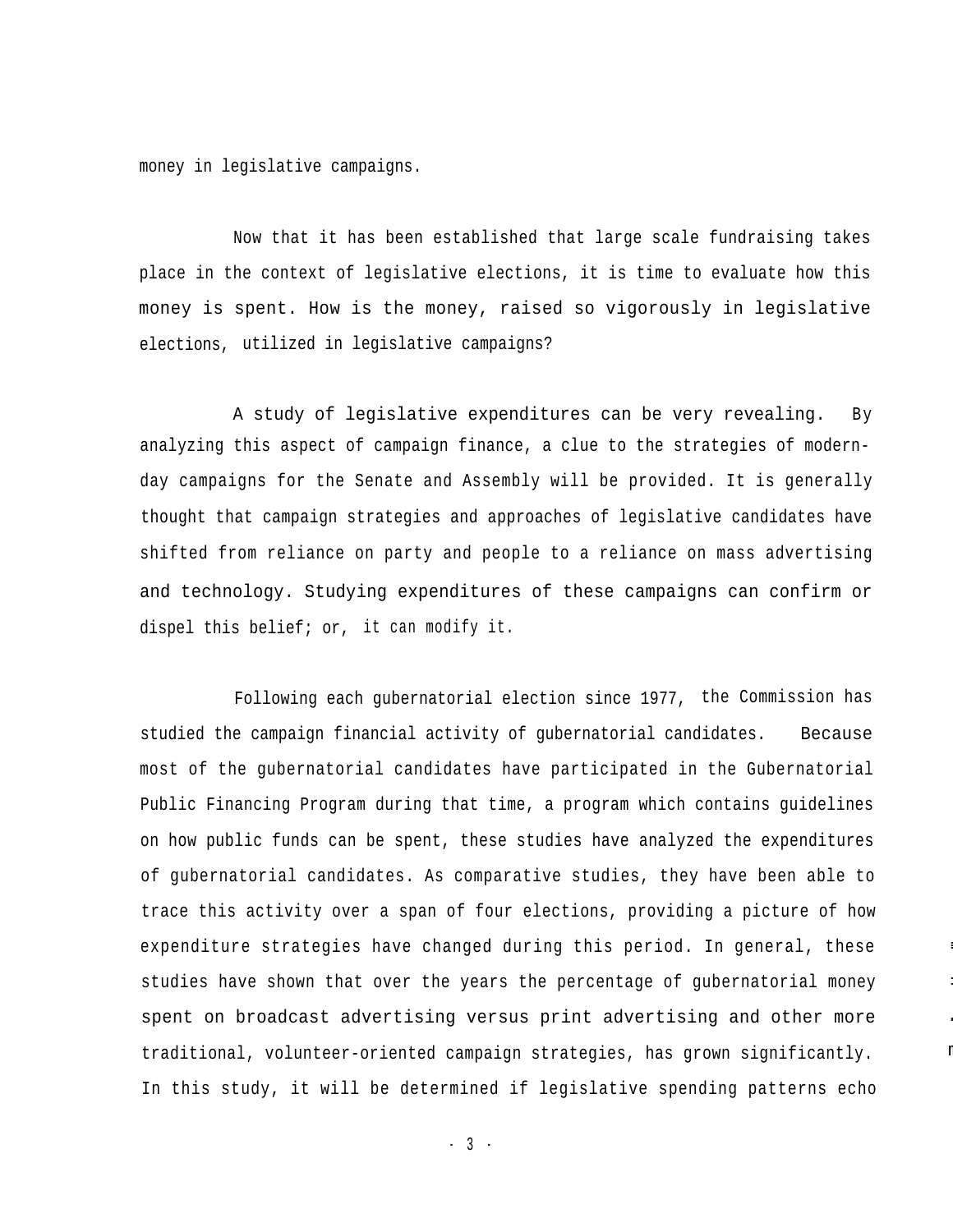those of gubernatorial spending, highlighting both specific differences and similarities.

It should be emphasized that this attempt to analyze legislative expenditures is a first for the Commission. As such, it has not been an easy task. Categorizing the expenditures of legislative candidates has been painstaking, having to be accomplished manually. At times categorization of the information contained on legislative reports was straight-forward and easy. At other times, it was not. Thus, the Commission makes no claim that the analysis contained in this paper is exact or uncontestably accurate in every respect, only that the study presents a general picture of how money in legislative elections is being spent. Moreover, it is important to point out that while two legislative years are analyzed and compared, 1987 and 1991, not every candidate nor every legislative district is covered in this report. Instead, the top twenty districts in terms of spending were selected for analytical purposes. Further, candidates are not dealt with in this paper individually, but rather collectively within legislative districts. Nevertheless, by thoroughly analyzing the expenditure activity in the top twenty spending districts in two separate Senate and Assembly electoral years**,** the study does provide a general picture of how legislative campaign money is utilized.

It is important to note that the expenditure activity showcased in this report took place in years prior to the new Campaign Act, which was effective April 7, 1993. While expenditure patterns might change due to the one candidate and/or joint candidates committee limitation and the contribution limits, it is not expected that these patterns will change

 $-4 -$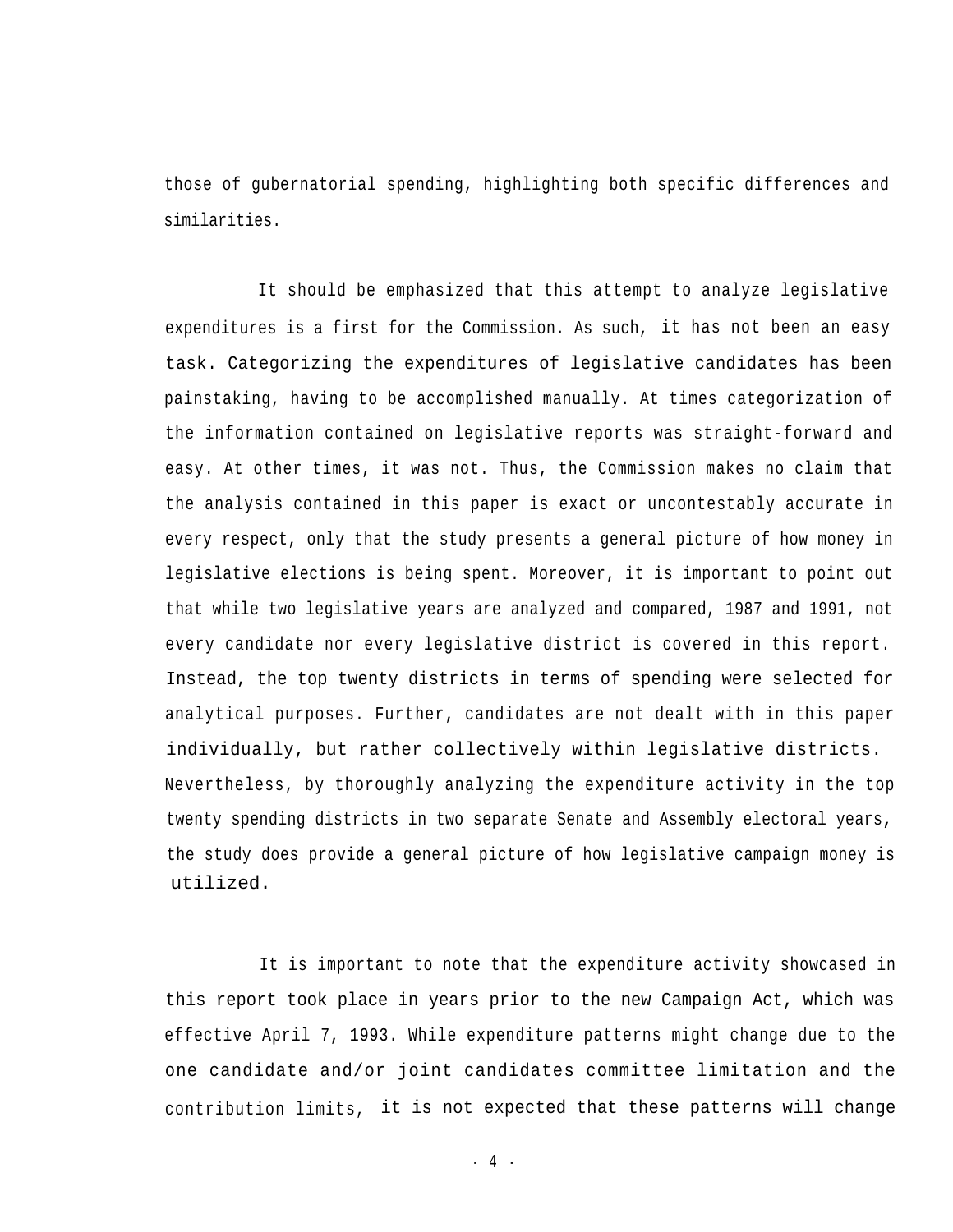demonstrably as the result of the new law. Perhaps spending by legislative candidates on charitable causes might decline and be transferred to civic associations or foundations, but in terms of expenditures directly related to elections, it is not expected that patterns would change or campaign strategies be altered.

This paper undertakes to provide the public with an overview of how campaign money in legislative elections is spent. It represents a logical progression from previous white papers and press releases, which, in documenting the importance of money in legislative campaigns, set the stage for the first effort to document how this money is used and the strategies employed in modern-day campaigns for Senate and Assembly.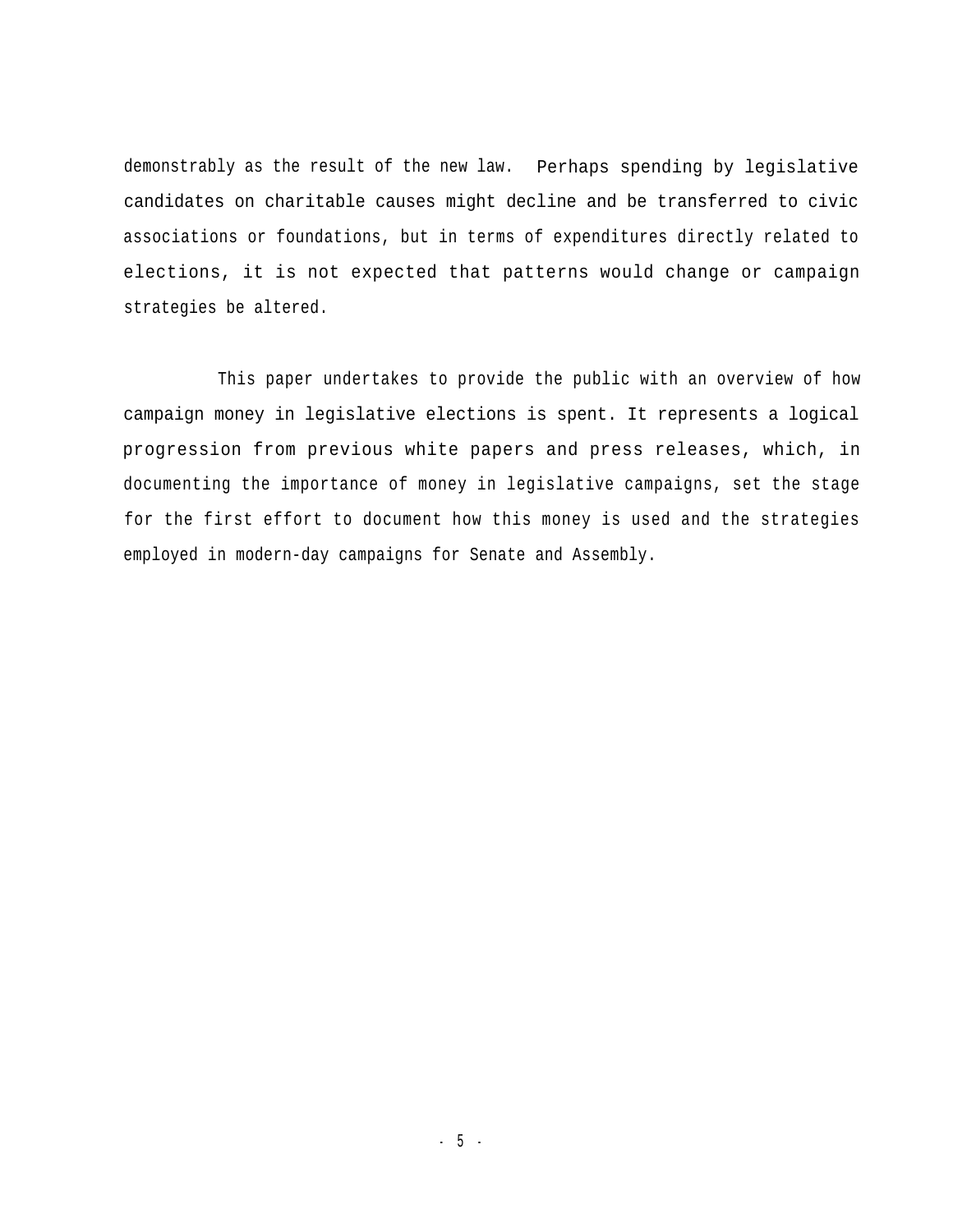While the paper's focus is legislative campaign spending, it should prove useful to review first recent trends in gubernatorial spending. This review will serve as a backdrop for an analysis of legislative expenditures, allowing the reader to discern both similarities with and differences between gubernatorial and legislative campaign strategies.

#### Characteristics of New Jersey Gubernatorial Elections

Gubernatorial contests are the only Statewide elections in New Jersey. They are also the only election for which a public funding program exists. Any candidate for Governor who qualifies by raising a threshold amount of private money is eligible to participate in the program and receive two public dollars for every one dollar raised privately. A public funds cap is in effect and participating candidates are subject to an expenditure limit.

The Statewide nature of gubernatorial elections distinguishes elections for governor from elections for the Legislature, which are local in character. Moreover, the Public Funding Program together with expenditure limitations adds to this distinction*.* By looking at the expenditure information provided by candidates for Governor and by candidates for the Legislature, it can be determined whether these characteristics distinguishing gubernatorial elections from legislative ones translate into significant differences in campaign strategies and styles.

*I*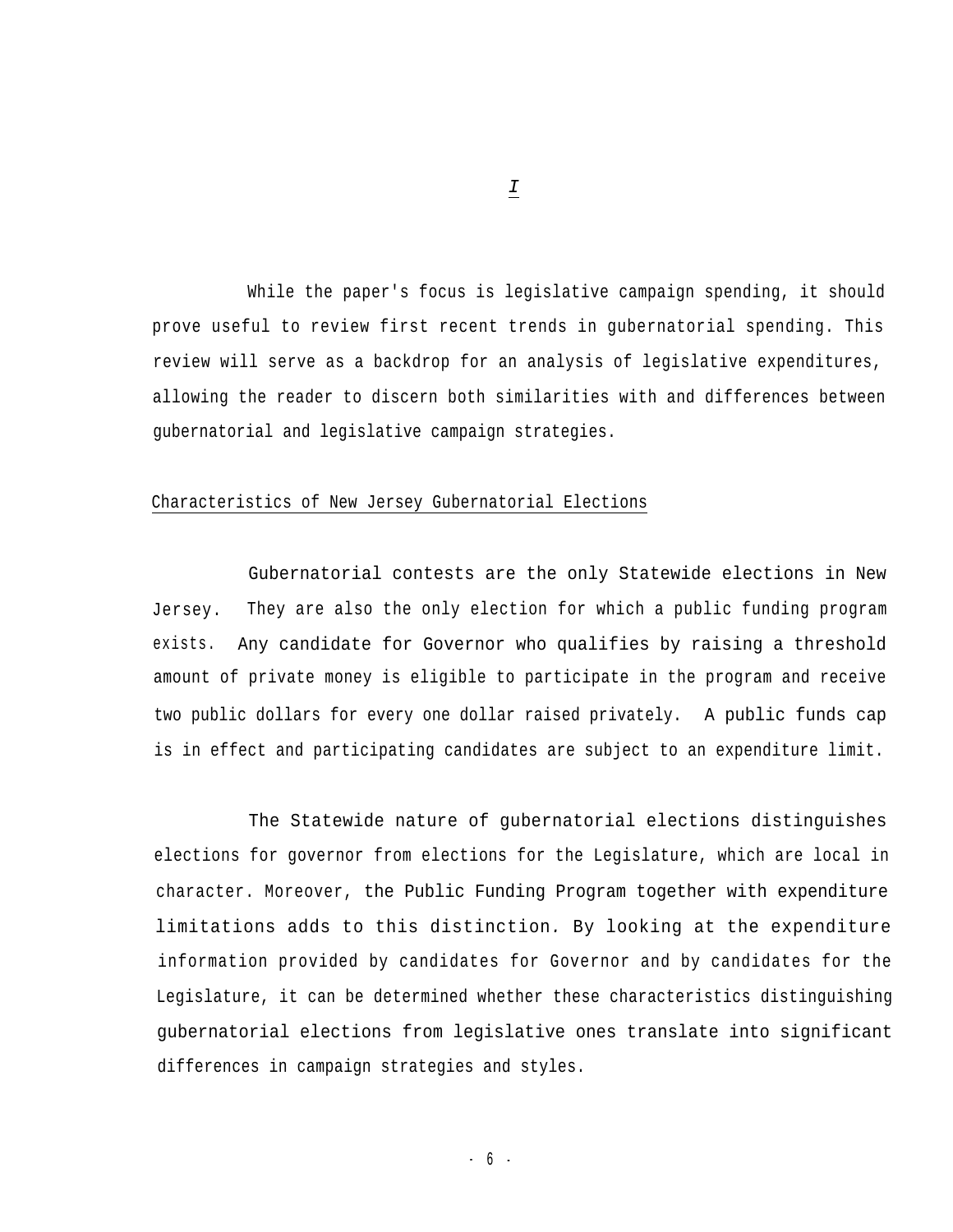Since 1973, at least, gubernatorial campaigns have become increasingly candidate-centered, money intensive, and decreasingly party oriented and volunteer based. In part, this situation is due to the weakening of the party system, hastened by post-Watergate reforms, which included, among other things, an open primary law effective for the 1981 gubernatorial primary election. It is also due to a gubernatorial public financing program that provides candidates, but not parties, with a 2:1 match of private dollars to public dollars and limits State party contributions to these candidates to one \$1,800 contribution per election. And finally, it is due to a changing, more mobile society that is becoming more and more dependent on mass media to provide cues to voting and less dependent on party and party identification for those cues.

#### Gubernatorial Campaigns Spend for Mass Media

In a report entitled Gubernatorial Cost Analysis Report, published in June, 1988, the Commission demonstrated that since the 1973 gubernatorial elections, an increasing percentage of total gubernatorial campaign money has been expended on mass communication. Conversely, the share of expenditures directed toward more traditional activities, such as volunteer recruitment for telephone and door-to-door canvasses and get-out-the-vote drives, grew ever smaller. Computers could now facilitate much of this activity**.**

According to the study: "This steady but significant increase in the use of mass communication techniques in Statewide campaigns for governor promises to continue. While changes could be made in the electoral system to strengthen political parties and make them more powerful players in elections

- 7 -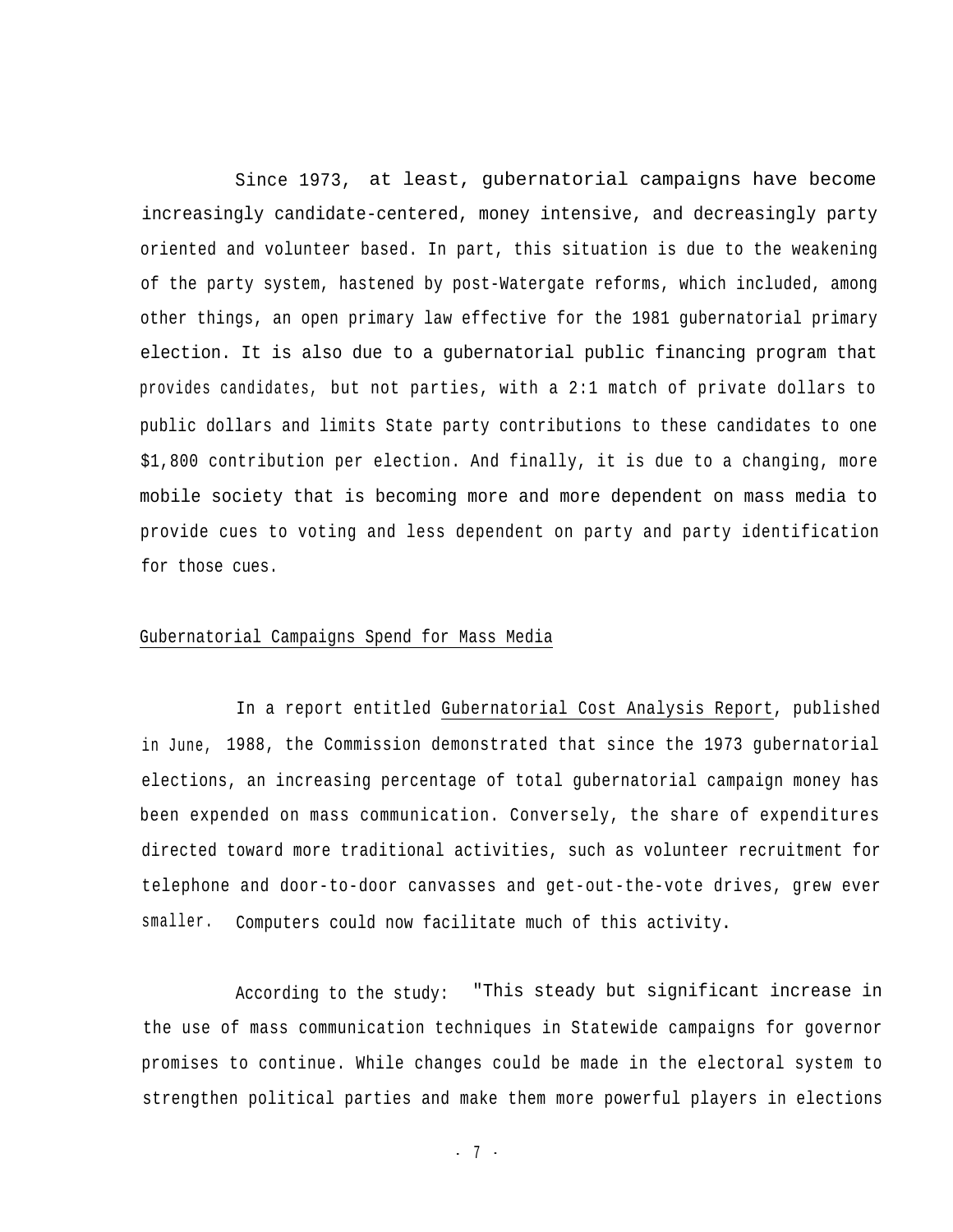at all levels, including the gubernatorial level , the impact of the new forms of mass technology is not likely to decrease. If anything, the use of mass communication in campaigns probably will continue to increase. Society in general is reliant upon mass media. It will continue to be so with respect to the information it receives regarding elections as well. For many reasons, among them the decline in party identification by voters, socio-economic changes, and cultural developments, the sun appears to have set on the days of dependence upon volunteers."<sup>4</sup>

Back in 1973, 54 percent of all general election gubernatorial expenditures went for mass communications , a figure that rose to 62 percent in the 1977 general election for governor. The mass communication share of total expenditures increased again during the 1981 general election to 76 percent and again to 84 percent in the general election of  $1985.$ <sup>5</sup> In the 1989 gubernatorial general election, the high percentage of expenditures going toward mass communication remained steady at 82 percent. Since 1973, then, there has been an approximate 55 percent increase in the percentage of total expenditures made for mass communication by general election candidates for governor. 6

#### Mass Media Spending on Radio and Television

At the same time that a discernible trend toward strategies that emphasize mass communication in gubernatorial contests has been evidenced since at least 1973, it is worthy of note that since the 1970's, definite patterns have emerged within this category as well.

- 8 -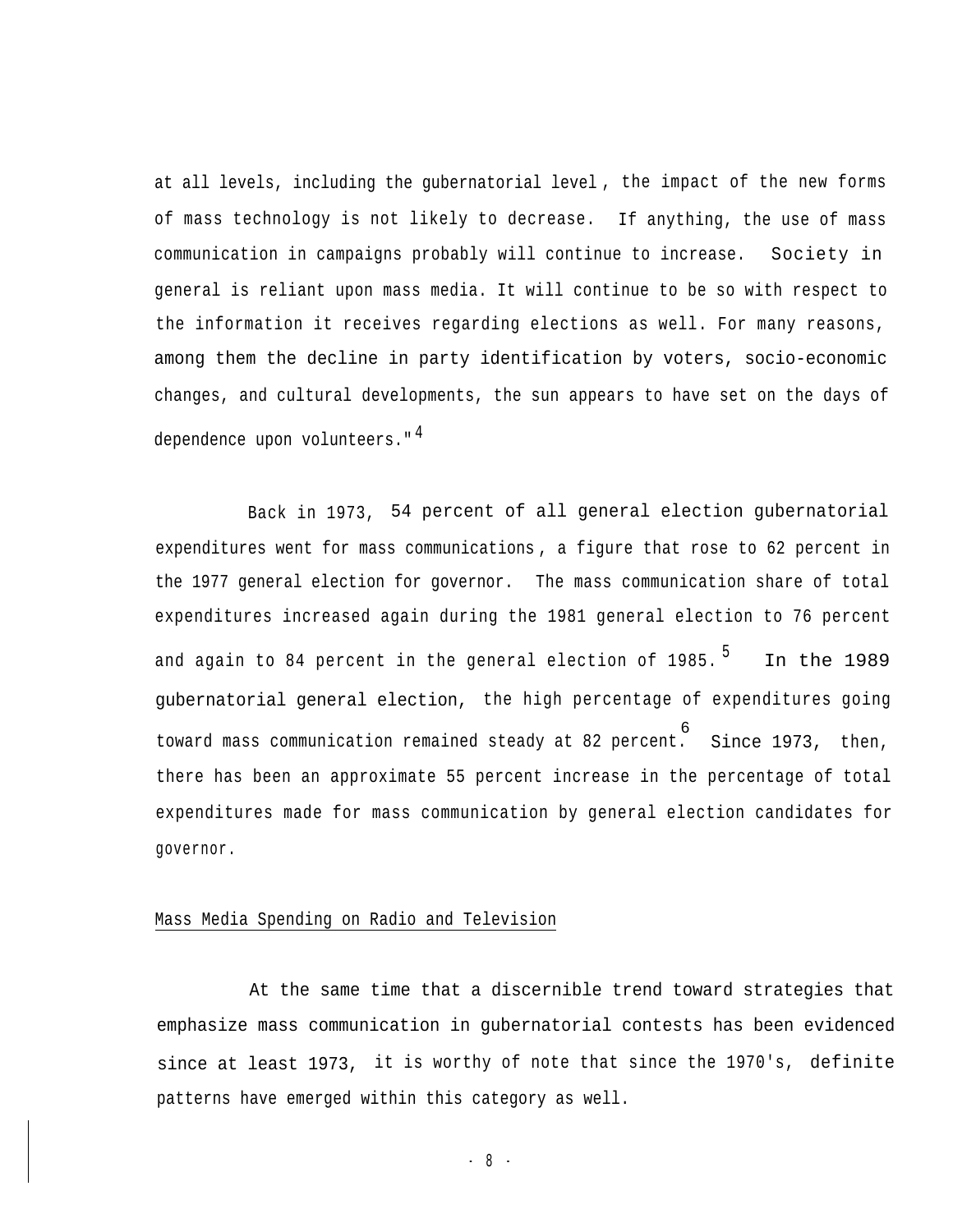In the Gubernatorial Cost Analysis Report cited above, mass communication was broken down into the following categories: advertising production; broadcast media, including radio and television; newspaper advertising; billboards; printing; and mailing of literature.

As might be expected, a perceptible trend toward spending on broadcast media has been apparent since 1977, the first general election covered by the gubernatorial public financing law.

According to the report: "The accent on spending for broadcast media has been increasingly evident since 1977. In fact, it was in this general election that spending on broadcast media first occupied a greater proportion of communications expenditures than all other types of media expenditures combined. Needless to say, within this broad category of communication spending, a definite trend has emerged toward the use of television and radio advertising to communicate the candidate's message to the 7 voters."

Although a breakdown of communication expenditures in the general election of 1973 can only be obtained from the campaign of Brendan Byrne, this breakdown clearly indicates that less emphasis was placed on radio and television advertising in the early 1970's than now. Then candidate Byrne's campaign spent 45 percent of its communication money on broadcast media as opposed to the 87 percent and the 94 percent spent on broadcast media in the general elections of 1985 and 1989.  $^\mathrm{8}$  Conversely, as the expenditure ratio favoring broadcast media increased dramatically during this period, the expenditure ratio's for other types of advertising dropped significantly,

- 9 -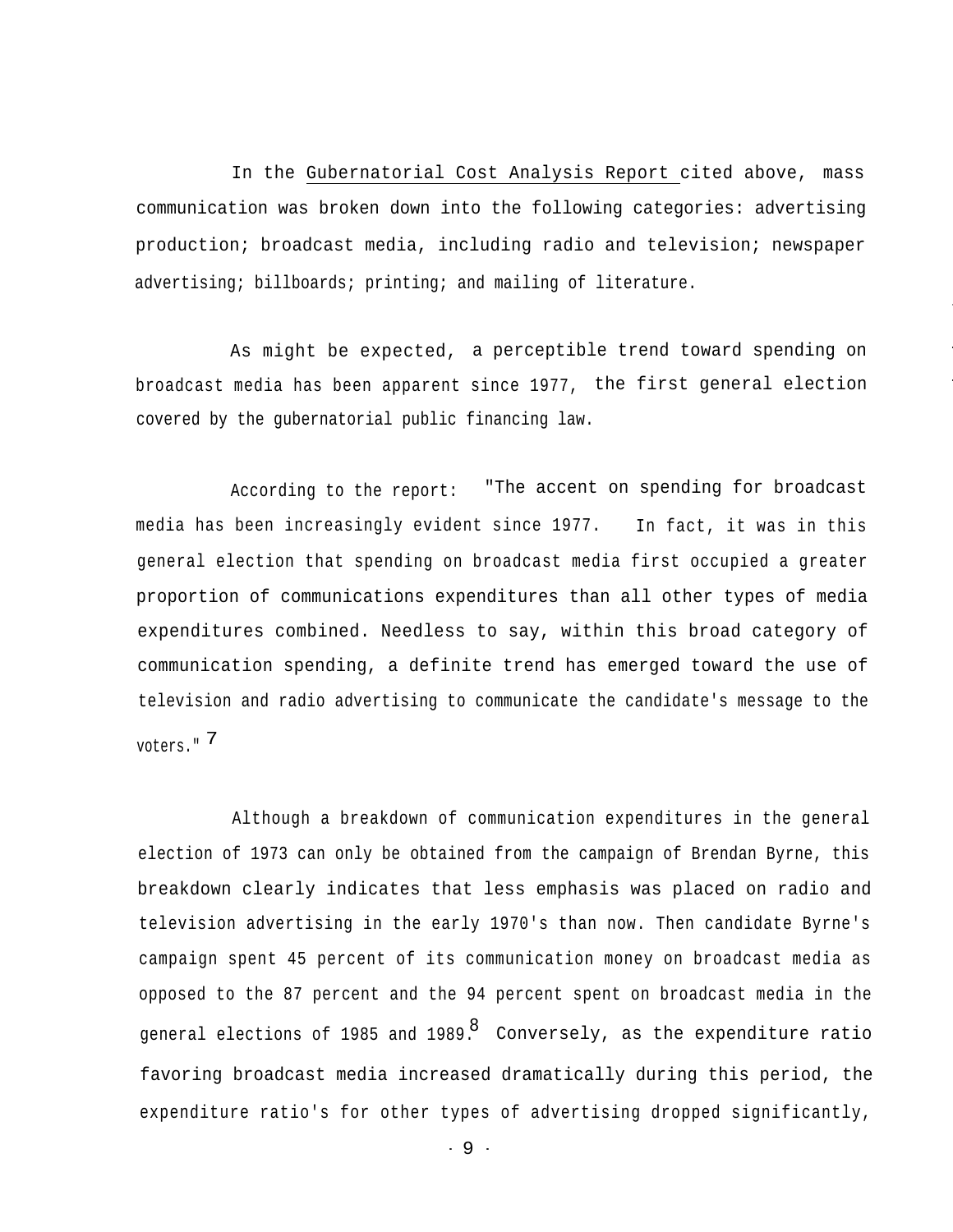especially in the areas of billboard advertising and newspaper advertising.

It should be pointed out that the trend outlined above is also discernible in primary elections for governor, though not to the degree it is in general elections. In the 1981 primary election, 60 percent of all expenditures went for broadcast media, whereas, in 1985, that figure rose to 73 percent.  $9$  In primary elections, there is targeting of only party voters and therefore more direct-mail efforts.

To quote the Gubernatorial Cost Analysis Report of 1988, "Clearly [gubernatorial] campaign strategies have shifted. Mass communications techniques and technology have replaced historical ways of campaigning. In addition to the intensified use of broadcast media to communicate with the voters, candidates for governor also have employed computers to assist them with tasks previously undertaken by volunteers or paid personnel, or perhaps never undertaken at all. Thus, campaigns have become infinitely more sophisticated and automated." 10

#### Toward Analysis of Legislative Spending

Against this backdrop, the analysis of legislative spending begins. It must be kept in mind that this is the first such study of legislative expenditures under the aegis of the Commission, and as such, the period of comparison will be considerably shorter than for the gubernatorial races. Any analysis with respect to legislative expenditures has to be done manually and would take an inordinate amount of time to complete back to 1973. Thus, the analysis, though it can be assumed that earlier legislative contests like

- 10 -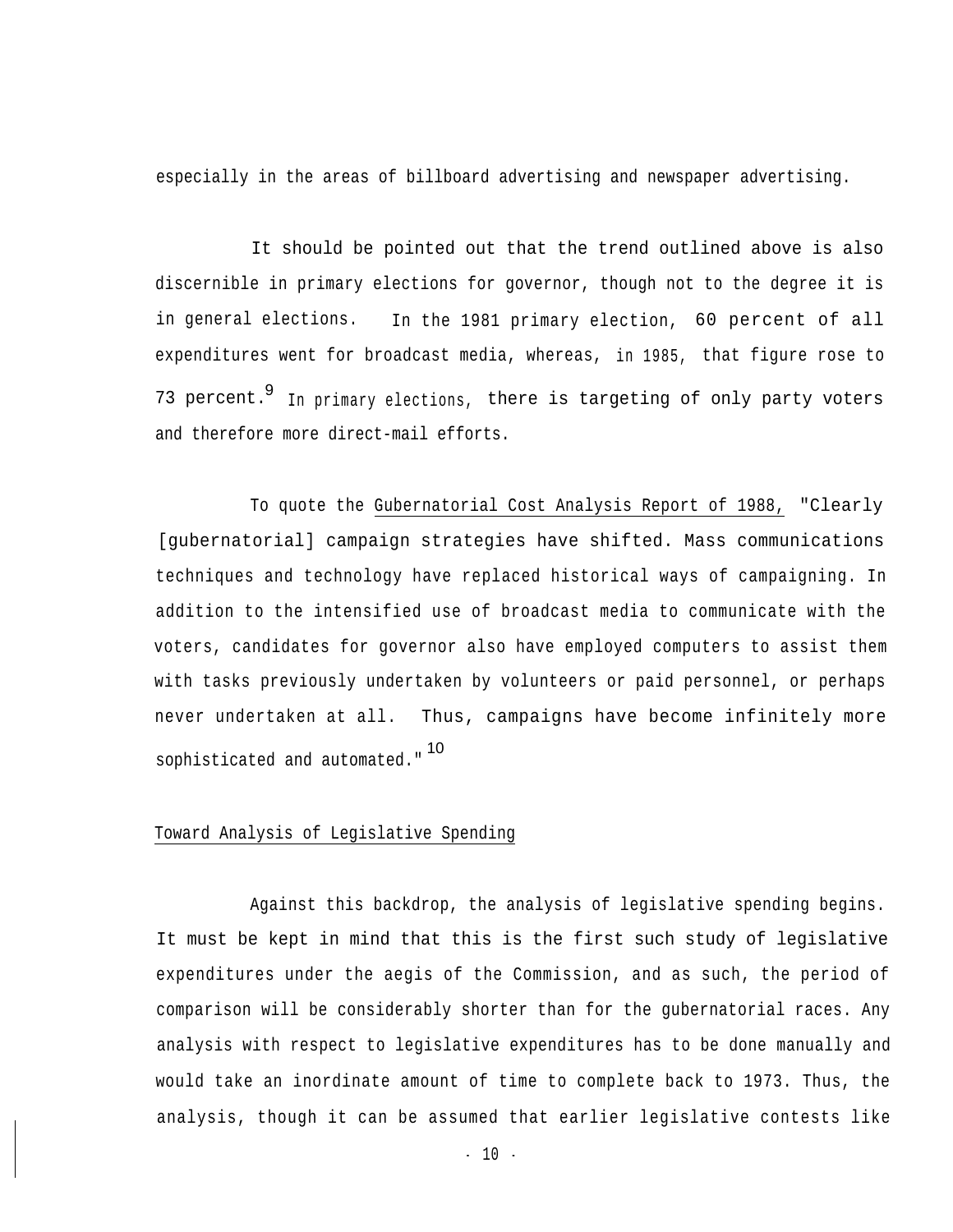gubernatorial ones were more party-oriented and volunteer-based, will not contain any documentary evidence concerning this point. What it will demonstrate, however, is whether or not modern-day legislative campaigns share the same characteristics as gubernatorial contests in terms of spending and strategy; and, in the event they do not, in what ways they are dissimilar.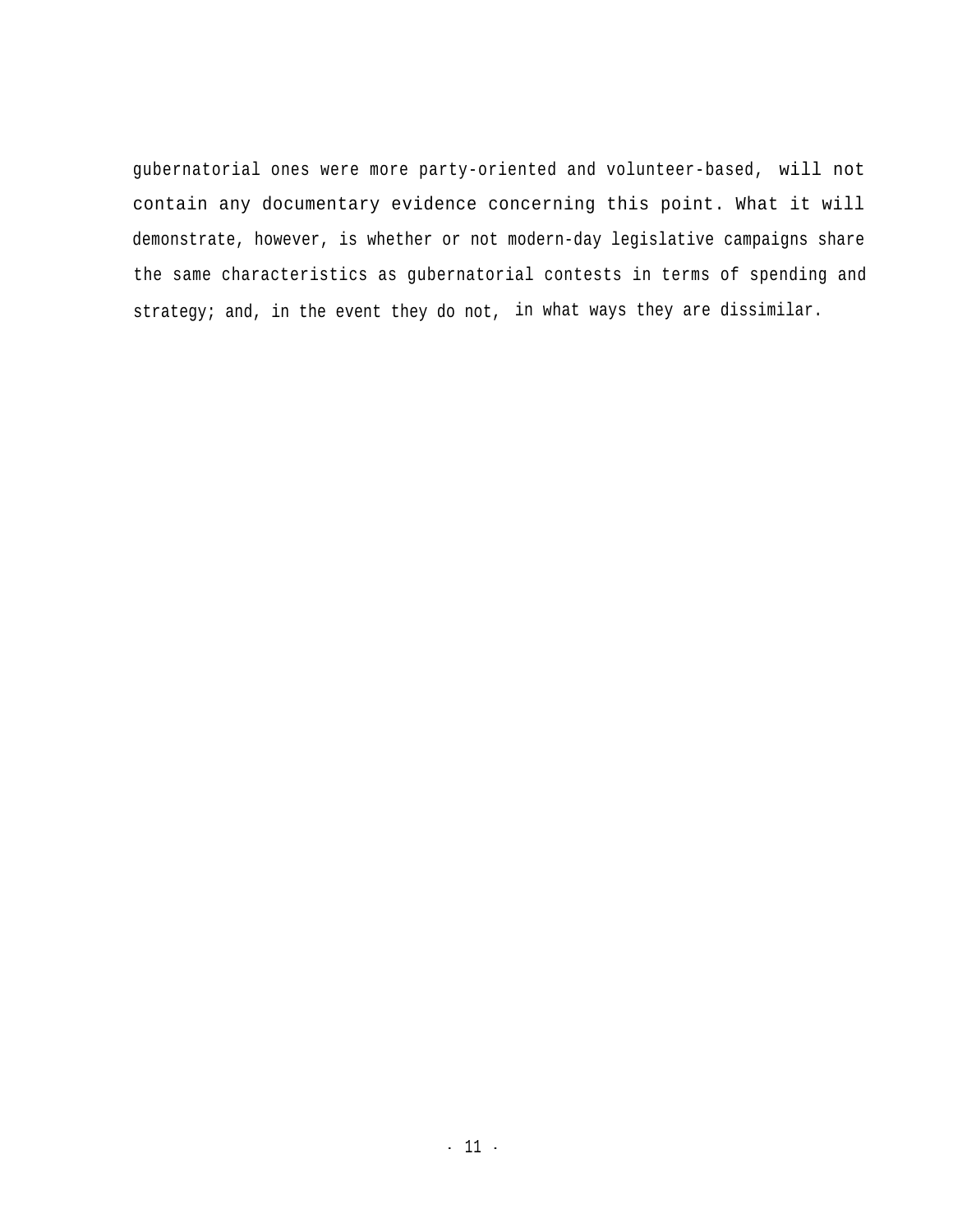Spending in the most recent gubernatorial elections has been directed toward mass media. In the words of Herbert E. Alexander, "the candidates have generally focused on media advertising."  $11$  More specifically, the majority of these mass communication dollars have been spent on broadcast media , especially in general elections. The trend has been in the direction of television and radio and away from print media advertising such as newspapers.

#### Gubernatorial Patterns Not Repeated by Legislative Candidates

Legislative candidates have not fully repeated the patterns of spending displayed by gubernatorial candidates. To be sure, the largest proportion of legislative dollars spent in the twenty districts studied vis-avis the legislative general elections of 1987 and 1991 were directed toward mass media. But in these two elections , the bulk of the mass communication dollars went toward print media advertising as opposed to broadcast media advertising which was the medium of choice of gubernatorial campaigns.

As will be shown in this paper, spending, and therefore campaign strategy, differs between gubernatorial and legislative campaigns. These spending differences will be widely explored. However, because gubernatorial and legislative campaigns have in common the fact that both spend most heavily on mass media, this spending, and the differences in spending within this category between gubernatorial and legislative campaigns, will be reviewed in

*II*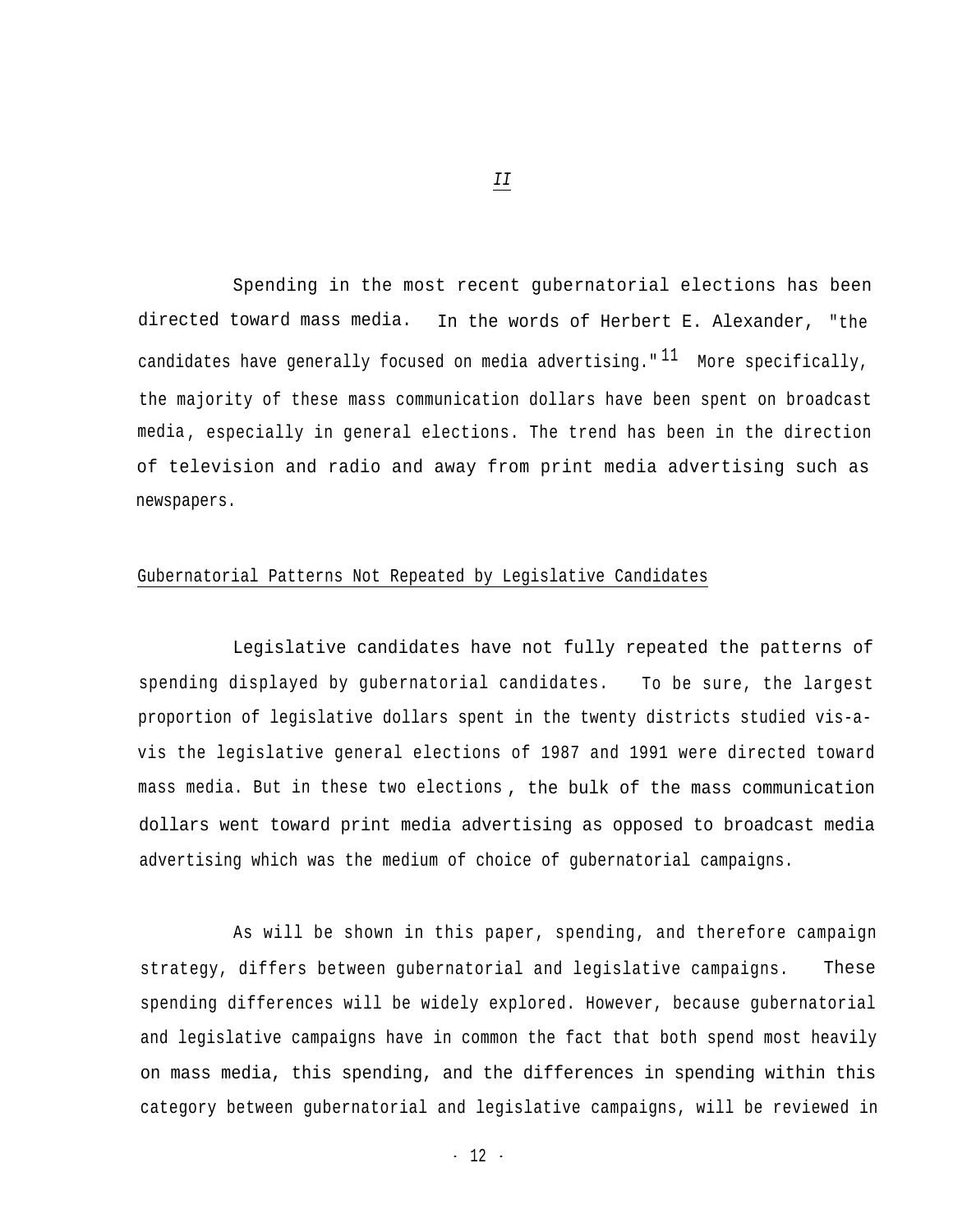this chapter. Other types of spending will be reviewed in subsequent pages.

#### Spending on Mass Media

Spending on mass media by candidates in the top 20 legislative districts totaled  $$3.8$  million in 1987. This amount does not include money spent on political consultants, who probably participated in the media efforts as well. Thus, out of a total \$7.6 million spent by these candidates in 1987, at least 50 percent was utilized for the purchase of mass media.

Senate and Assembly candidates in 1991 expended \$4.4 million on mass communication throughout the top 20 spending districts in that year. This sum, which, again, does not include spending for campaign consultants, amounts to 47 percent of the total expenditures made by candidates within these districts. These candidates spent a total of \$9.4 million in 1991. Figure 1 shows the percentage of total dollars spent by Senate and Assembly candidates on mass media in the general elections of 1987 and 1981.

-

-

--

-

-

--

--

#### Mass Media Amounts Reveal Gubernatorial and Legislative Differences

Although candidates for Governor and for the Legislature have in common the fact that the majority of their spending was directed toward mass media purchases, the proportions of this spending committed to this purpose by each type of contestant reveals an unevenness between the campaign strategies of legislative candidates and gubernatorial candidates.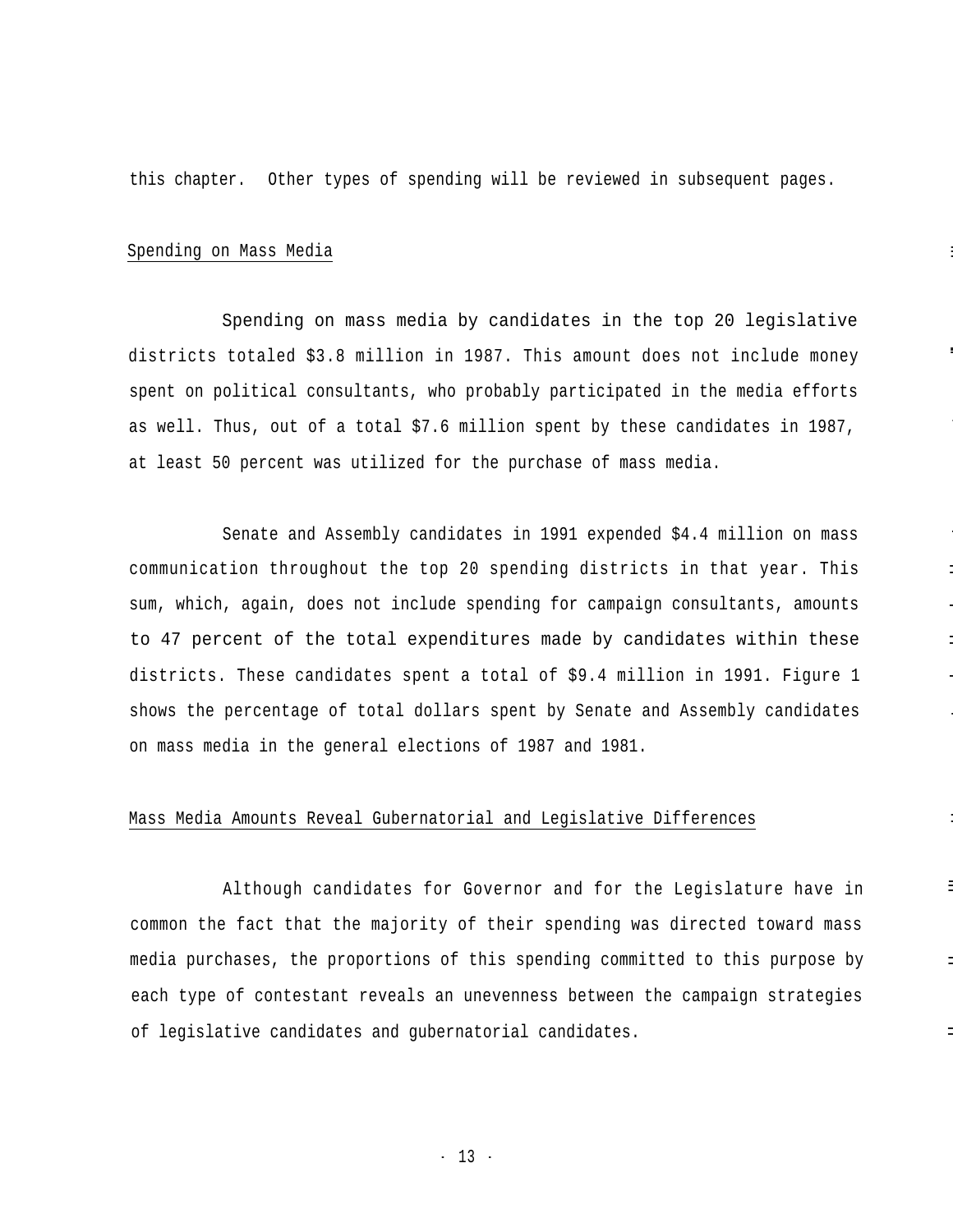# FIGURE 1



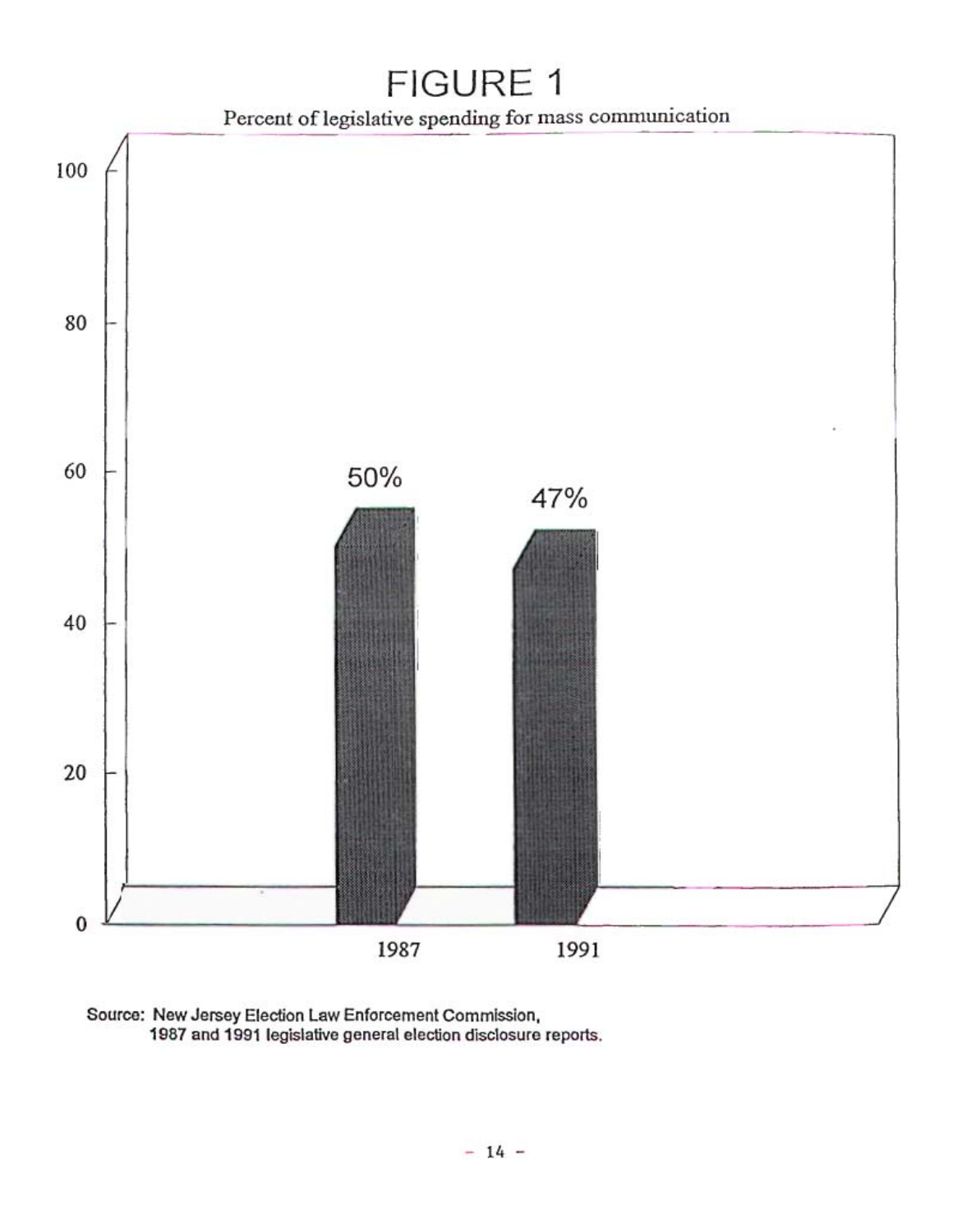Legislative candidates spent almost half of their money on mass communication in the two most recent contests for Senate and Assembly. But this amount does not approximate the proportion of campaign dollars expended toward mass media by gubernatorial candidates in the two most recent gubernatorial contests. In those gubernatorial elections almost all of the funding went toward the purchase of mass media. Figure 2 shows the difference between recent legislative elections and gubernatorial elections in terms of the proportion of campaign dollars spent on mass media by the respective candidates.

Whereas both legislative and gubernatorial candidates have spent considerable amounts of money on mass media, the graph demonstrates that gubernatorial campaigns rely more heavily on mass advertising as the means by which they attempt to reach voters. When over 80 percent of available funds is used to purchase mass media advertising, there is very little money left to channel toward other campaign activities. Legislative candidates, on the other hand, while obviously spending substantial amounts on mass media, still utilize at least half of their money for other purposes. This fact alone suggests that legislative campaigns, though candidate-centered, still rely to an extent on traditional modes of campaigning and have not fully made the transition to technology-based campaigns.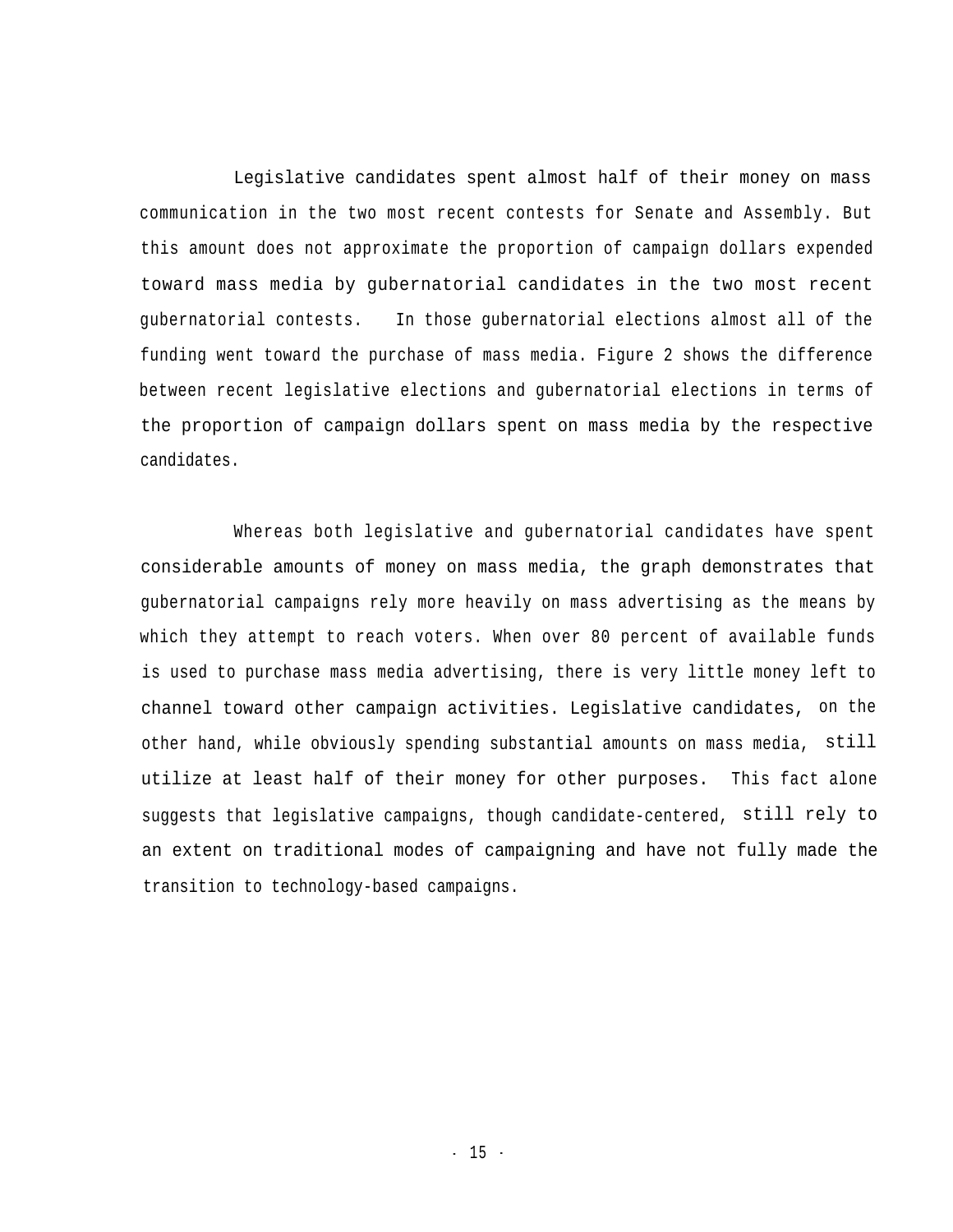## **FIGURE 2**





Source: New Jersey Election Law Enforcement Commission, 1987 and 1991 legislative general election disclosure reports and public financing 1993 Gubernatorial Cost Index Report.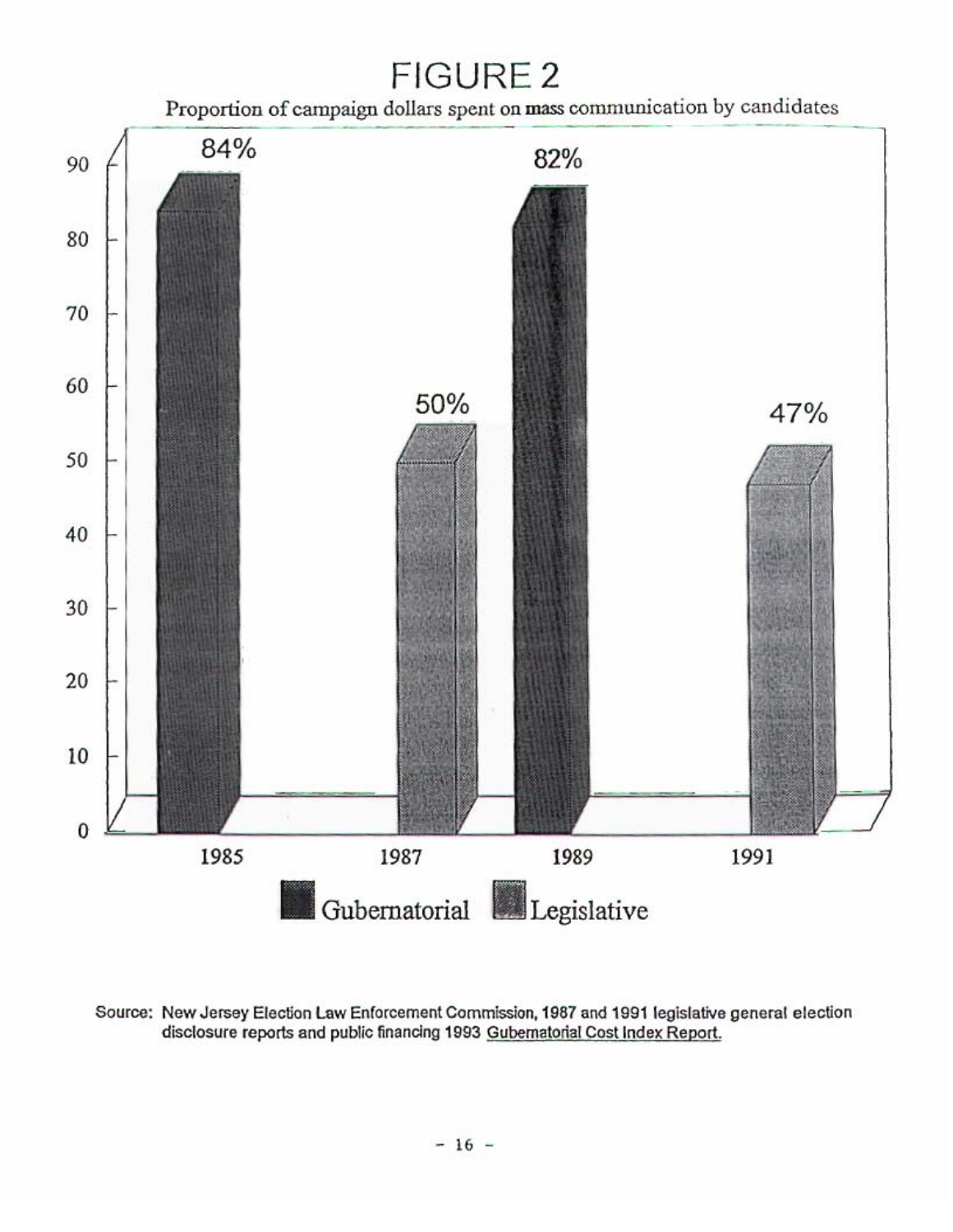#### Expenditure Differences Explained

Differences between gubernatorial and legislative campaigns in terms of the manner by which money is utilized are in the main traceable to the Statewide and local nature of these contests. Secondarily, they can be tracked to the existence, or non-existence, of a public financing program and to an electoral system in which the Senate and/or Assembly are elected at the same time and wherein three legislators represent each district.

Today, in the age of television, a more mobile society, and a densely populated New Jersey, gubernatorial campaigns, being Statewide in nature, place the highest priority on mass media advertising to reach the voters. While the effort certainly is made, it is unrealistic to suggest that candidates for governor could meet personally enough voters needed to insure victory. Large amounts of money must necessarily be directed toward the purchase of expensive mass media advertising.

--

-- -

--

--

---

--

--

--

Legislative campaigns, being local in nature, are not as limited in their ability to reach personally a significant portion of voters. Therefore, their campaigns do not exploit the advantages of mass media to the degree that gubernatorial campaigns do. These campaigns more readily use campaign funds to undertake efforts that supplement mass media advertising strategies, ones that enable them to capitalize on the local dimensions of their campaigns.

The greater emphasis of the gubernatorial campaign on investing in mass communication advertising is predicated to a degree on the fact that just about every major party candidate for Governor now participates in the

- 17 -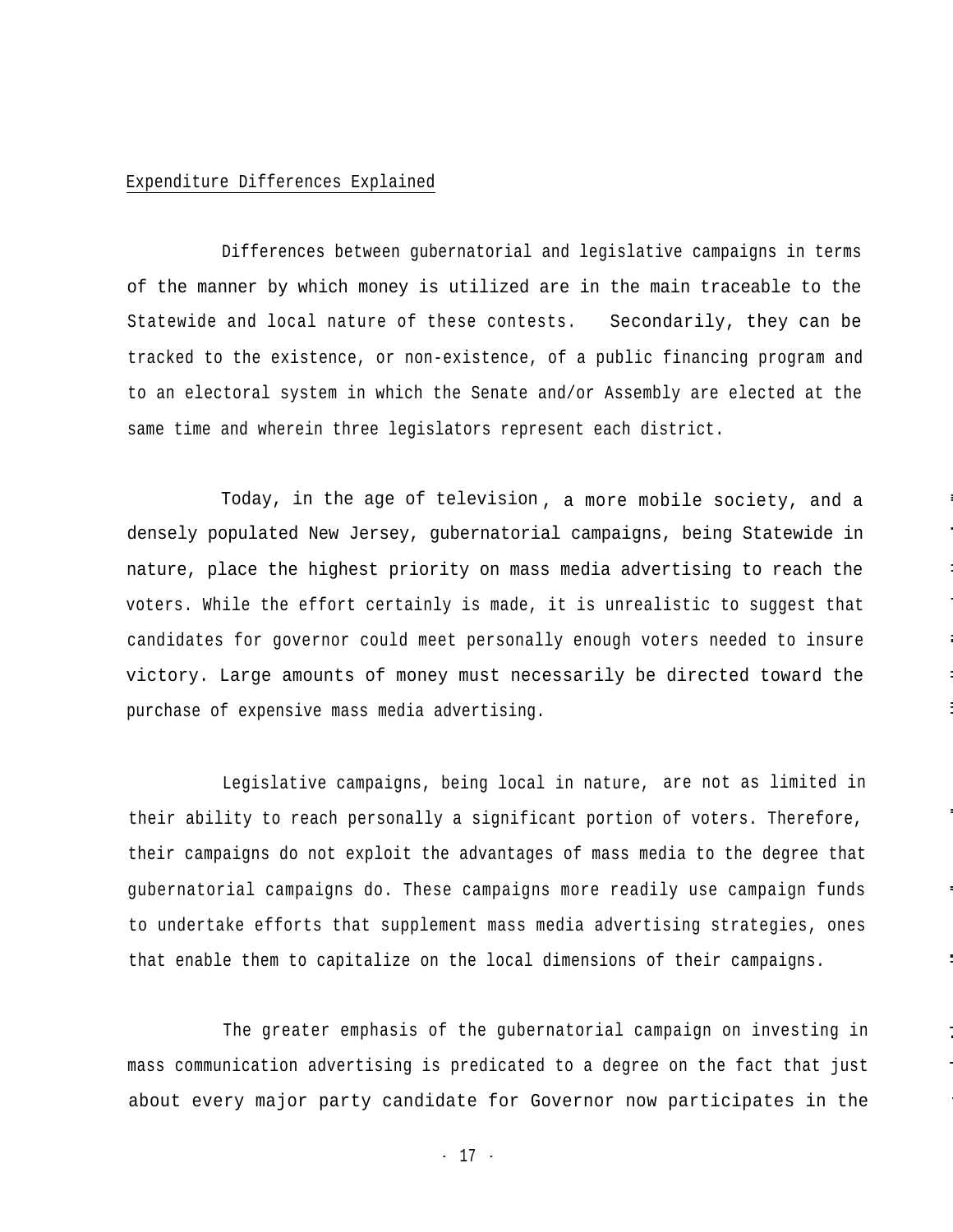gubernatorial public financing program. Though participating candidates receive two public dollars for every one dollar raised, a fact that makes fundraising easier, they are, at the same time, subject to an expenditure limit, making it absolutely necessary for these campaigns to make maximum use of these dollars. Though the statistics on spending in the 1993 gubernatorial elections are not tabulated yet, candidates for governor in recent elections have decided that the most effective way to use their money is for mass media and not for investing in more traditional campaign techniques.

Legislative candidates are not confronted with the same advantages and disadvantages presented to gubernatorial candidates participating in the public financing program. There is no public funding program available to candidates for the Legislature. Because of the campaign finance reform law, they are now covered by contribution caps and other restrictions on their activity, to which they were not subject during the two elections considered in this study. Moreover, and most importantly, they were not then, nor are they now, subject to expenditure limitations similar to those prescribed by the gubernatorial public financing program. Thus, legislative candidates have not been under the same pressure to prioritize their use of campaign dollars for mass media to the exclusion of other more traditional uses of the money.

Disparities in campaign strategies between gubernatorial and legislative candidates is also attributable to the fact that mass media advertising, with emphasis here on network television and radio, is not as effective for individual legislative candidates as for gubernatorial candidates. In any given general election in which both house of the Legislature are up for election, there are 240 major party candidates compared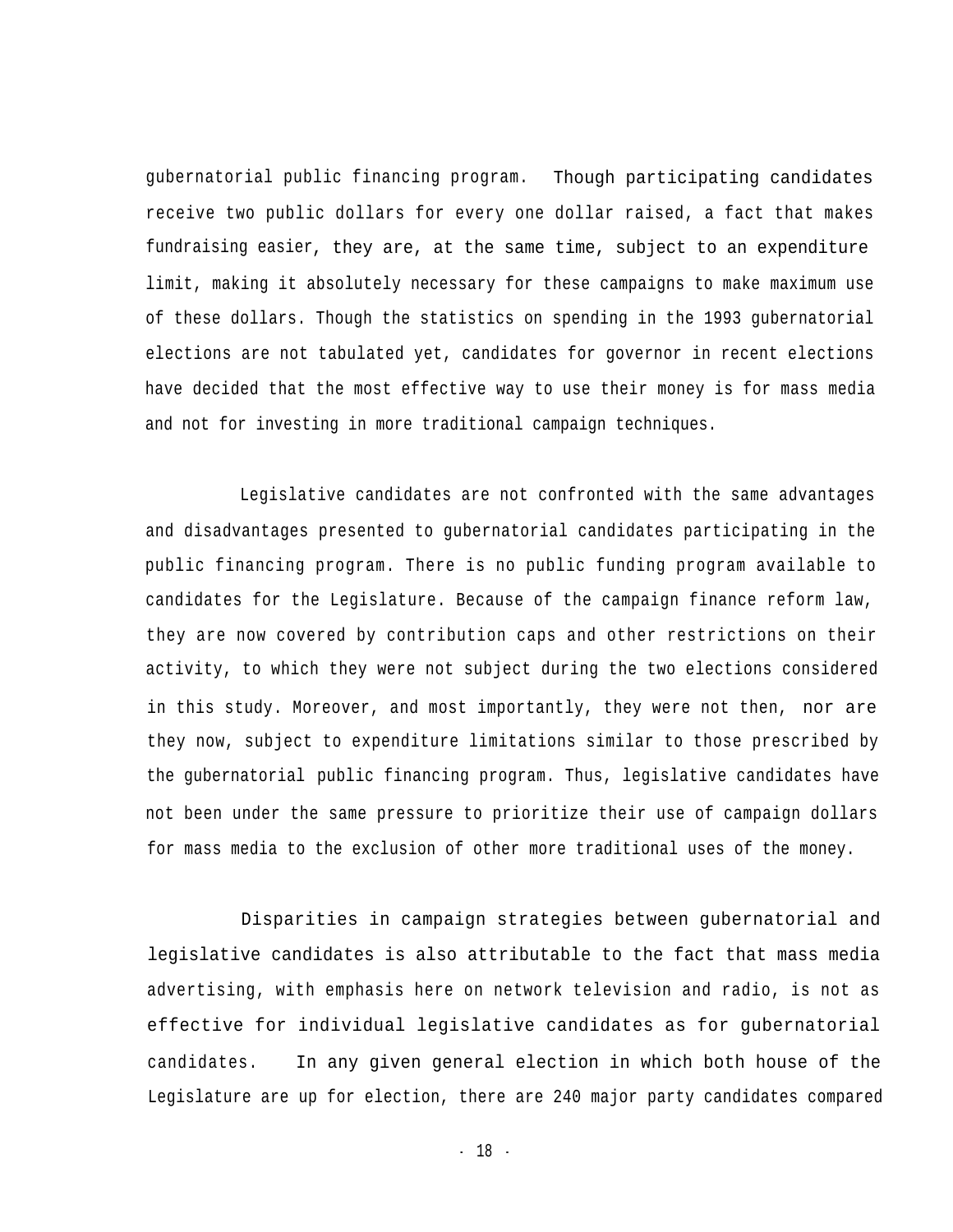with two candidates for governor. Legislative candidates, therefore, understandably would not want to sink all of their money into mass media, especially radio and television, figuring that they might get lost among the other candidates. They would not want to spend their money ineffectively. In general, except for cable television, they do not desire to advertise on television. They recognize that their messages would be viewed by thousands of viewers outside of their districts, and conversely, that the messages of candidates from other districts would be viewed by voters within their own districts. This situation generally creates a confusing atmosphere. Investing campaign money in advertising approaches that reach a broad spectrum of people, rather than in approaches that capitalize on the ability to target closely the audience, which is the case in the more local legislative campaigns, would constitute a wasteful use of campaign dollars.

Finally, and more peripherally, it may be that the high cost of mass media advertising in the expensive Philadelphia and New York media markets, to which New Jersey is exposed, mitigates against the use of mass communication to the degree that gubernatorial candidates use it. By and large, legislative candidates do not have the same ability to raise money as gubernatorial candidates do and therefore lack the purchasing power of candidates for Governor.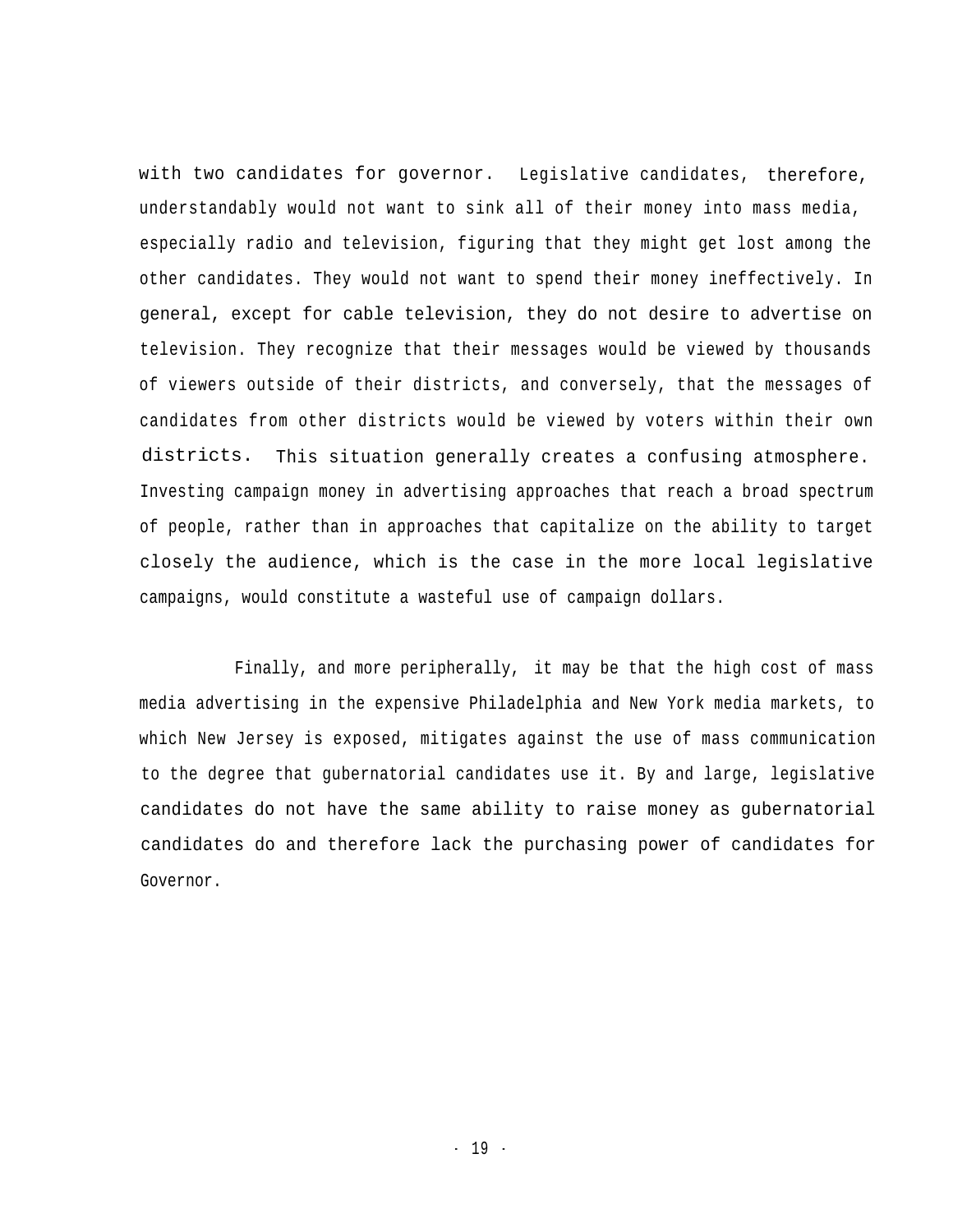#### How Candidates Spend Mass Media Dollars

Even though legislative campaigns diverge from gubernatorial campaigns in terms of the proportion of funds spent on mass media, it must be emphasized that a full 50 percent of the campaign money, a sizeable amount, is directed toward this type of activity. As such, it is important to analyze how mass media dollars are utilized by the candidates for the Legislature.

Mass communication can be divided into two major areas: broadcast media and print media. Broadcast media includes television, both network and cable, and radio. Print media includes newspapers, magazines, billboards , and direct-mail.

As noted above, gubernatorial candidates have chosen to invest the vast majority of their mass media dollars in broadcast media advertising. In 1985 and 1989, an average 90 percent of mass communication dollars was directed toward the purchase of broadcast media advertising. The record is different for legislative campaigns. In fact, there are significant differences between legislative and gubernatorial candidates in terms of how their mass media dollars are divided.

#### Spending on Print Media

Reflecting the more local, personal character of the legislative campaign, spending on print media, i.e., newspaper advertisements , billboards, and direct-mail , far outdistanced spending on radio and television in both the 1987 and the 1991 legislative general elections.

 $-20 -$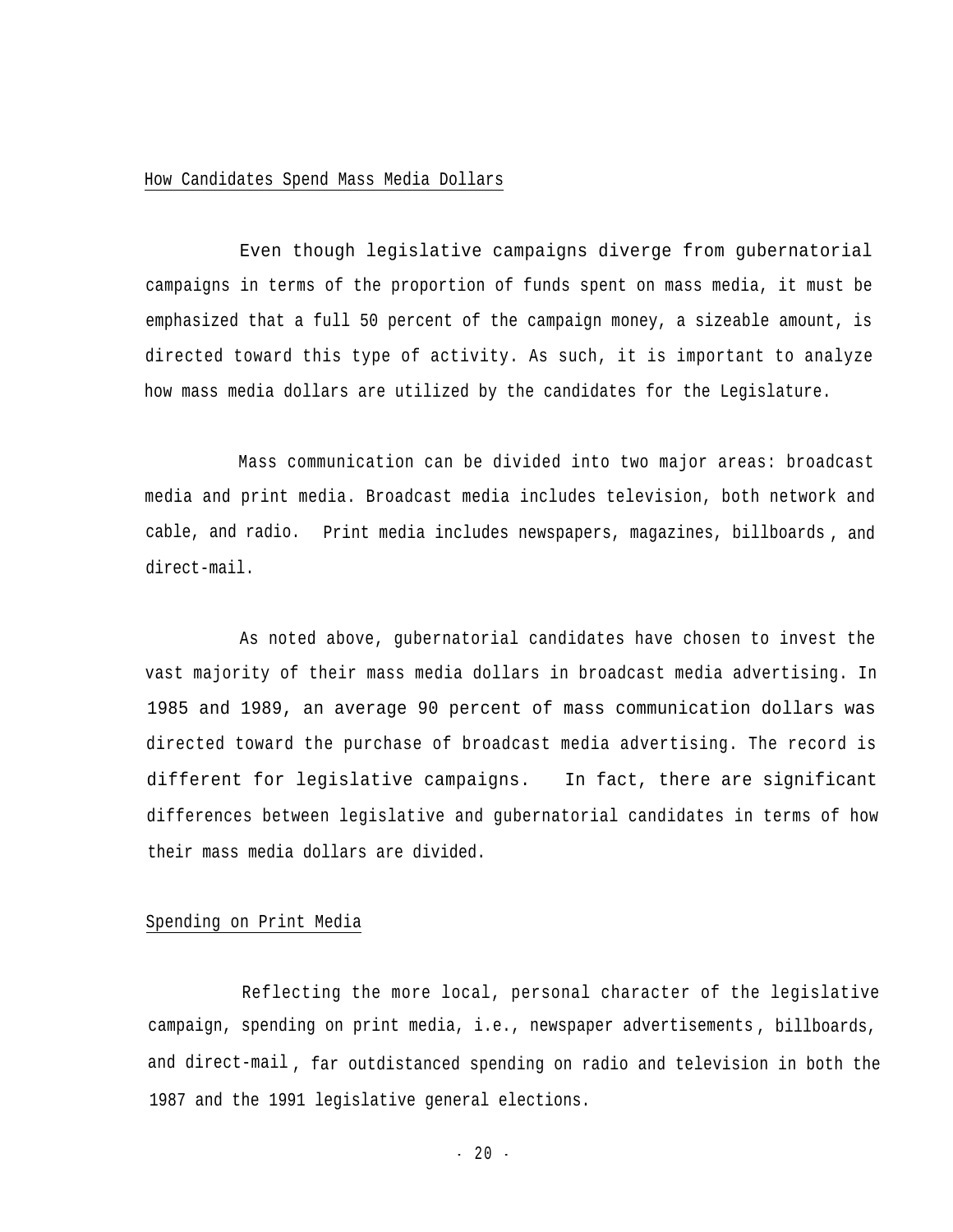Figure 3 compares the percentage of mass communication dollars spent on broadcast media with that spent on print media in the 1987 and 1991 legislative general elections.

In 1987, legislative candidates in the top 20 spending districts directed \$3.1 million toward print media advertising. The total amount spent on mass communication was \$3.8 million. Thus, 82 percent of mass media spending flowed toward direct-mail, newspapers, and billboards in 1987. Conversely, approximately \$750,000, or about 18 percent of mass media dollars, went toward television and radio advertising in the 1987 legislative general election.

The tendency toward print advertising by legislative candidates prevailed again in 1991, although to not as great an extent. Candidates for the Legislature representing the top 20 spending districts in the 1991 race expended \$2.9 million on print media advertising, or about 67 percent of total mass advertising dollars. On the other hand, these same candidates spent \$1.4 million on broadcast media advertising in the 1991 general election. This amount represents 33 percent of these expenditures.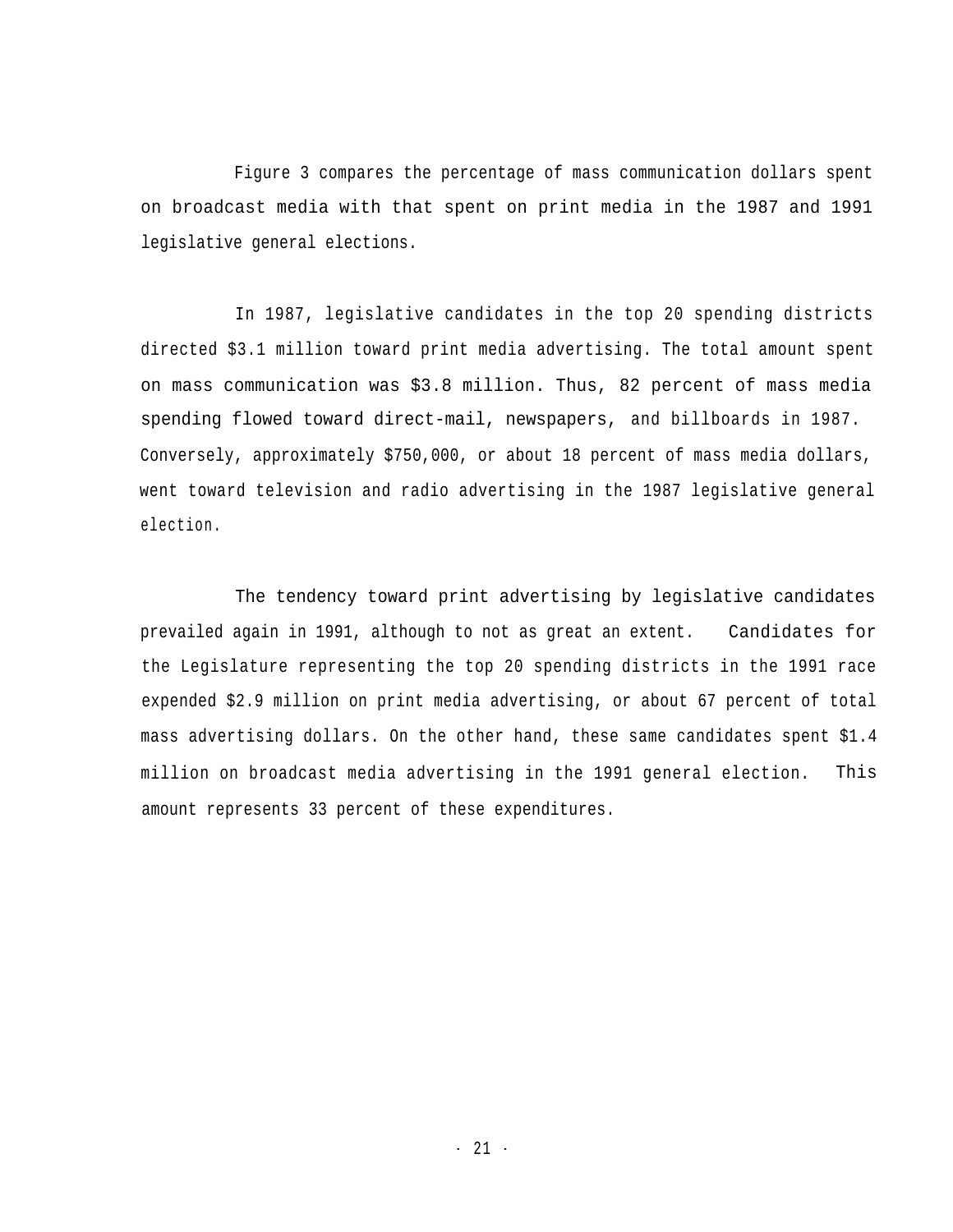### **FIGURE 3**

Comparison of broadcast and print media spending by legislative candidates: 1987-1991



Source: New Jersey Election Law Enforcement Commission,<br>1987 and 1991 legislative general election disclosure reports.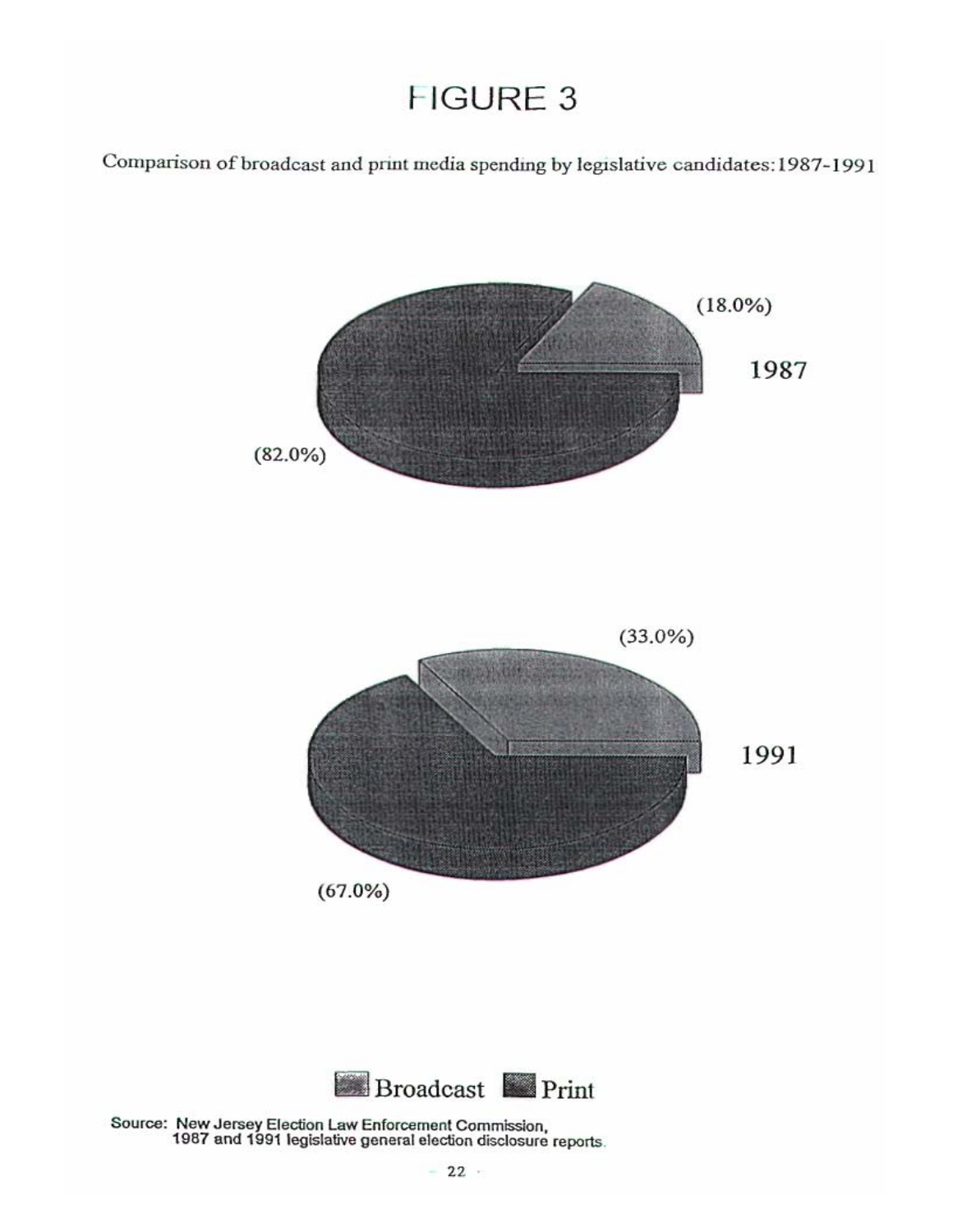As noted earlier, and in Figure 4, patterns of spending within the broad mass media category differ significantly between legislative and gubernatorial candidates. Gubernatorial candidates in 1985 spent 87 percent of their mass communication dollars on broadcast advertising, as opposed to 13 percent of it on print media. In 1989, they expended 93 percent of those dollars on broadcast advertising and only 7 percent on print media advertising.

---

---

-

--

The disparate patterns of spending between legislative and gubernatorial candidates within the broad category of mass communication buttress the arguments offered above as to the reasons for the variation in their campaign strategies. Tables 1 and 2 show breakdowns in mass media spending by legislative and gubernatorial candidates.

Legislative campaigns are essentially local in nature. Gubernatorial campaigns, to the contrary, are Statewide in scope. As indicated by their spending patterns, the means of advertising chosen by the respective candidates fit the local or Statewide nature of their campaigns.

Candidates for the Legislature have opted for direct-mail, which is targeted and personally directed toward households of voters, and for local newspaper and billboard advertising. Broadcast advertising by these candidates has included local radio and presumably cable television, although this fact cannot be authenticated due to the non-specific method by which most legislative candidates have disclosed their television expenditures.

- 23 -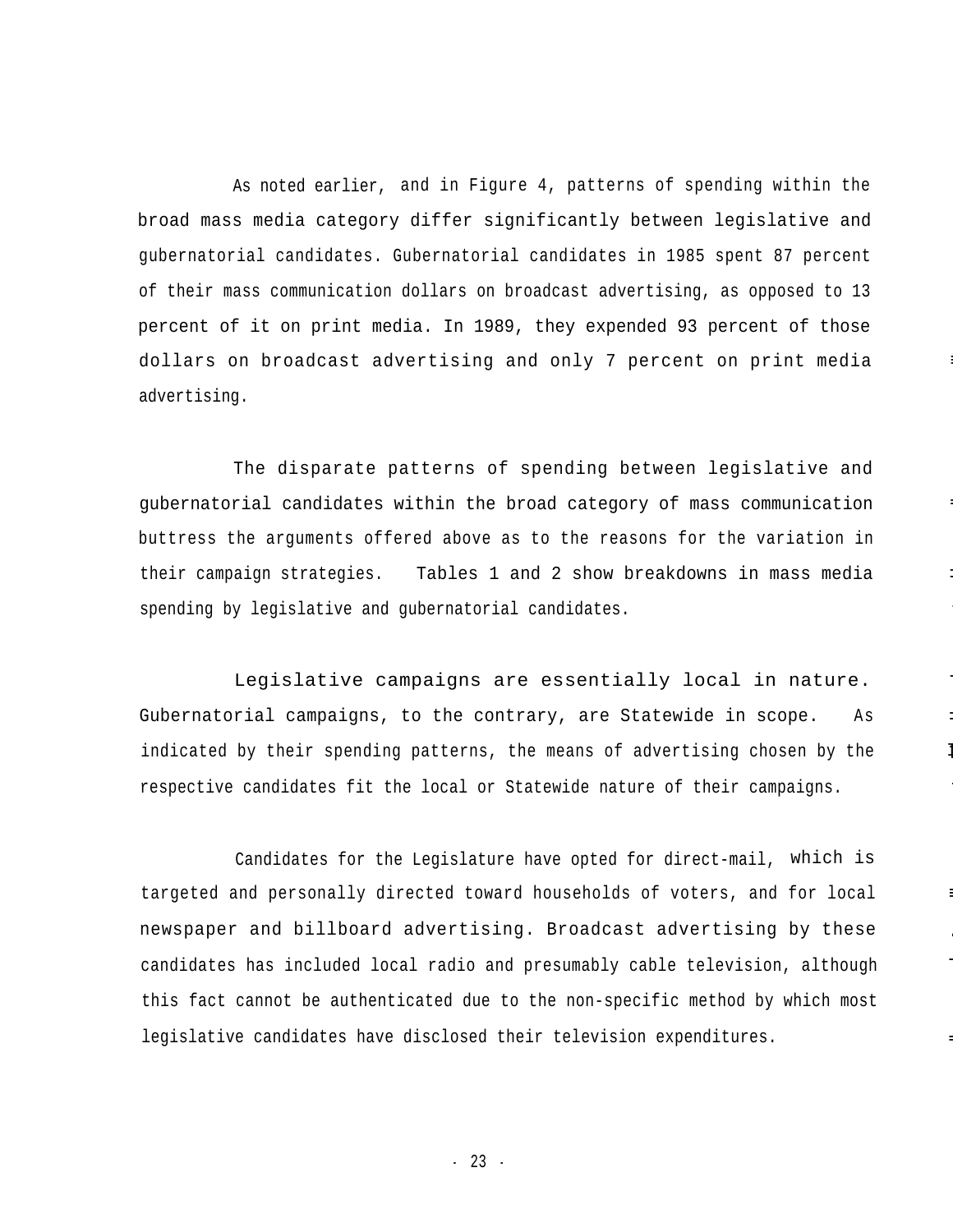

Source: New Jersey Election Law Enforcement Commission, 1987 and 1991 legislative general election disclosure reports and public financing 1993 Gubernatorial Cost Index Report.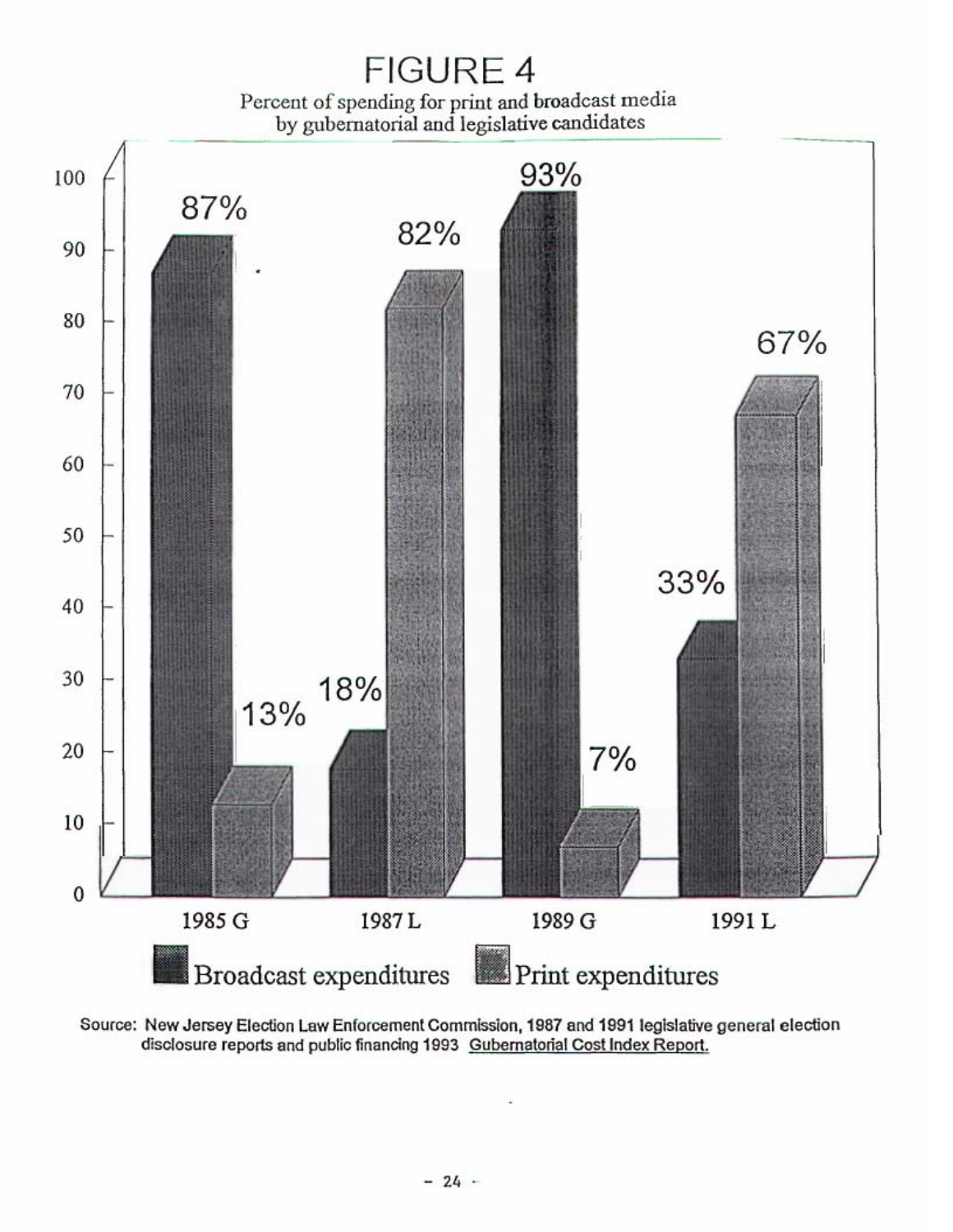#### Mass Communication Expenditures by Legislative Candidates by Type

|                                                                       | Table 1                                                |                                                                     |  |
|-----------------------------------------------------------------------|--------------------------------------------------------|---------------------------------------------------------------------|--|
|                                                                       | 1987                                                   | 1991                                                                |  |
| Broadcast                                                             |                                                        |                                                                     |  |
| Television<br>Radio<br>Cable Television<br>Not identified<br>Subtotal | \$265,903<br>212,262<br>82,243<br>177,823<br>\$738,231 | 45,332<br>\$<br>361,404<br>173,784<br><u>858,018</u><br>\$1,438,538 |  |
| Print                                                                 |                                                        |                                                                     |  |
| direct-mail<br>Newspaper<br>Outdoor<br>Not identified                 | \$2,015,326<br>362,162<br>239,403<br>467,973           | \$1,718,629<br>191,242<br>180,294<br>854,256                        |  |
| Subtotal                                                              | \$3,084,864                                            | \$2,944,421                                                         |  |
| Total                                                                 | \$3,823,095                                            | \$4,382,959                                                         |  |

#### SOURCE: New Jersey Election Law Enforcement Commission, 1987 and 1991 general election legislative disclosure reports.

#### Mass Communication Expenditures by Gubernatorial Candidates by Type

| an. |
|-----|
|-----|

|                        | 1985        | 1989        |  |
|------------------------|-------------|-------------|--|
| Media Time             | \$3,082,045 | \$8,380,700 |  |
| Advertising Production | 419,384     | 520,354     |  |
| Newspaper              | 2,210       | 12,627      |  |
| Billboards             | 3,204       |             |  |
| Printing Literature    | 41,794      | 33,777      |  |
| Mailing Literature     | 6,736       | 16,641      |  |
| Total                  | \$3,555,373 | \$8,964,099 |  |

SOURCE: New Jersey Election Law Enforcement Commission, 1993 Gubernatorial Cost Index Report.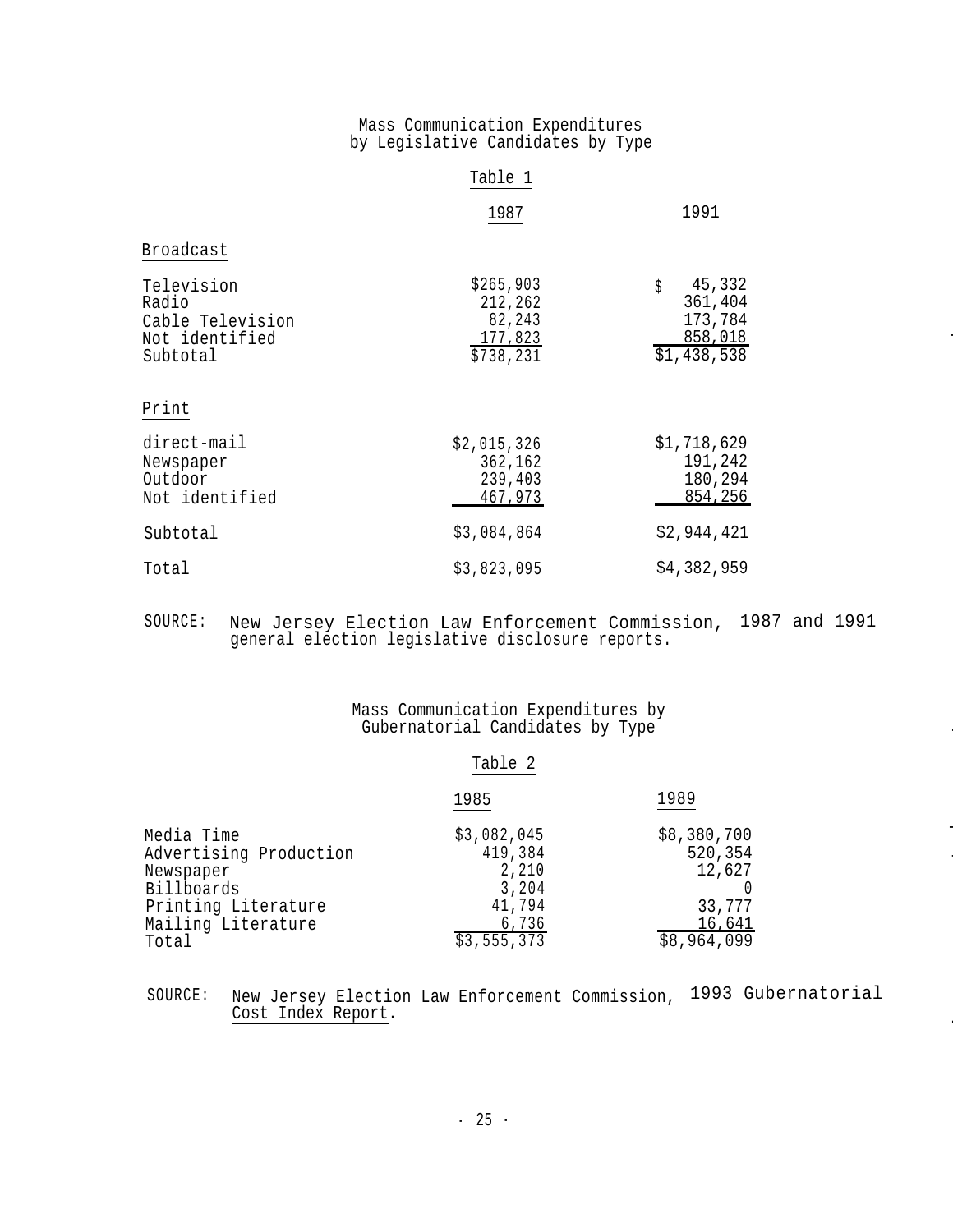Gubernatorial candidates, appealing to a Statewide audience of voters, have emphasized broadcast media. They have placed the bulk of their mass communication dollars on network television and radio advertising, seeking to reach as many voters throughout the State in the most effective way possible. In an effort to maximize their use of campaign dollars, gubernatorial candidates have withdrawn them from local advertising mediums and directed them toward media designed to blanket large portions of the State.

#### Legislative Campaigns Emphasize Direct-Mail

To reiterate, Senate and Assembly candidates in the top 20 spending districts in 1987 and 1991 have emphasized direct-mail in their attempts to reach the voters.

Out of total mass communication spending of \$3.8 million in 1987, legislative candidates in the top 20 spending districts expended approximately \$2 million for the purchase of direct-mail. Thus, 53 percent of the entire amount spent by legislative candidates on mass communication went into directmail advertising.

Direct-mail purchases amounted to \$1.7 million out of a total masscommunication expenditure of \$4.4 million in 1991. Although less than in 1987, the expenditures made for direct-mail still constituted the largest proportion of mass media expenditures at 39 percent.

It is understandable why direct-mail advertising is viewed as an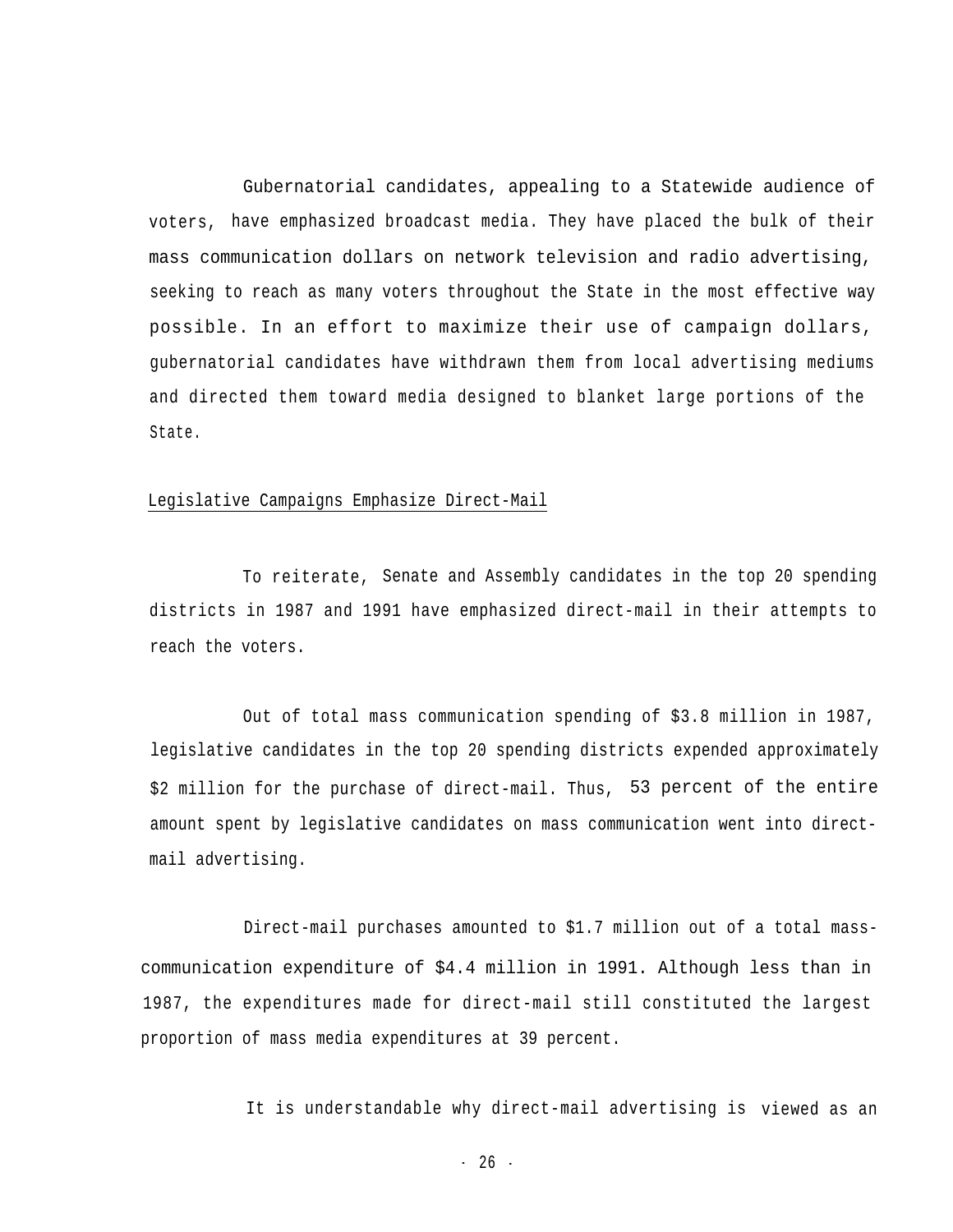effective communication tool by legislative candidates. Money can be spent extremely wisely in this medium. In contrast to general broadcast advertising and even other forms of print advertising, such as newspapers and billboards, voters can be targeted with great selectivity. There is very little waste of circulation attached to this medium. In very sophisticated efforts, the candidates' messages can be shaped to fit the proclivities of the targeted audience. Direct-mail is, next to door-to-door contact by the candidate himself or herself, the most personal form of candidate promotion available. In local oriented campaigns for the Legislature, it makes sense to spend money for this type of advertising.

General election gubernatorial candidates, on the other hand, in 1985 and 1989, did not feel that direct-mail advertising was an effective way for them to reach the voters. Only \$48,530, or a mere one percent of total mass media expenditures, was expended on this medium in 1985. What is more, direct-mail advertising purchases by general election gubernatorial candidates in 1989 were even more meager. The candidates spent only \$50,000 on directmail, or less than one percent of mass communication expenditures. For obvious reasons, the most notable being the need of gubernatorial candidates to reach a vast amount of people, these candidates have decided that directmail is not the medium of choice. Because broadcast media has a major influence on most people's lives, this medium has been selected by gubernatorial campaigns in order to have the candidate's message reach a broad base of voters. In a word, the tendency of legislative candidates to utilize direct-mail versus the tendency of gubernatorial candidates to employ broadcast, or broadbased advertising, constitutes one of the major differences in campaign strategy between gubernatorial and legislative campaigns.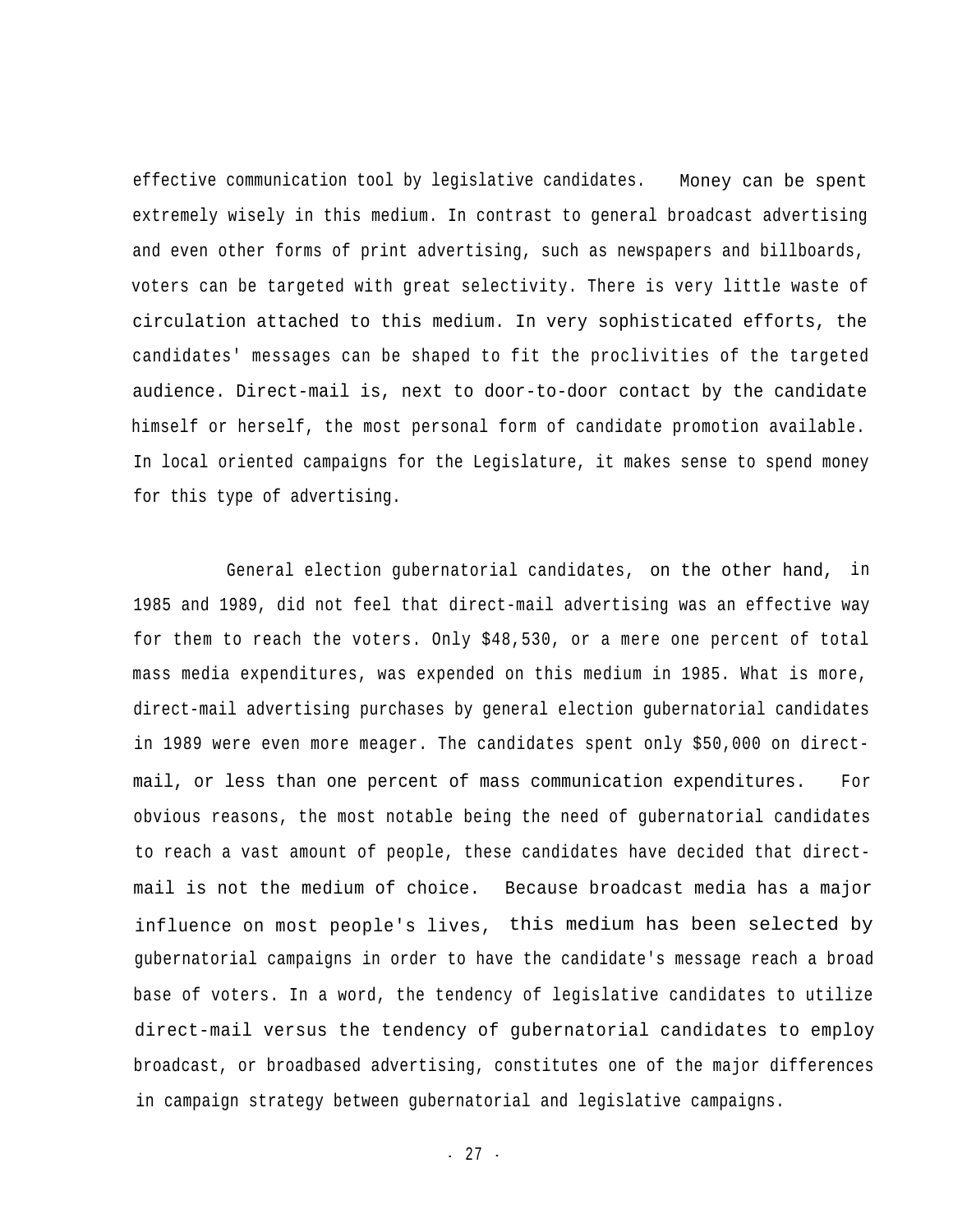#### Newspaper and Outdoor Advertising

Legislative candidates in the top 20 spending districts in 1987 and 1991 utilized other forms of print media advertising to reach the voters. As noted, they used print advertising to a much greater extent than gubernatorial candidates did.

For instance, newspaper advertising in the legislative general election of 1987 constituted ten percent of mass communications expenditures. Legislative candidates spent at least \$362,162 on this type of advertising. In 1991, the percentage of mass communication dollars spent on newspaper advertising dropped to four percent of the total, or \$191,242.

Identifiable spending on outdoor advertising amounted to \$239,403, or five percent of mass communication expenditures in 1987. Legislative candidates spent \$180,294 on billboard, or outdoor advertising in 1991, which again constituted five percent of their mass communication outlay.

In comparison, newspaper advertising and outdoor advertising was practically non-existent for gubernatorial general election candidates. In 1985, these candidates spent a mere \$2,210 and \$3,204 on newspaper and billboard advertising respectively**.** Four years later, these candidates spent \$12,627 on newspaper advertising. No money was spent on outdoor promotion.

Again, because of the more parochial nature of the legislative campaign versus the gubernatorial campaign, legislative candidates have a tendency to stress modes of advertising that are most suitable for their

- 28 -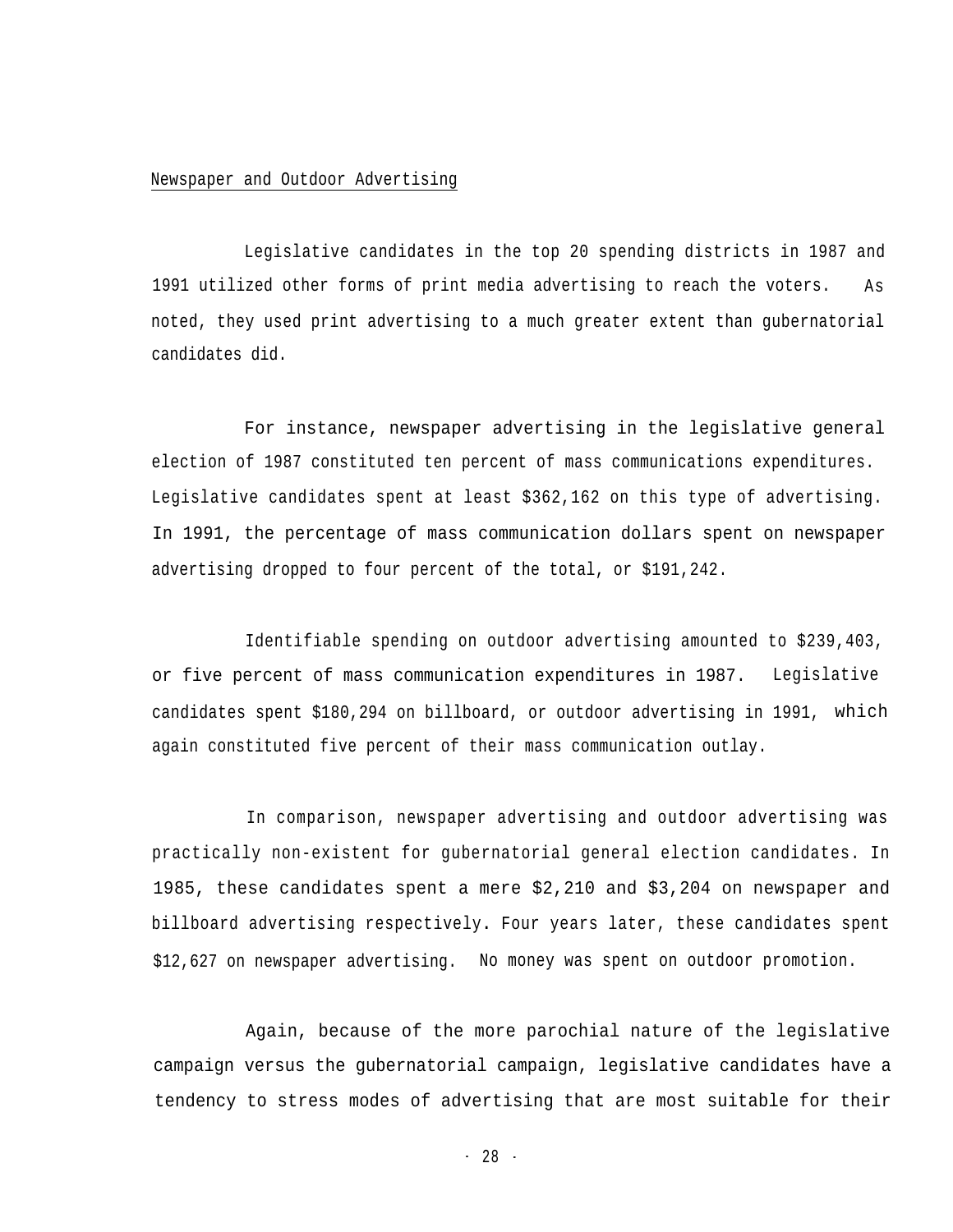situation. Whereas candidates for Governor virtually ignore advertising efforts made through newspapers and outdoor signs, legislative candidates, though less so in 1991, still make these mediums an essential part of their more targeted advertising strategies. Legislative candidates do not have to reach as many people as gubernatorial candidates do and their districts are not as geographically large as is the Statewide jurisdiction covered by gubernatorial candidates. Therefore, their media effort can be and is more focused and targeted. Advertising in newspapers and through billboards remains a part of that strategy.

Before progressing toward a discussion of spending on particular types of broadcast advertising, it must be pointed out that another \$467,973 in 1987 and \$854,256 in 1991 was reported as print media advertising but was so decidedly non-specific in its detailing that it was virtually impossible to identify these expenditures as being for direct-mail, newspaper, or outdoor advertising. Thus, in each category the amounts spent would undoubtedly increase but by what proportion it is difficult to tell. Suffice it to say, however, that while the amounts attributed to each category of print advertising are not exact, the above scenario does provide a general picture of the types of media decisions made by legislative candidates as well as the campaign strategies employed by these individuals.

-

--

--

-

.-

--

<u>-</u><br>-

#### Spending on Broadcast Media

A similar problem was encountered when attempting to analyze broadcast media advertising by legislative candidates. For instance, in 1987  $$177,823$  was identified generally as broadcast advertising but could not be

- 29 -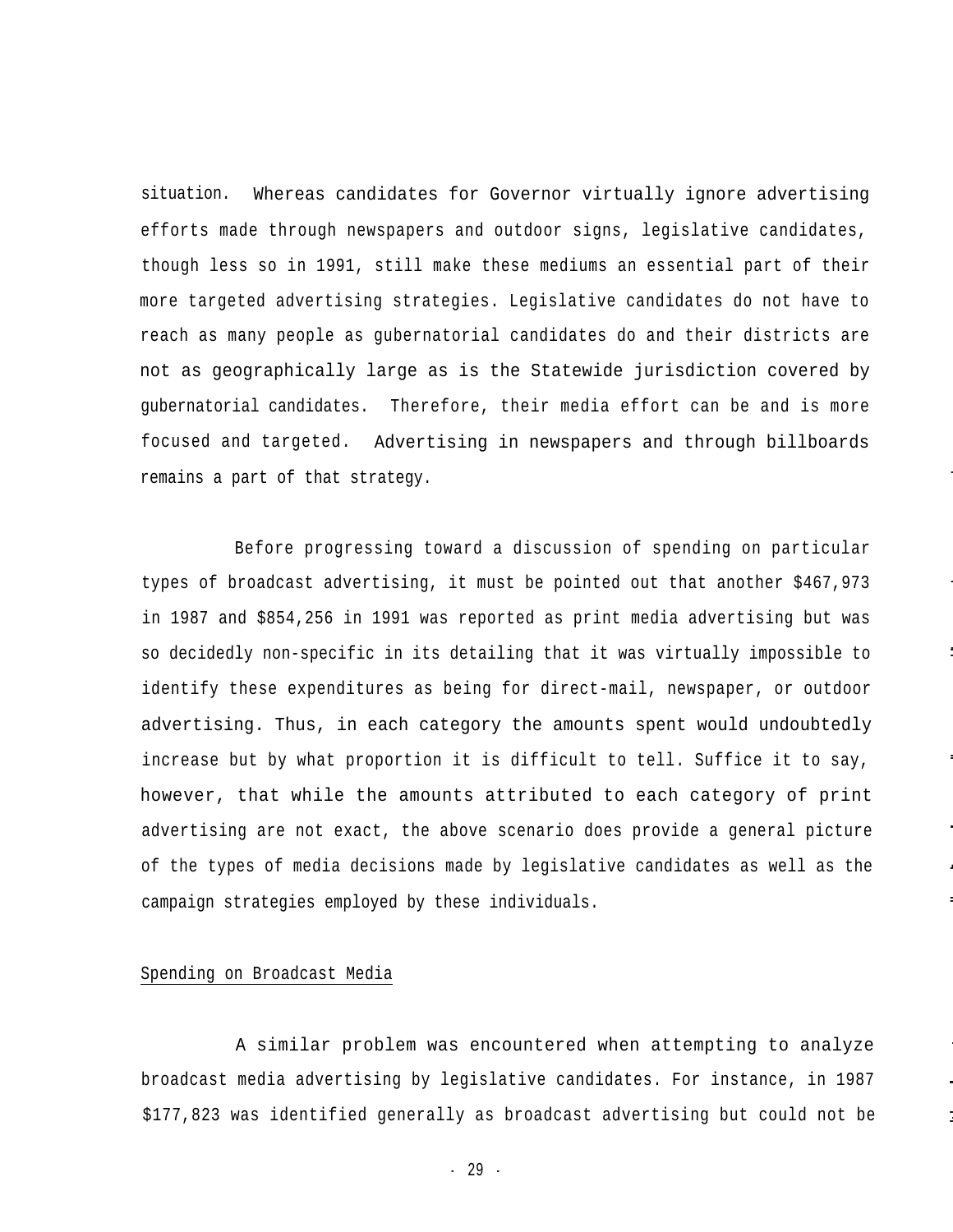categorized specifically as radio , television, or cable television. The problem was worse in 1991. Some \$858,018 was attributed to broadcast advertising but could not be pinpointed as one type or other. Nevertheless, certain assumptions can be made with respect to the direction this type of advertising is taking. Moreover, a summary of positively identifiable expenditures can be provided.

Legislative candidates in 1987 identified expenditures of \$265,903 on television, \$212,262 on radio , and \$82,243 on cable television. These identifiable broadcast advertising figures represent eight percent, five percent, and two percent of mass communication expenditures respectively. Four years later, in 1991, \$45,332 was disclosed as television, \$361,404 as radio , and \$173,784 as cable television. These figures represent .5 percent, nine percent, and five percent of total mass communication expenditures respectively.

As noted, the numbers, particularly those for 1991 , are questionable in terms of how accurately they reflect the proportion of advertising dollars consumed for specific broadcast advertising purposes. Nevertheless, based on what has been established vis-a-vis the local nature of legislative campaigns and the campaign strategies thereby employed, certain assumptions can be made. For example, placing a sizeable amount of broadcast advertising dollars with local radio would be compatible with the local-advertising strategies of legislative campaigns. Further, in terms of television, it would make sense for the bulk of commercial advertising dollars to flow toward cable television**.** Cable advertising, regardless of the station or programming, can be adapted for local audiences. On the other hand, network advertising,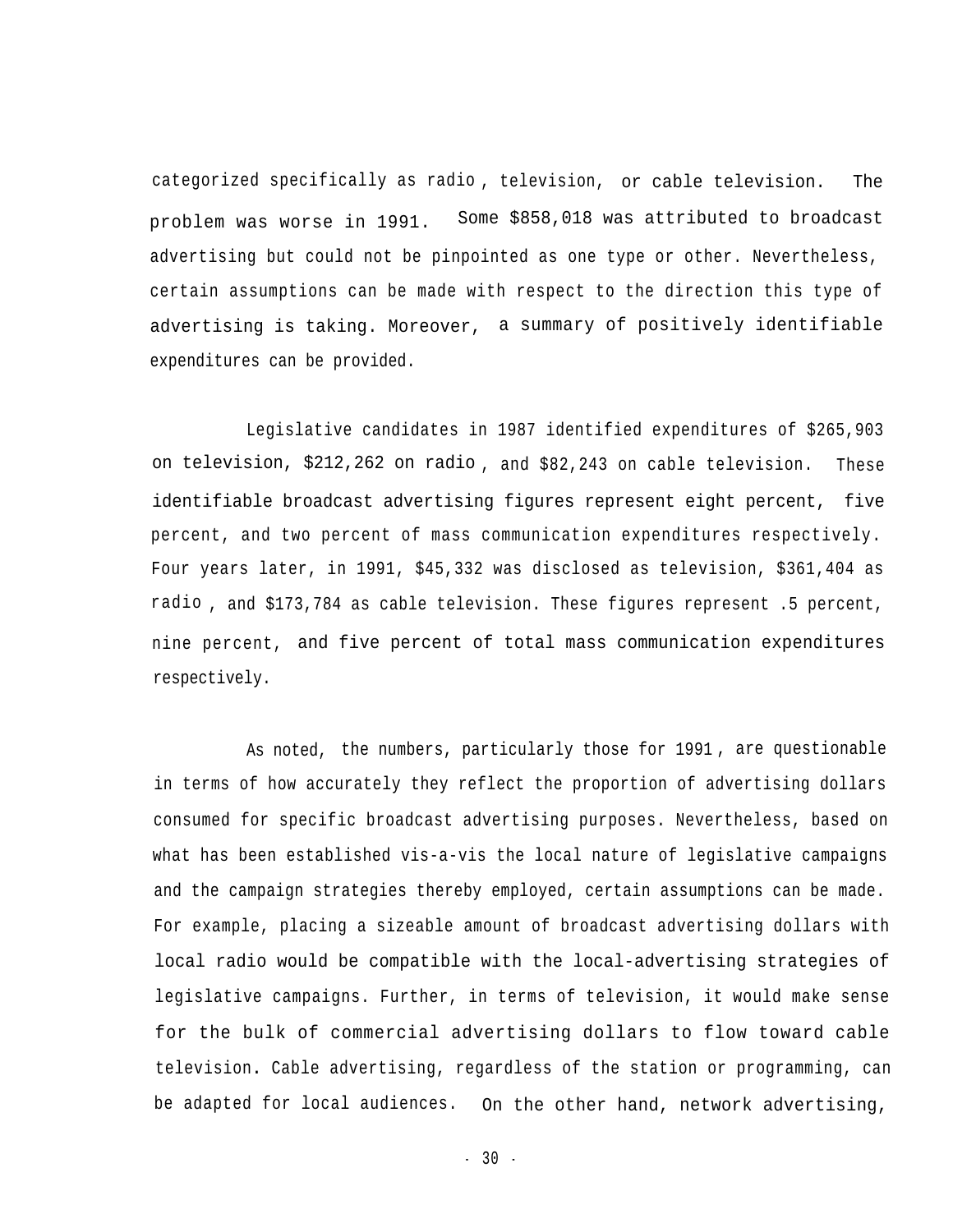designed to reach a much broader spectrum of people, is geared to a market much larger than a local one. Thus, it can be reasonably assumed that legislative candidates would find cable advertising to be the television advertising medium of choice.

An exact breakdown of broadcast advertising expenditures for gubernatorial candidates is also unavailable. However, even in the absence of such a breakdown, it is clear that large amounts of money were spent on network television advertising by gubernatorial candidates in the 1985 and 1989 elections. To a certain degree, cable television advertising has been • . utilized by these candidates, but not extensively. Radio advertising, including time purchased from regional stations out of New York and Philadelphia , was also utilized to a significant degree. Again, it follows that the broadcast advertising strategy pursued by gubernatorial campaigns would conform to an overall strategy of reaching as many people as possible using the most effective means available.

#### Trends in Mass Media Spending

On the basis of the findings outlined above, can patterns in mass media spending be discerned that reveal trends in legislative campaign strategy? Because of the study's limited scope, both in terms of elections analyzed and in terms of the number of districts observed, definite trends in legislative communications spending will not be identified. However, while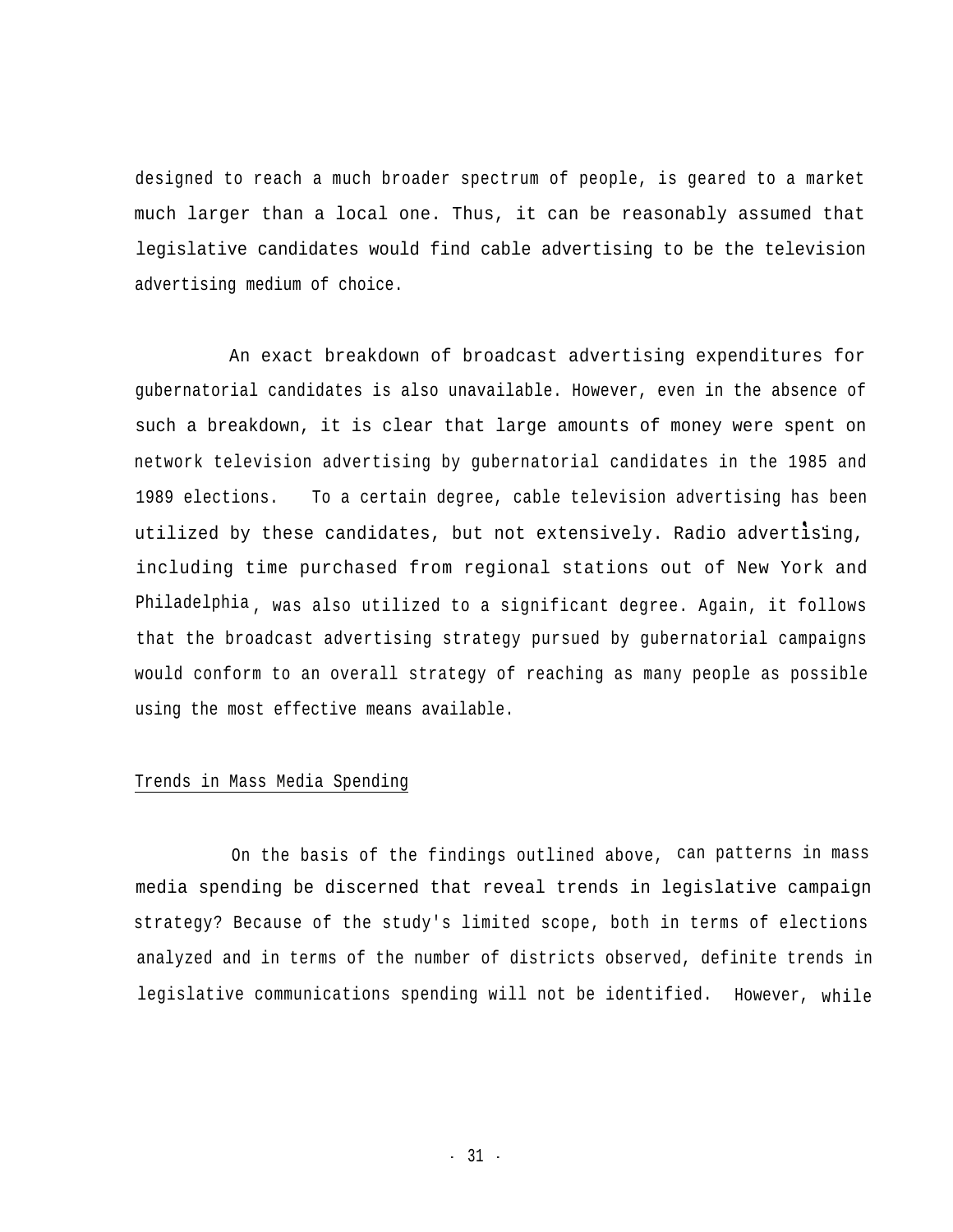print media advertising was the dominant form of advertising in the legislative elections studied, it should be remembered that the ratio of print media advertising to total communication spending declined between 1987 and 1991.

Print media advertising, representing 82 percent of mass communication dollars in 1987 and 67 percent in 1991, decreased in relation to broadcast media advertising, which increased from 18 percent in 1987 to 33 percent in 1991. In other words, as Figure 5 demonstrates, while overall mass communication expenditures increased by 16 percent between 1987 and 1991, spending on print media advertising actually declined by six percent between these years. Spending by legislative candidates on broadcast media, on the other hand, increased by 100 percent between 1987 and 1991. Overall spending on mass communication jumped from \$3.8 million to \$4.4 million between these years. Print media advertising declined from \$3.1 million to \$2.9 million while broadcast advertising spending increased from \$738,232 to \$1.4 million.

In conclusion, because of the limited scope of this study, clear identification of trends is not indicated. However, the statistics provide fertile ground for making predictions about future media strategy. Certainly legislative campaigns will continue to stress advertising approaches that are localized and directed toward a smaller but more targeted audience. While direct-mail, newspaper advertising, and outdoor advertising will continue to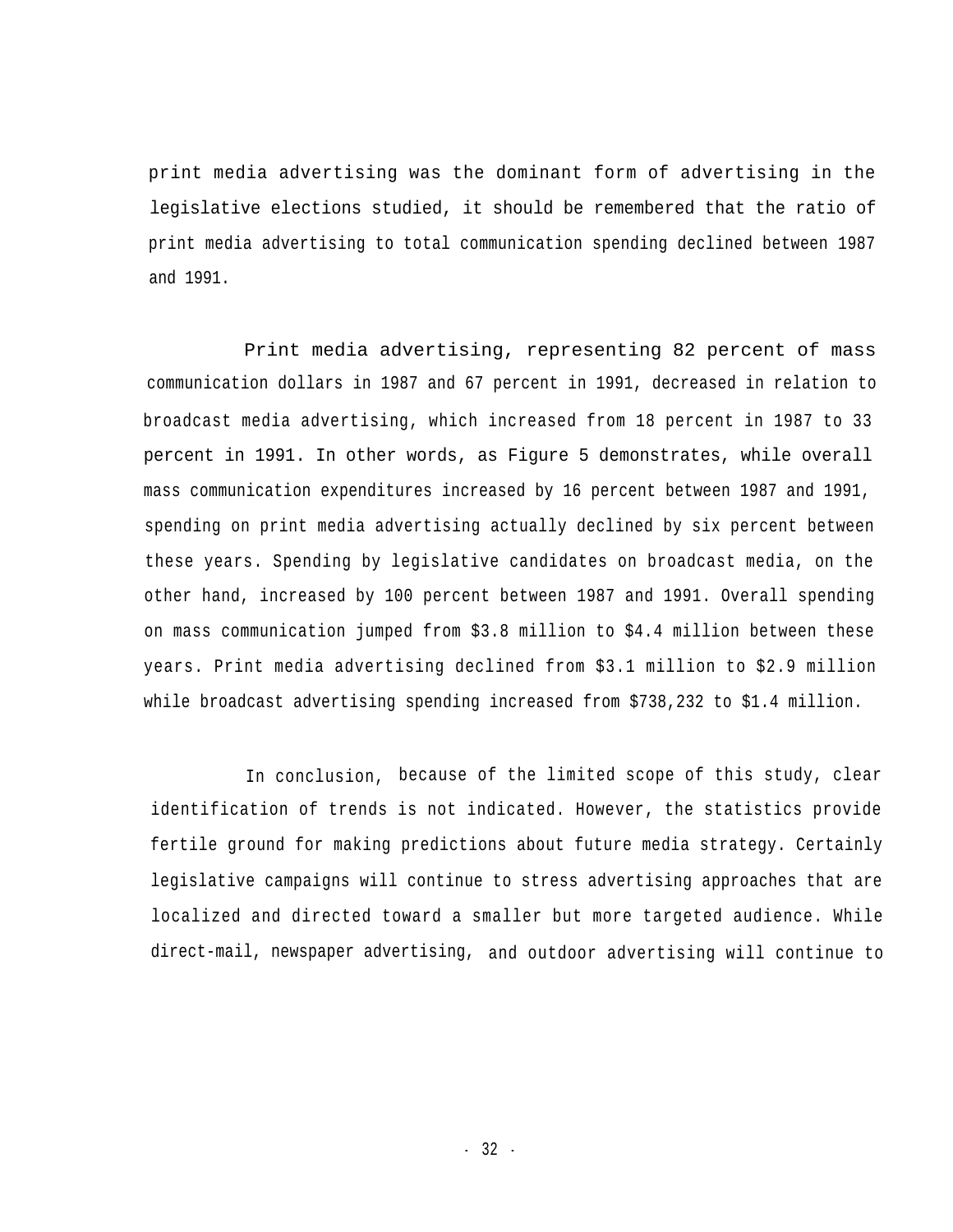### **FIGURE 5**



Source: New Jersey Election Law Enforcement Commission, 1987 and 1991 legislative general election disclosure reports.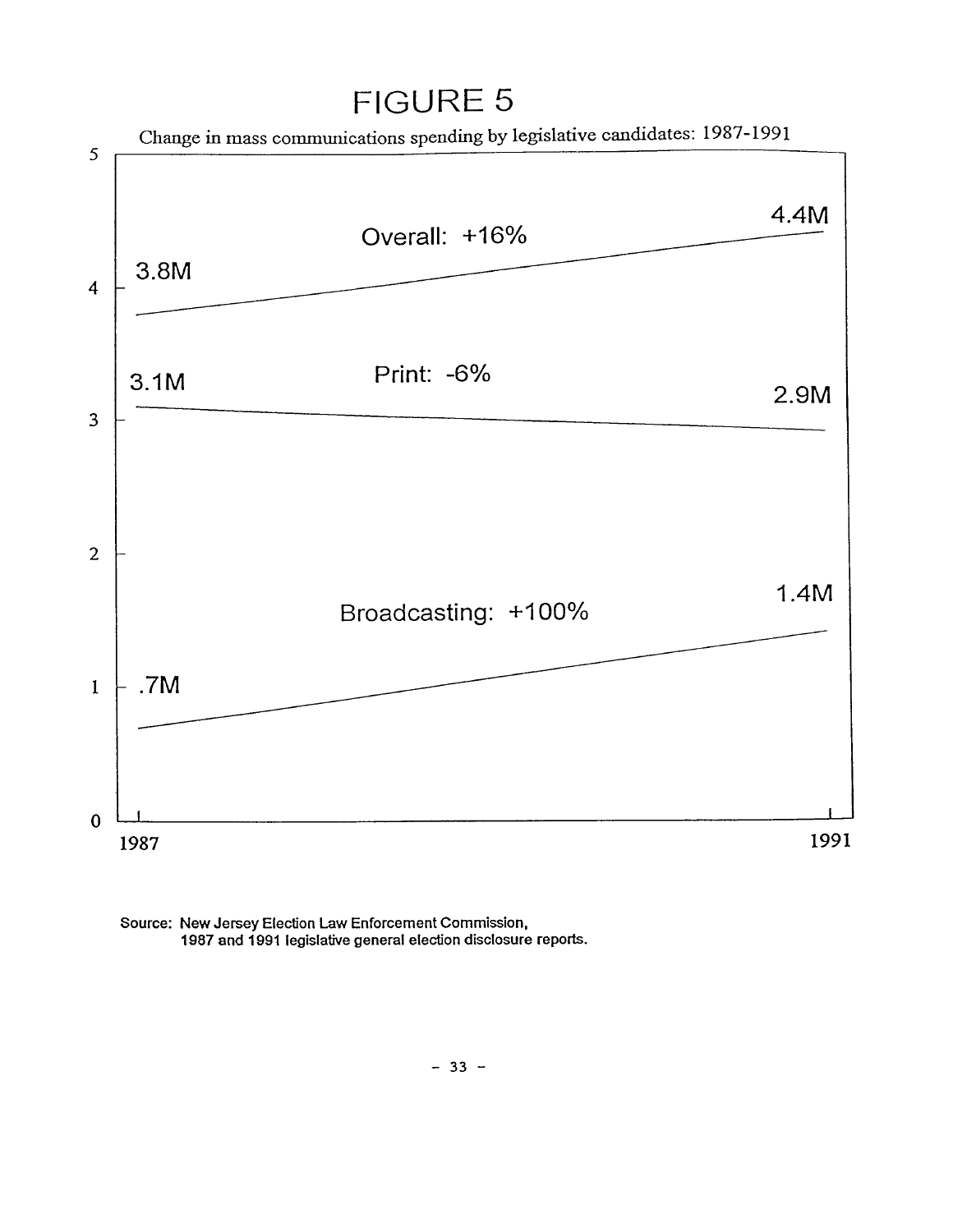be an integral part of legislative campaigns, it is likely that cable television advertising will be increasingly used by these candidates as a means of reaching the voters in their particular districts. Expenditures for this type of advertising are likely to increase significantly. Moreover, local radio advertising budgets will likely remain stable, although they may decline somewhat in favor of cable television. In any event, unlike gubernatorial candidates , who will continue to invest millions of dollars in broadcast advertising that reaches a very wide spectrum of people, legislative candidate advertising will maintain its very distinctive local flavor.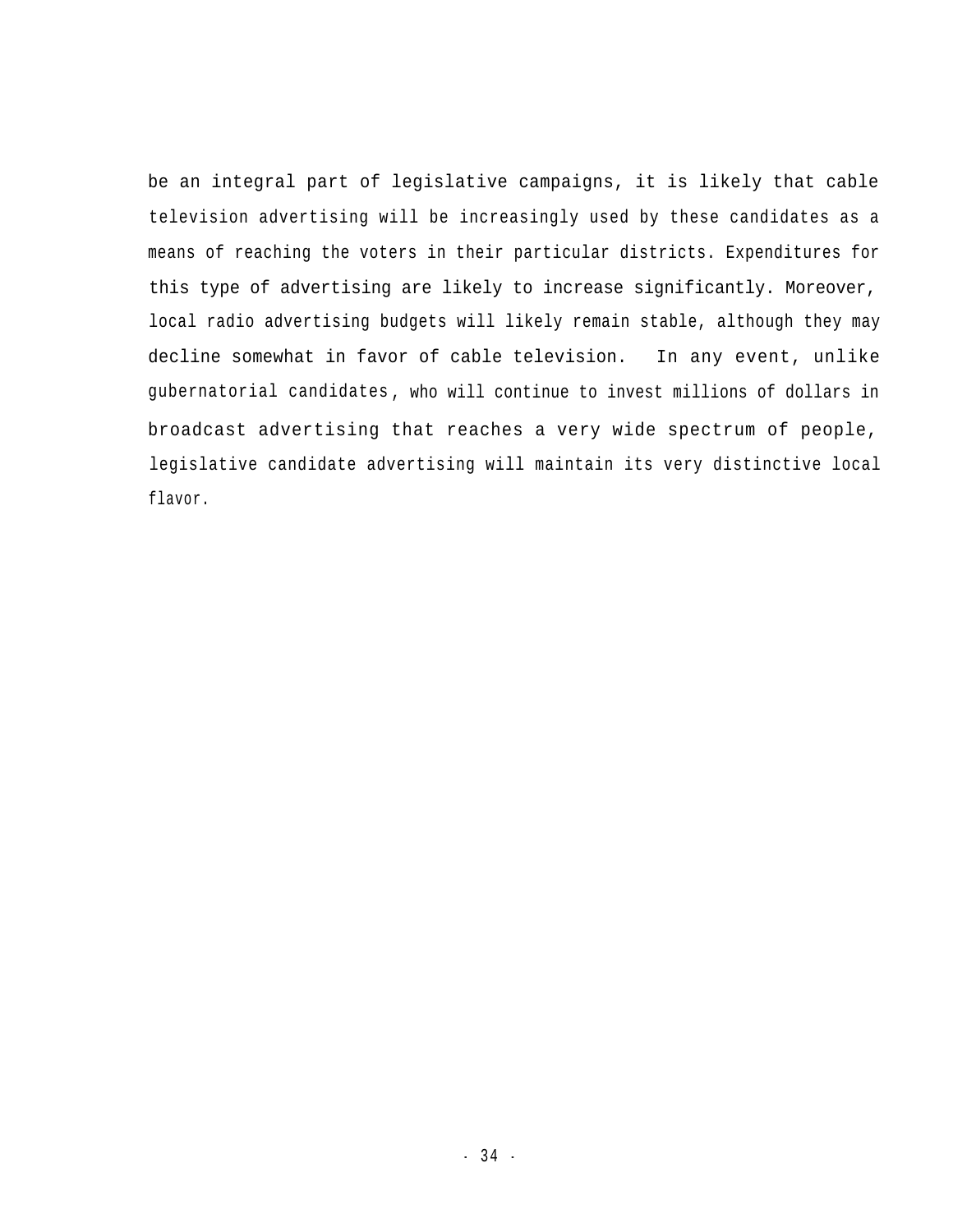The point has been made that nearly half of the expenditures made by legislative candidates in 1987 and 1991 were for the purchase of mass media advertising. To note that an almost equal percentage of overall expenditures went for other purposes is therefore stating the obvious. What may not be particularly obvious, however, is the suggestion that the spending for these "other purposes" is the place where further differences between legislative campaigns and gubernatorial campaigns can be clearly observed. Table 3 depicts the various uses of campaign money made by legislative candidates in the top 20 spending districts in the General Elections of 1987 and 1991.

#### Contributions by Legislative Candidates

From the chart it can be seen that in both years there was a sizeable amount of money contributed by legislative candidates to other candidates, to political parties, and to legislative leadership committees. In 1987, for instance, candidates contributed \$1.3 million to these sources, or 17 percent of all the dollars they spent. Four years later, in 1991, they contributed \$1.8 million, or 19 percent of their total expenditures to them.

The tendency of legislative candidates to give to other candidates,

*III*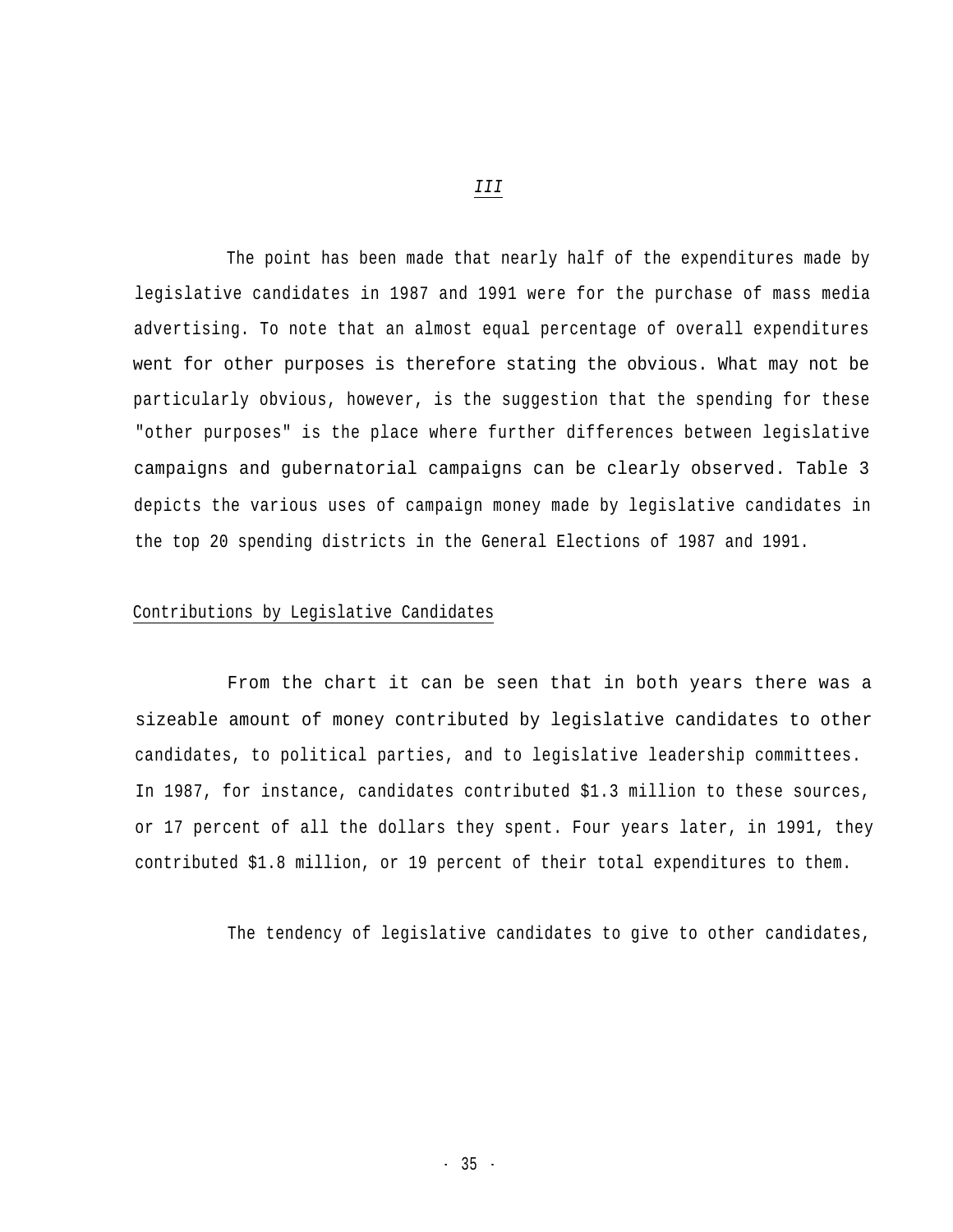#### Table 3

#### Expenditures by Legislative Candidates

|                                                                                                                                                                         | 1987                                                                                                               | 1991                                                                                                              |
|-------------------------------------------------------------------------------------------------------------------------------------------------------------------------|--------------------------------------------------------------------------------------------------------------------|-------------------------------------------------------------------------------------------------------------------|
| Election Day Activities<br>Administration<br>Mass Communication<br>Entertainment<br>Consultants<br>Charity, gifts<br>Contributions<br>Refunds<br>Miscellaneous<br>Total | 265,867<br>456,839<br>3,823,095<br>702,862<br>248,653<br>118,167<br>1,301,982<br>267,446<br>346,791<br>\$7,531,702 | 333,793<br>725,944<br>4,383,259<br>538,935<br>982,257<br>77,351<br>1,769,201<br>373,353<br>191,310<br>\$9,375,403 |
|                                                                                                                                                                         |                                                                                                                    |                                                                                                                   |

SOURCE: New Jersey Election Law Enforcement Commission, 1987 and 1991 legislative disclosure reports.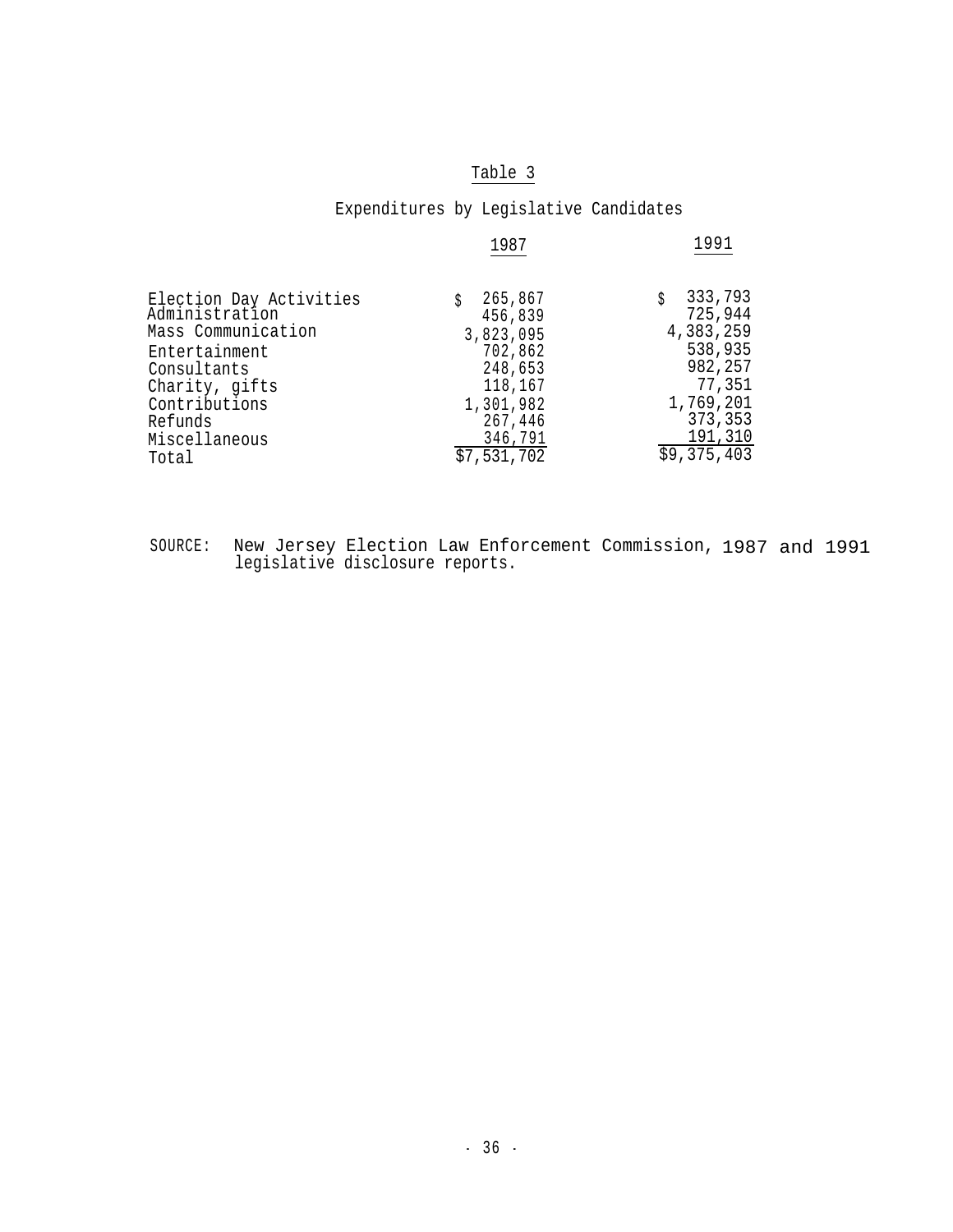political parties, and leadership committees can largely be explained from a systemic perspective. In a word, a Senator and two members of the General Assembly represent people in each of the 40 legislative districts in New Jersey. In total, there are 40 Senators and 80 members of the General Assembly elected to serve the citizenry. Typically, in a year when both the Senate and Assembly are up for an election there are at least six candidates in each district (perhaps more if there are independents). Often the candidates of the same party join together as a team. In years when only the lowerhouse is up for election, Assembly candidates typically pair off and are viewed as the Republican or Democratic candidates for the Assembly. These legislative candidates may have their own campaign committees but for all intents and purposes they are perceived as a slate.  $^{12}$ 

Because of this system of electing an entire Senate and/or Assembly state as a team, much money flows between aligned party candidates in the same district. Often one candidate or the other, whether it be a Senate candidate or an Assembly candidate, has a greater ability to raise campaign funds. When this situation occurs, the candidate enjoying the fundraising advantage often transfers money to his or her running mates or spends money directly on their behalf. Much of the contributor activity on the part of legislative candidates is the result of this symbiotic relationship between candidates of the same party running together for legislative offices in the same year.

Similarly, this team relationship between like party legislative candidates causes many of these candidates to embark on joint fundraising ventures and joint expenditure efforts. When fundraising is accomplished

- 37 -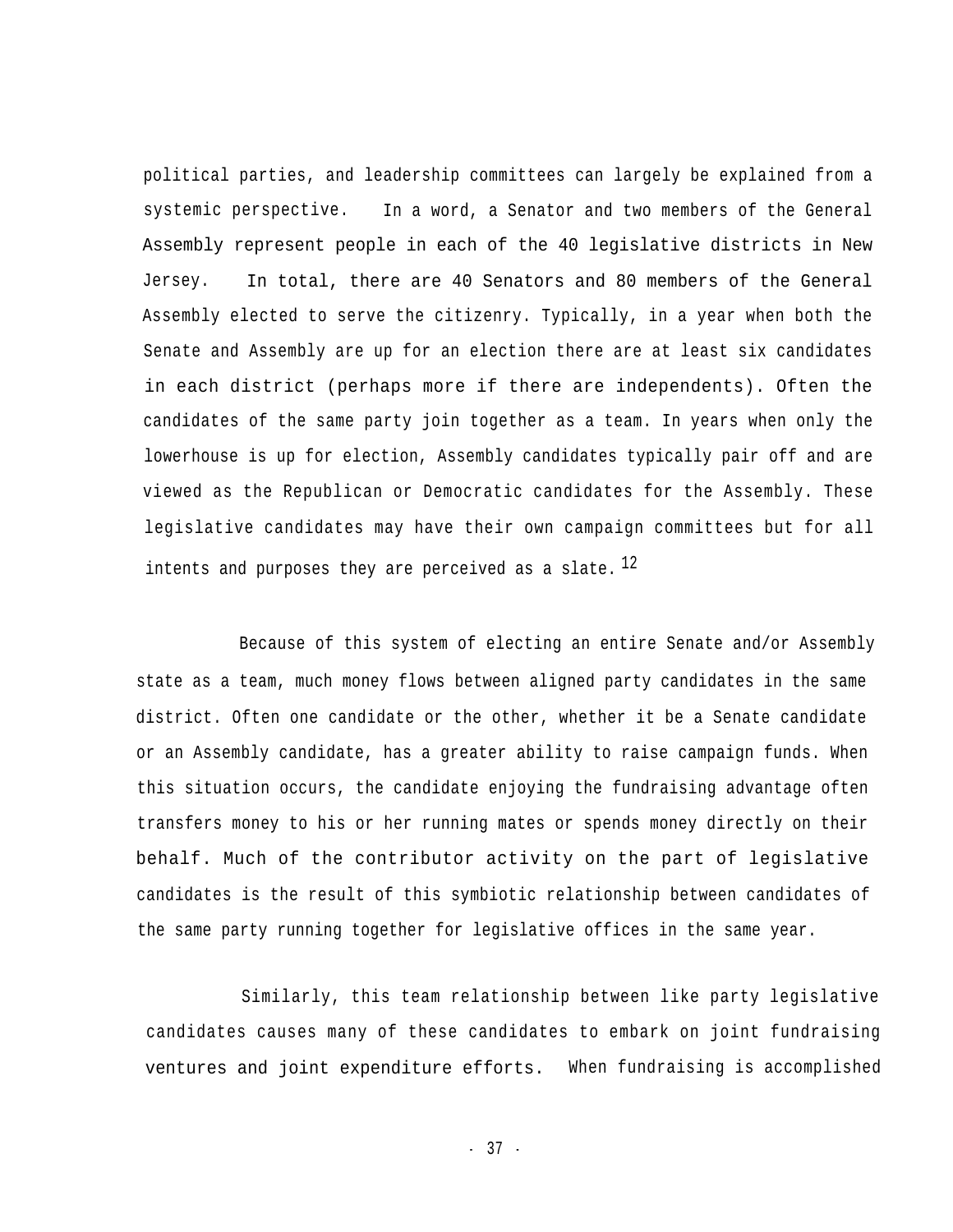jointly money is allocated to each candidate who benefits from the effort. Depending upon the fundraising arrangement, the transaction can be reported as a contribution from one candidate to another.

In addition to the monetary exchange between aligned party candidates within a legislative district, candidates for the Legislature, in particular incumbents, often make contributions to their party's legislative candidates outside of their legislative districts. By widely contributing to the campaigns of their party's legislative candidates outside their district, officeholders seek to enhance their standing among members of their legislative party. Whether the personal agenda involves obtaining or retaining a leadership position within the party's legislative caucus, or support for some future election to a higher office, etc., this activity is prevalent and accounts for part of the expenditures by legislative candidates that are reported as contributions to other candidates and parties. In a word, making contributions to other legislative candidates enhances a legislator's influence within his or her respective legislative party.

Candidates for the Legislature also make contributions to the political party committees and to the legislative leadership committees. This activity in part demonstrates the changing nature of legislative campaigns and their relationship to the political parties and leadership committees.

-

In this modern era, for instance, the State political party committees and the legislative leadership committees often undertake broadcast and direct-mail advertising campaigns on behalf of their candidates for the Legislature. For this activity, the State parties and leadership committees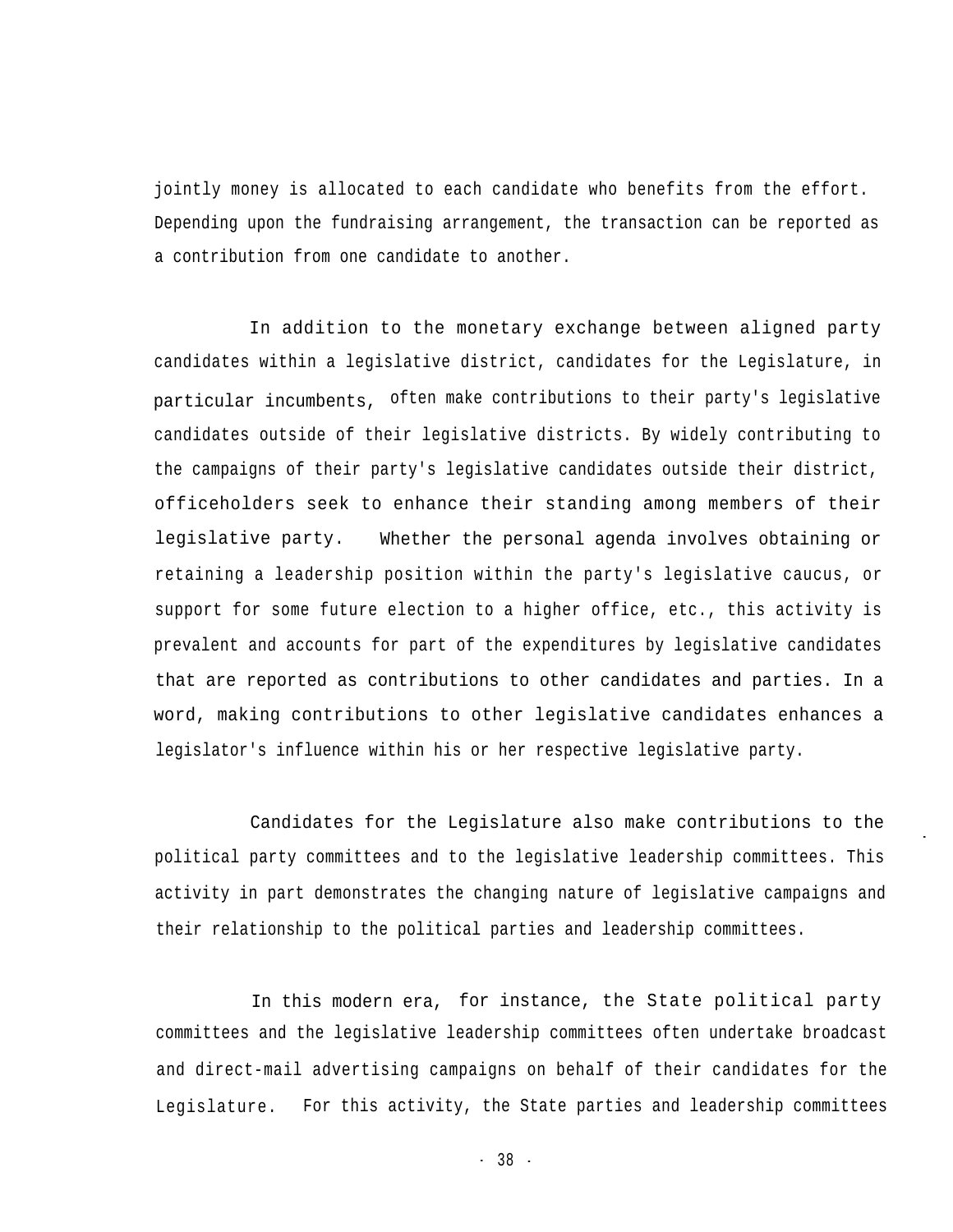are often reimbursed by individual legislative campaigns. These reimbursements are a part of the expenditure activity of legislative candidates and are included in their "contributions to others" total.

Beyond the monetary activity directed toward the State organizations, legislative candidates contribute to county and municipal political organizations as well. In many instances, legislative candidates have a greater ability to raise funds than local party organizations and their contributions to these local units are indicative of the more candidatecentered aspect of these campaigns. These contributions to local parties help to bolster the candidate's standing among the party faithful at the local level. Moreover, by helping to strengthen local campaign efforts, they are thereby promoting their own chances of being elected to the legislative office they are seeking.

--

.

-.

#### Gubernatorial Contributor Activity Non-Existent

This contributor activity undertaken by legislative candidates further distinguishes legislative campaigns from gubernatorial ones. The factors that drive legislative candidates to contribute to other candidates, parties, and leadership committees are non-existent for gubernatorial candidates**.**

Gubernatorial campaigns are not local in nature. These candidates do not have running mates as legislative candidates do and there is no leadership position within the legislative party about which to be concerned. Most importantly, gubernatorial candidates, who lead the party ticket, are

- 39 -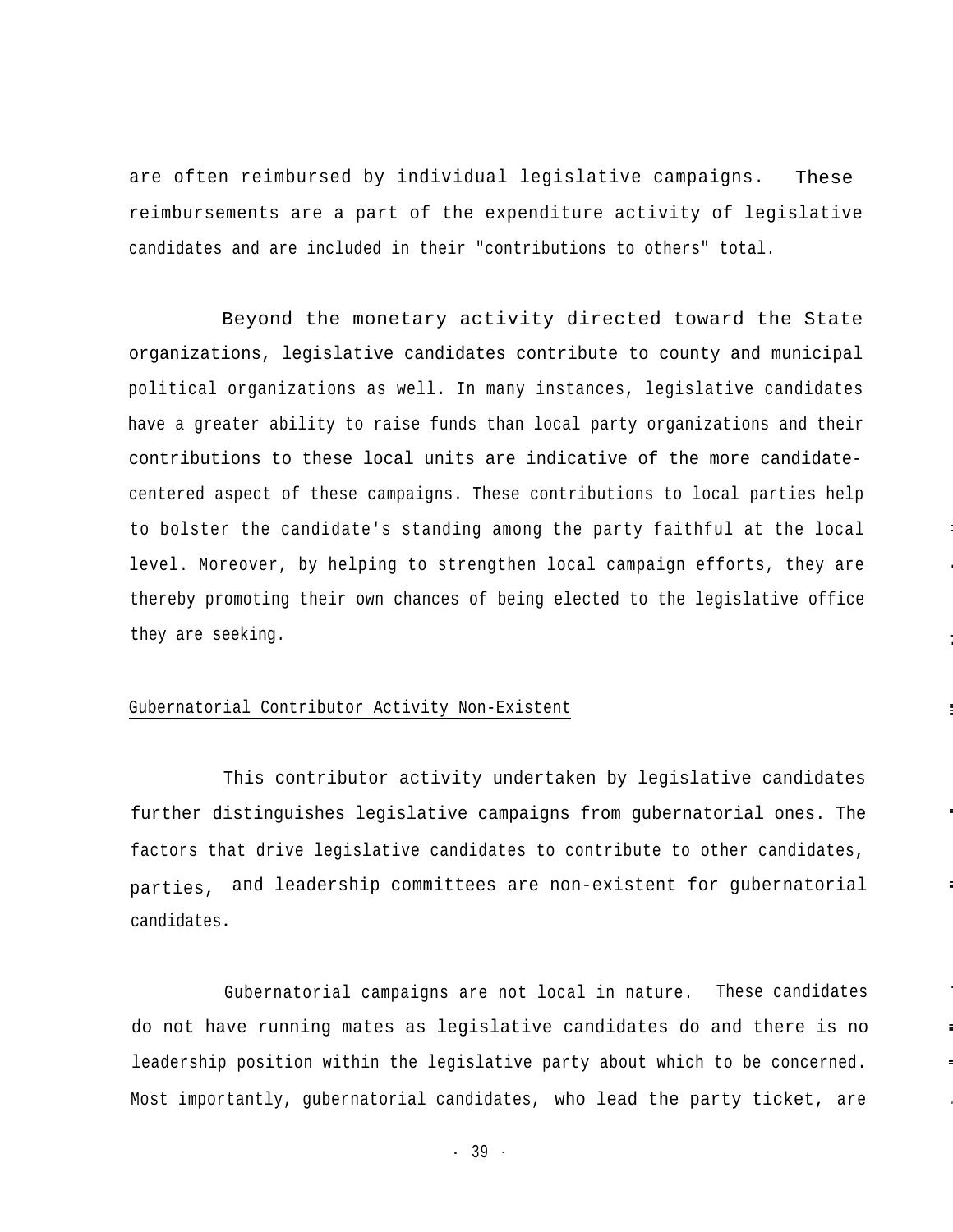subject to expenditure limitations when participating in the gubernatorial public financing program. Legislative candidates are not. Gubernatorial candidates, therefore, must be particularly careful in how they spend their money. As might be expected, purchasing broadcast media is a more prudent use of a gubernatorial candidate's money than is making contributions to other candidates.

The reasons given for the failure of gubernatorial candidates to give to other candidates also apply to their failure to contribute money to party organizations and leadership committees. Gubernatorial campaigns have a singular need to control carefully the use of their money. They are also Statewide in character, with the candidate being the focal point of the party's electoral effort. Legislative campaigns, on the other hand, though they must prudently use their resources, have not been under the same pressure to do so because they have not had to contend with expenditure limits. importantly, however, in terms of giving to party organizations, these legislative campaigns are local in nature. Most

Candidates for the Legislature are still very much plugged into local communities and the party organizations within those communities. While it certainly is true that legislative campaigns have become substantially candidate-centered, this evolution is not complete. Candidates for the Senate and Assembly typically spend significant amounts of time campaigning within the communities that comprise their districts. To a degree greater than that of gubernatorial candidates , they depend on the help and assistance of the people making up the local party organizations. In turn, this closer relationship results in legislative candidates giving back to those local

- 40 -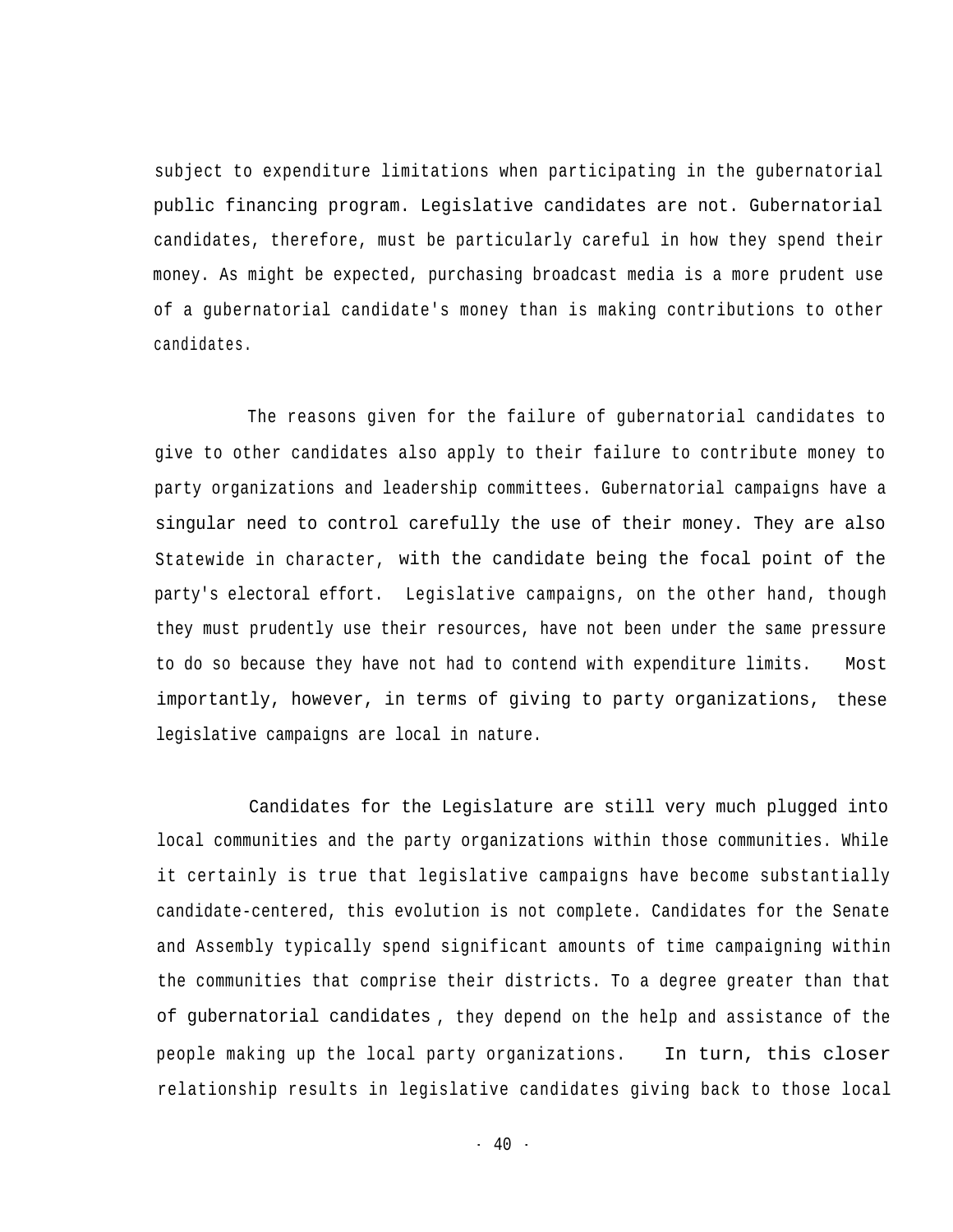organizations in the form of donations. Because legislative campaigns are more local in nature, the money flows more readily between them and the political party organizations.

In addition to non-mass communication expenditures enumerated above, legislative candidates also spend campaign funds on entertainment, charity, and election day activities.

#### Entertainment

Entertainment costs, for instance, amounted to \$702,862 in the 1987 general election. This amount constituted nine percent of the total expenditures made by candidates in the top 20 legislative spending districts. In 1991, a total of \$538,935, or six percent of total expenditures, went toward entertainment.

Entertainment costs include expenditures associated with fundraising. They also involve costs associated with the purchase of tickets to the fundraising events of others. Finally, they include the sponsorship of a variety of functions, such as luncheons, dinners, etc., which benefit campaign staff or other individuals connected to the campaign.

Attending events like local party fundraising dinners and cocktail parties as well as the events of other candidates and local officials is standard practice for candidates for the Legislature. This activity is one of the primary ways for the candidate to get his or her message out to the voter. Moreover, any candidate who does not attend these party events is not going to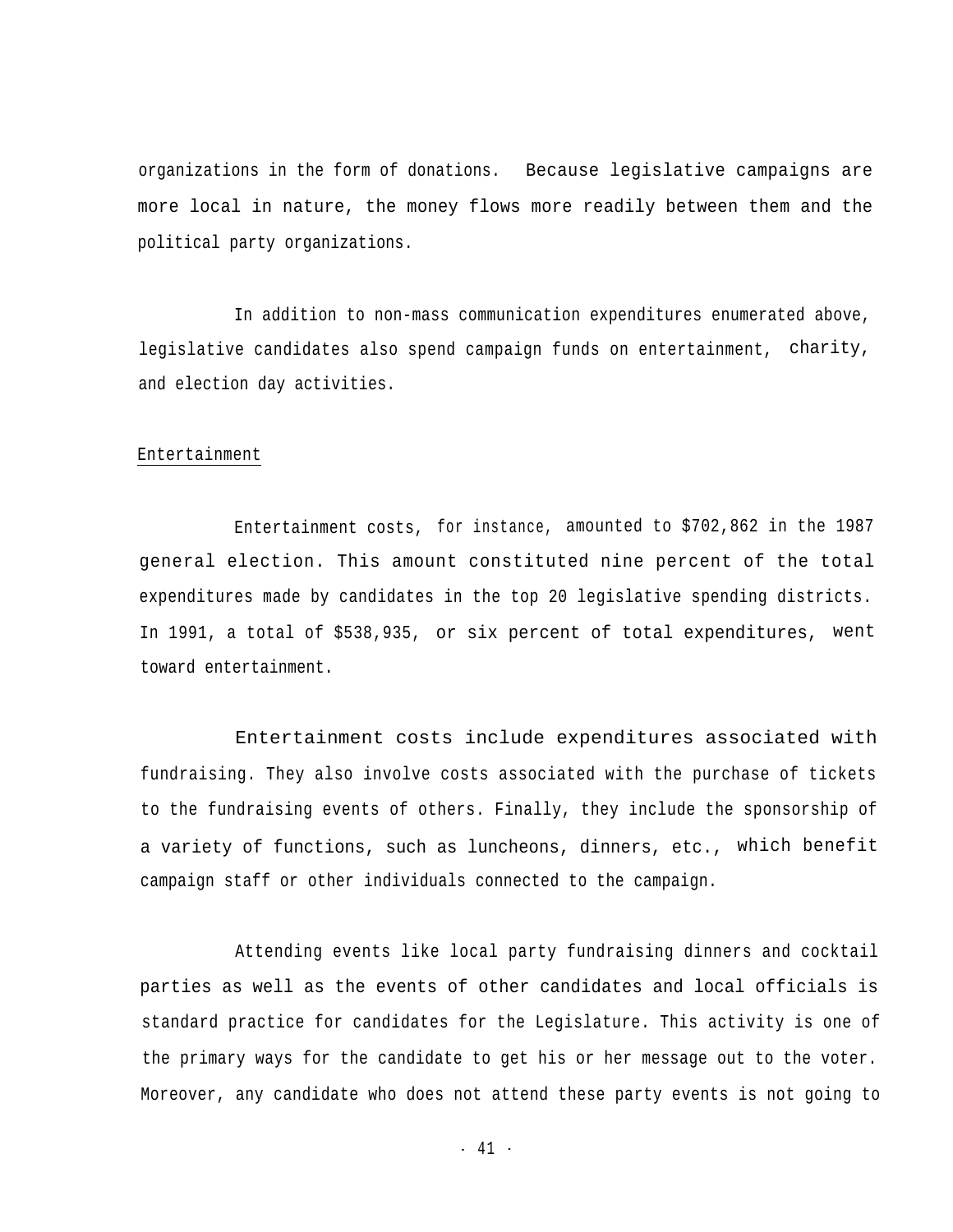build or maintain support among the party faithful. In the main, the candidate for the Legislature is required to pay for the ticket to the local events just like any other participant. Under the newly revised campaign law, it is even more clear that candidate committee funds may be used to pay for such tickets.

Campaigns for the Legislature sometimes underwrite the cost of lunches and dinners for campaign staff. Often, these expenses are incurred as the result of a working lunch or dinner. At other times, dinners are held to reward and thank campaign workers.

Finally, legislative candidates hold fundraising events of their own. In this day and age of candidate-centered candidacies, money is at the heart of successful campaign efforts. In holding these fundraising events, certain costs are incurred, all of which are included in the entertainment category.

The fact that a noticeable amount of money is spent on entertainment sets legislative campaigns apart from gubernatorial efforts. While gubernatorial campaigns expend monies outside of the expenditure cap for their own fundraising purposes, virtually no money is expended for events involving other candidates and/or local party events. Normally, candidates for governor speak at these events or make brief campaign stops as part of a series of visits they may be making on a particular night. Under such circumstances, they are not expected to contribute to the fundraiser.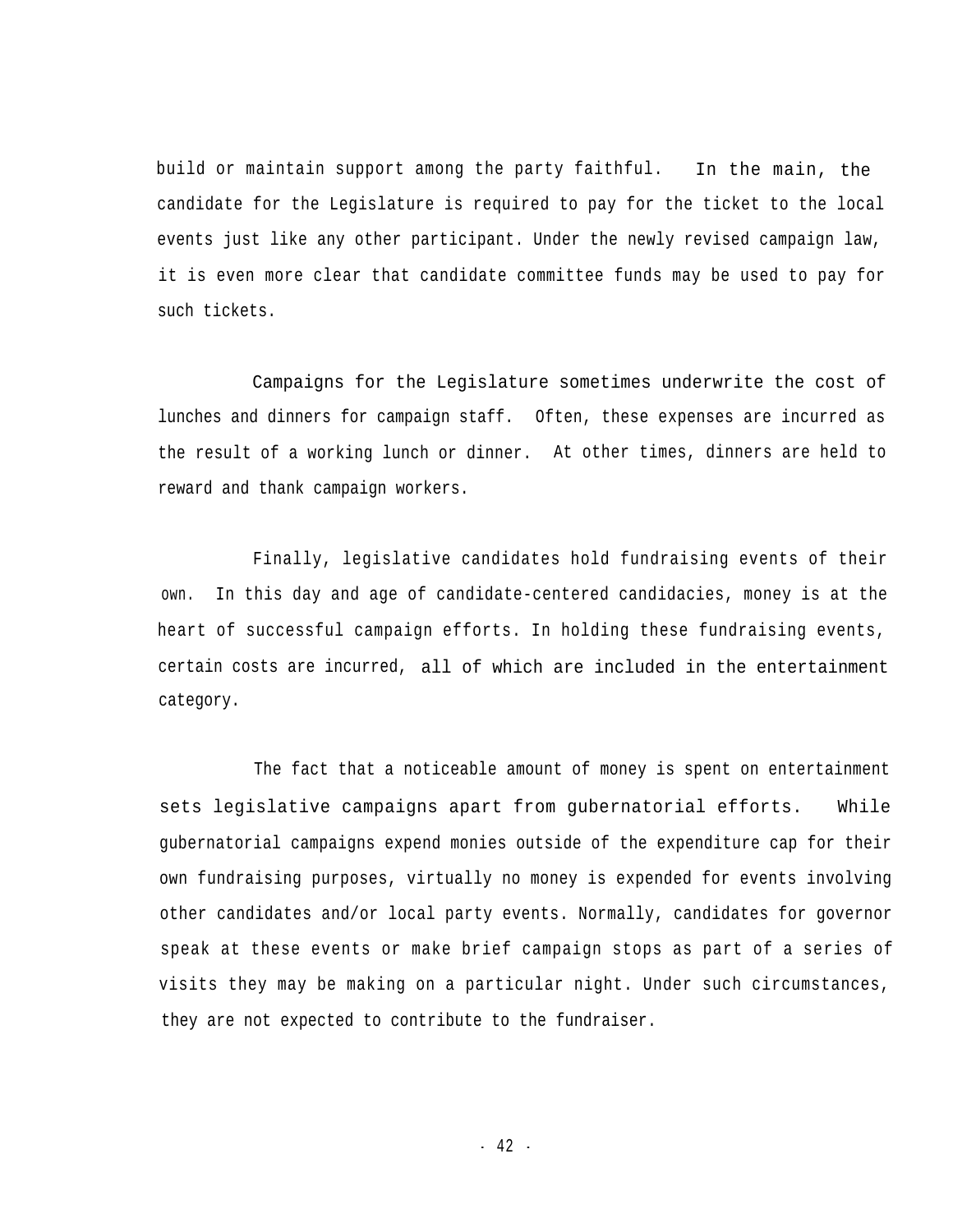#### Expenditures for Charitable Gifts

Repeatedly, candidates for the Legislature spend a portion of their campaign budgets on what has been categorized as charity. In 1987, a total of \$118,167 was expended for charitable gifts compared with \$77,351 in 1991. Though only two percent of total expenditures in 1987, and less than one percent in 1991, was spent on charitable gifts, the fact that any legislative money is spent for this purpose is significant, demonstrating further the local nature of these campaigns. Charitable gifts include donations to local charities and expenditures for such items as flowers for funerals and weddings. By expending some campaign monies in this traditional fashion, legislative candidates foster goodwill with local constituents, their families, and patrons of charities. While these expenditures may not seem to be campaign related, in fact they are. This traditional use of money helps candidates for the Legislature build and maintain support among their local constituency.

Again, this type of expenditure sets legislative candidates apart from gubernatorial candidates. The nature of the gubernatorial electoral system does not permit these candidates to spend their money in this manner.

#### Election Day Activities

Candidates for the Legislature also pay attention to election day efforts, expending \$265,867 and \$333,793 toward these activities in 1987 and 1991 respectively. Expenditures include telephone canvassing and get-out-thevote activities as well as the payment of workers on election day. These

 $-43 -$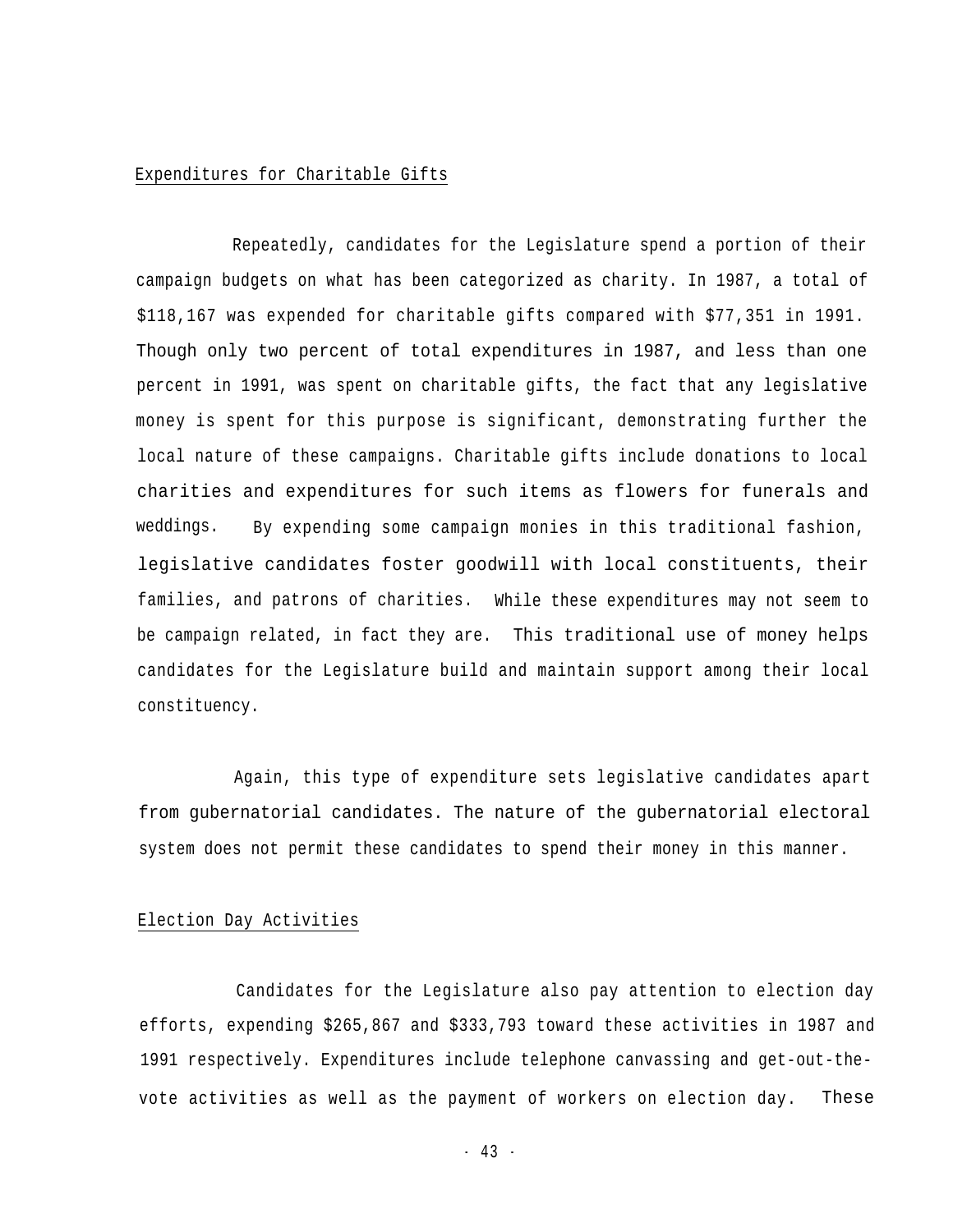workers are normally engaged in efforts designed to maximize the voter turnout of supporters of the candidate and to protect the candidate's interest at the polls. Expenditures on election day activities amounted to four percent of total in both 1987 and 1991.

These election day efforts, which, incidentally, gubernatorial candidates undertake as well, are indicative of how campaigns for the Legislature have evolved from the more party oriented to the candidate centered. The campaigns now undertake activities that once were the sole domain of the county and local party organizations.

#### Campaign Consultants

Another indication of the way that legislative campaigns are becoming more modern is represented in their spending on campaign consultants. These consultants, who provide advice and assistance on polling, media, research, strategy, etc., are becoming more and more prevalent at the legislative level. In 1987, for example, legislative candidates in the top 20 spending districts reported spending \$248,653 on campaign consultants, or three percent of total expenditures. In 1991, expenditures reported to be on consultants amounted to \$982,257 , or ten percent of total expenditures.

In these expenditures, legislative candidates again share something in common with gubernatorial candidates. Candidates for governor enlist the services of campaign consultants on a regular basis. Now legislative candidates increasingly engage these campaign professionals to help shape their campaigns and their message. This development is again indicative of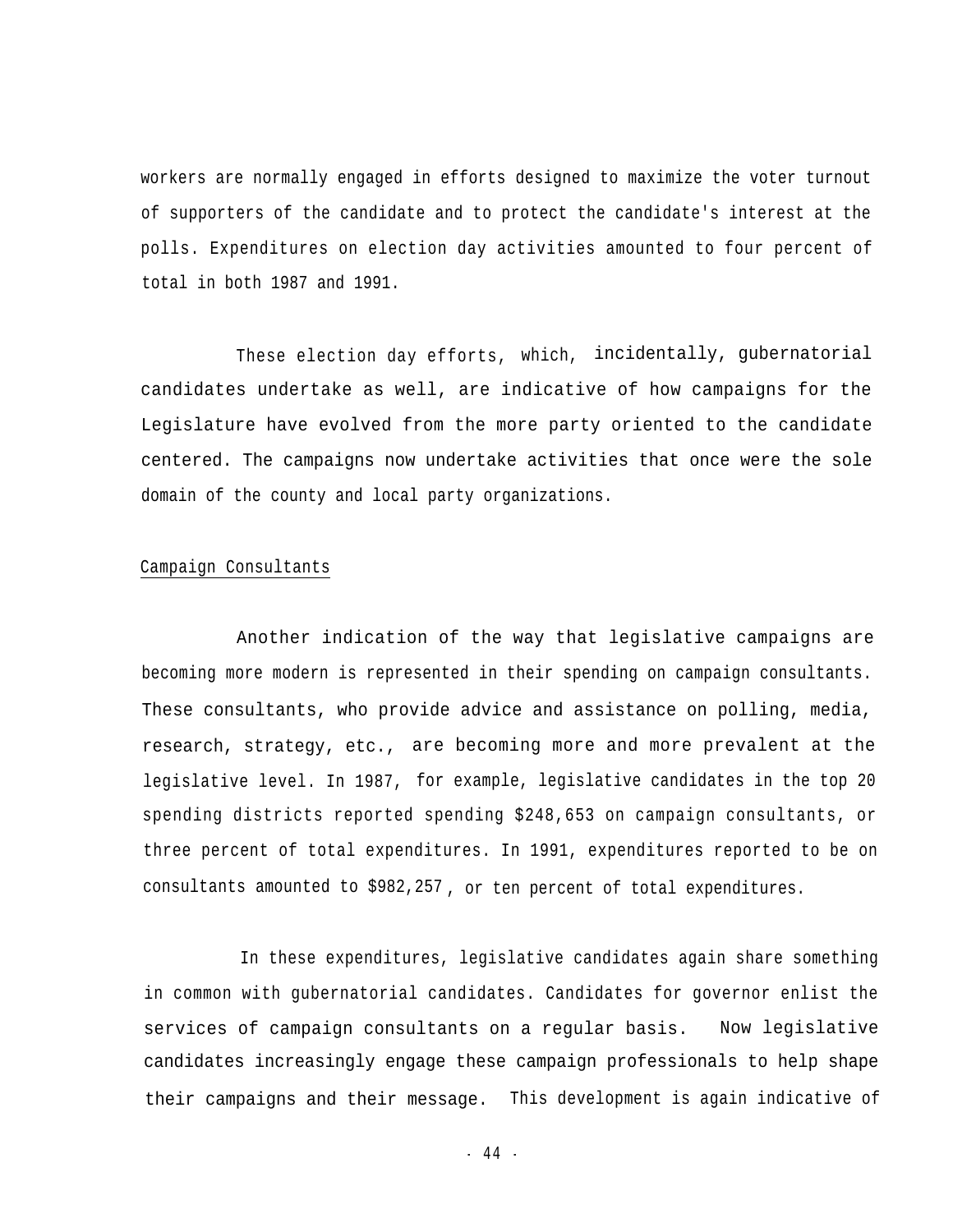how legislative campaigns, while not disconnected from the party efforts , have become substantially candidate centered and more and more independent of the party organization, even as they have maintained their essentially local character.

#### Administration

In addition to expenditures that have been categorized as miscellaneous, legislative candidates in the top 20 spending districts have reported a substantial amount of money expended in the form of administrative costs. In 1987, for instance, \$456,839, or six percent of total expenditures, was reported by legislative candidates as the cost of doing business. Four years later, in 1991, a total of \$725,944, or eight percent of total, went toward administration. Administration costs include costs associated with headquarter, computer, and photocopier rental as well as the costs for telephones, facsimile machines, and other office equipment. These costs can also include those directed toward the salaries or fees of individuals who staff the campaigns. The fact that legislative campaigns are incurring costs associated with administration underscores the greater sophistication of these campaigns in recent years. It also highlights a further point of commonality between these campaigns and gubernatorial ones. Gubernatorial campaigns**,** being sophisticated and reliant on technology, consultants , and a small cadre of staffers also invest campaign dollars in administration, albeit not a large proportion of them.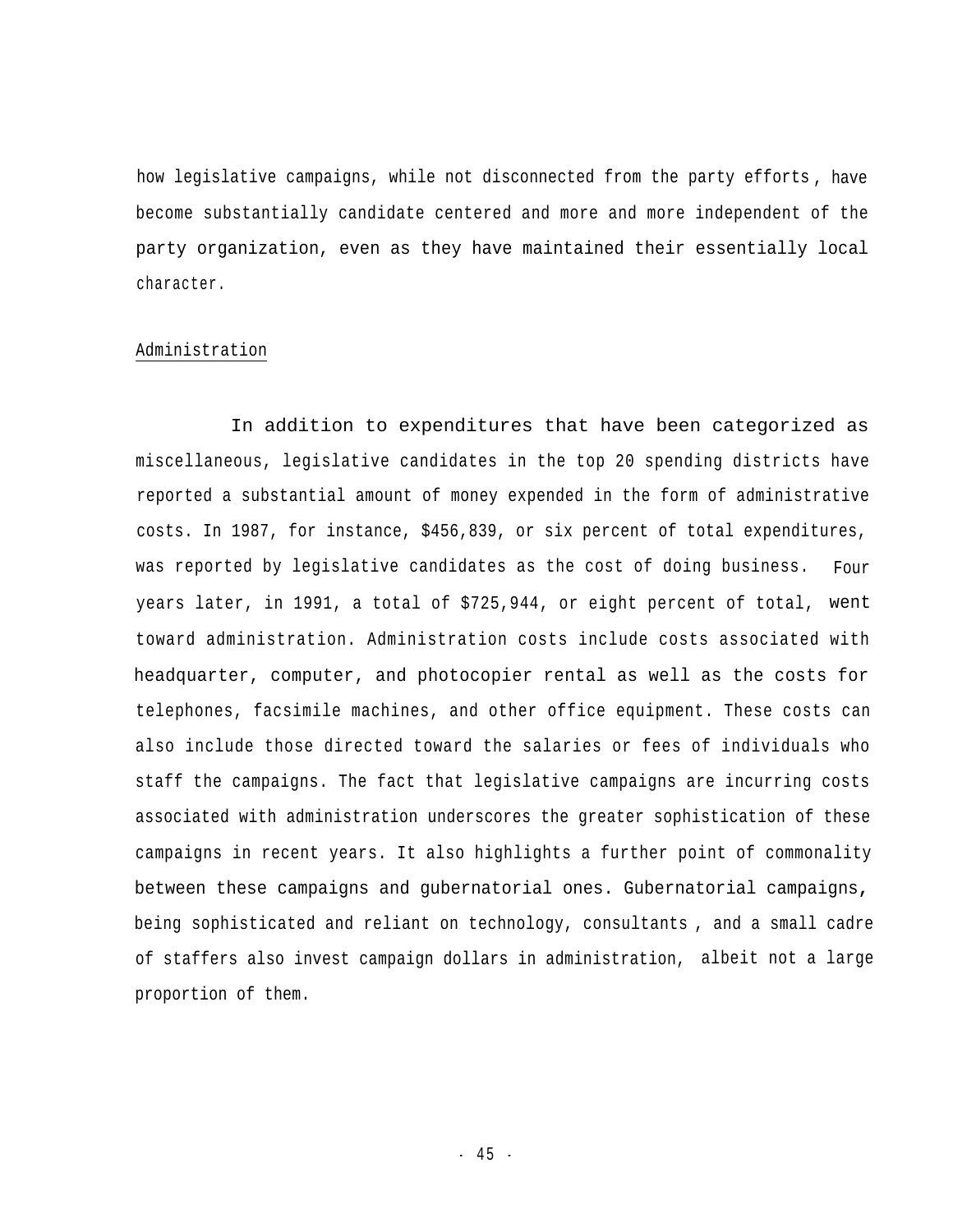#### *CONCLUSION*

In March, 1993, major campaign finance reform legislation was signed into law. Within a month, the changes embodied in the new law became effective, encompassing both the primary and general elections.

The reform law contains a very involved system of contribution limits. There is, for instance, a \$1,500 limit on individual, corporate, and union contributions per candidate per election. There is also a \$5,000 limit on PAC contributions per candidate per election. Among other limits contained in the law is a \$25,000 cap on the amount of money contributors can give to State and county party committees, and legislative leadership committees per year. Though in general the law leaves the political party committees and the leadership committees free to contribute as much to candidates as desired, in specific instances the law even imposes contribution limits on money flowing from county, municipal, and national party organizations.

Under the new law, candidates and officeholders are limited to one candidate committee and/or joint candidates committee per office and are subject to definite guidelines on the usage of campaign funds. Moreover, by regulation, these candidates are permitted to raise money for only one election at a time**.** While candidates can, for instance, transfer monies from their primary account to their general election account, they are not permitted to raise money under general election contribution limits until after the primary is over.

In addition to the above changes, the reform law also establishes a

 $-46 -$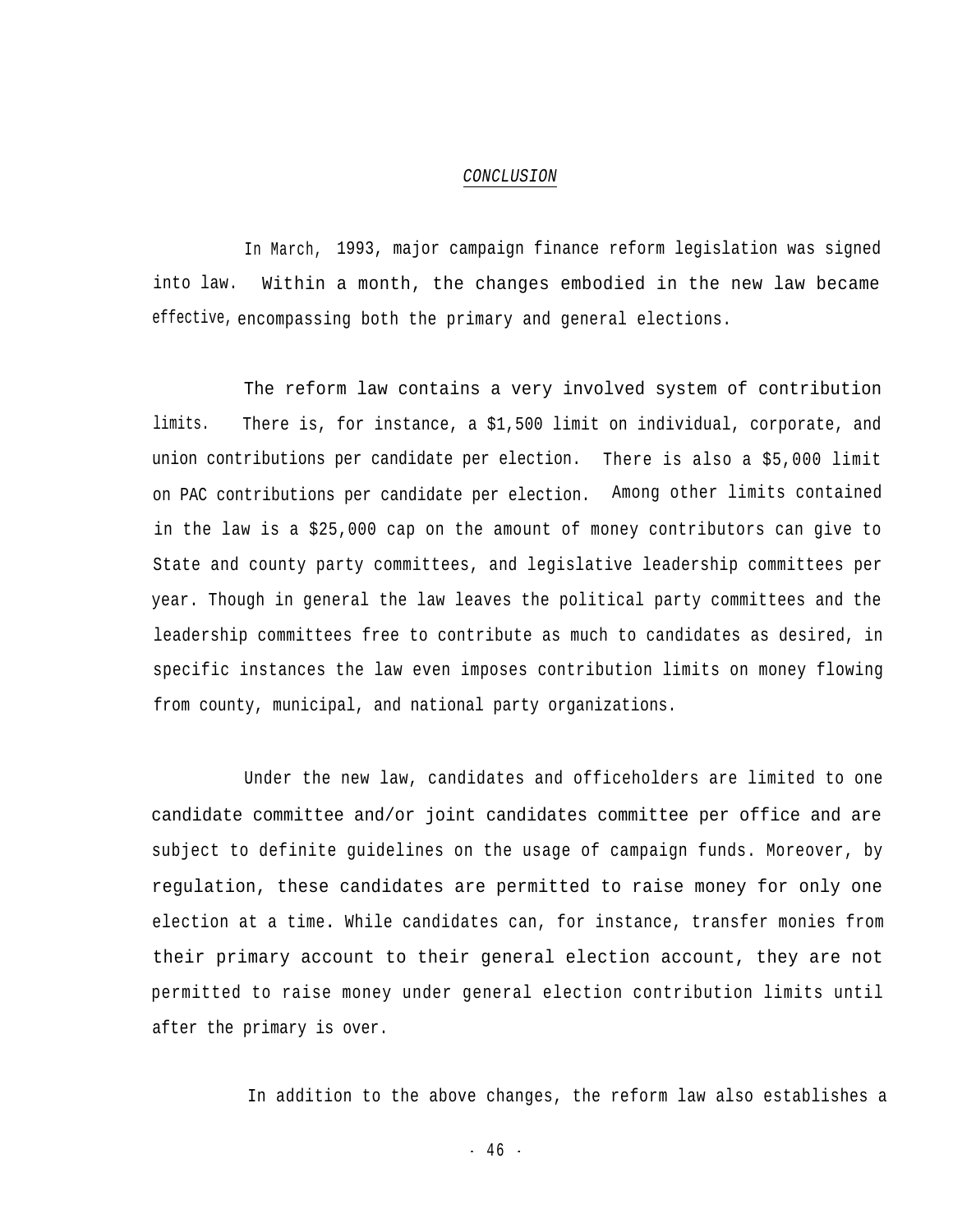PAC registration program, in which critical information about who established the PAC and who controls it is disclosed. Included among a variety of additional requirements, the law establishes new thresholds for reporting and for disclosing the identity of contributors. It also requires all filing entities to disclose the occupation and employer of all individual contributors.

This study of legislative expenditures involves elections that occurred prior to the enactment of the reforms. Quite possibly, legislative spending and the associated strategies of legislative campaigns might be influenced by the changes. measure the impact, if any, of the campaign reforms on the campaign strategies It will have to be left to a future study to of legislative candidates as evidenced by their spending patterns. For example, will the various contribution and expenditure limitations adversely impact fundraising? If so, will legislative candidates husband their resources by spending less money on gifts and charity? Will these candidates contribute less to other candidates and to the political parties? Will the political party committees again take a more important role in the campaigns? And what of the impact of the leadership committees? These and other questions may be answered in a future comparative study of legislative expenditures. For the moment, though, this analysis of the campaign expenditure patterns of legislative candidates in the top 20 spending districts in the general elections of 1987 and 1991 stands as the only one of its kind in New Jersey and perhaps in the nation.

Legislative candidates, not ignorant of the possibilities inherent in mass media advertising, reported spending close to 50 percent of their

- 4 7 -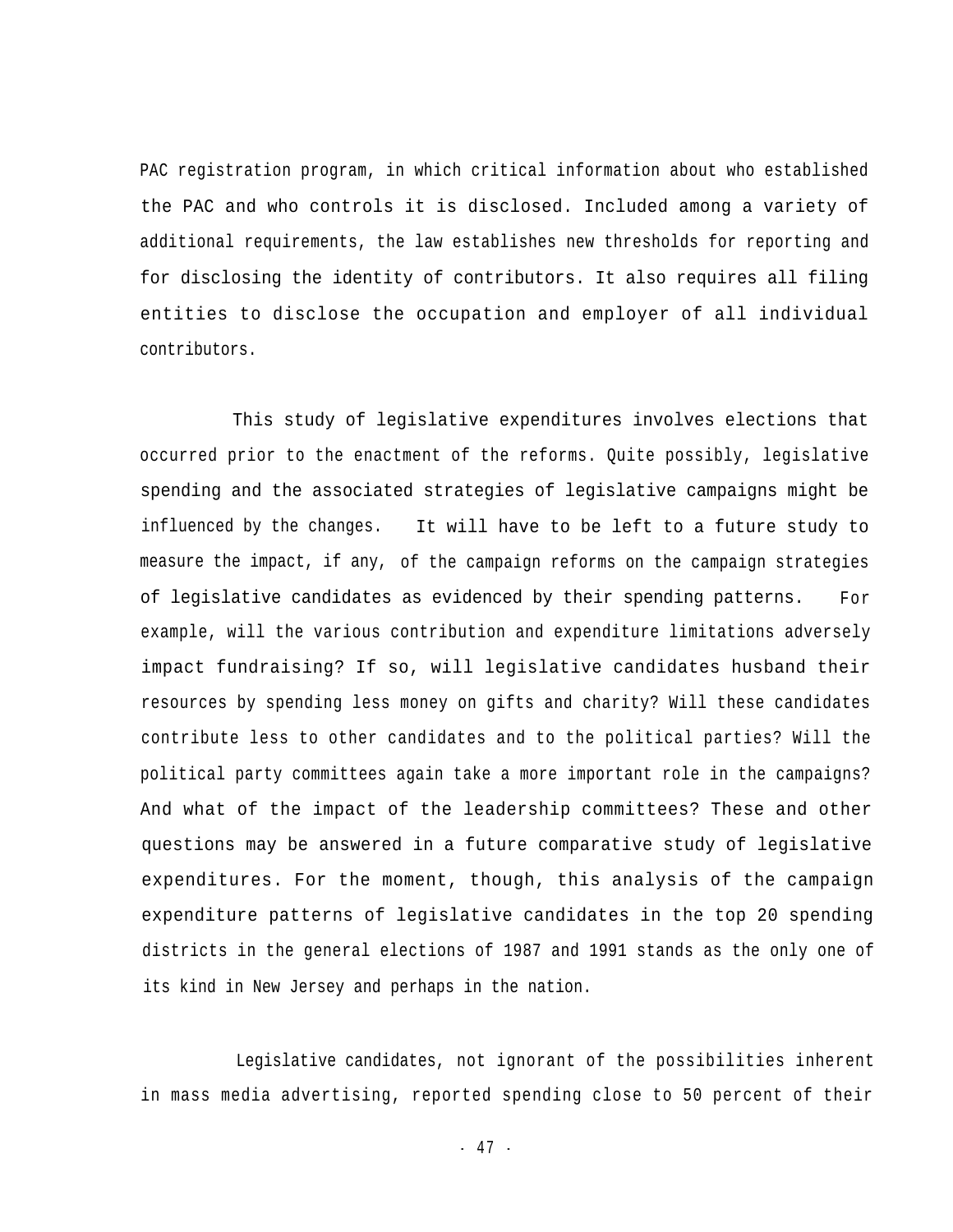funds on mass communication in both the 1987 and 1991 general elections. Though substantially less than the proportion of funds spent on mass communication by gubernatorial candidates in the last two elections for governor, over 80 percent, this amount expended by Senate and Assembly candidates indicates that mass advertising has become a very important part of these campaigns. It illustrates that legislative campaigns have become more candidate-centered and less party oriented.

The fact that recent gubernatorial campaigns have used over 80 percent of their budgets for the purchase of mass communications whereas legislative campaigns have expended about half of theirs for this purpose, does, though, point to some major differences in campaigning between candidates for Governor and candidates for the Legislature.

As noted in the paper, of primary significance is the fact that gubernatorial campaigns are Statewide in character, whereas legislative campaigns are local in nature. Over 4 million registered voters must be reached by gubernatorial candidates through mass communication techniques designed to gain support from people living in a television-oriented, mobile society. Legislative candidates, on the other hand, must reach approximately only 100,000 registered voters in their districts. The more local flavor of their campaigns gives rise to other modes of campaigning than that of a heavy reliance on mass communication.

The two major party candidates for Governor in the 1993 race, because they participated in the public financing program, were allowed to spend \$5.9 million each. Thus, when considering the fact that there are

- 48 -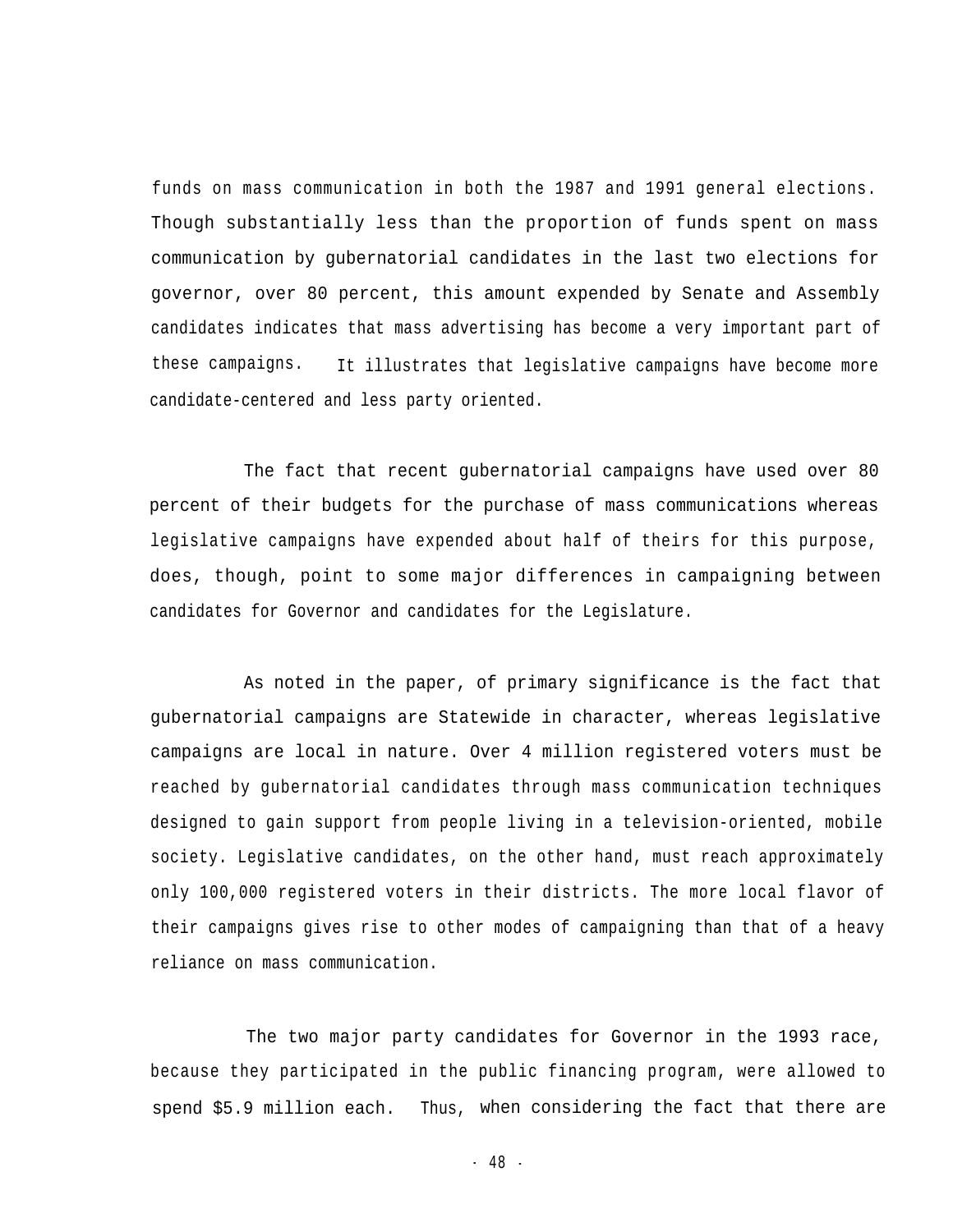approximately 4 million registered voters Statewide, these candidates together spent approximately \$2.95 per registered voter (\$1.47 per voter each). Legislative candidates, by comparison, spending over \$15 million in 1991, averaged statewide about \$3.75 per registered voter. Therein lies another explanation for the greater emphasis on mass communications by gubernatorial candidates than by legislative candidates. Because of the expenditure limitations that affect nearly all the major gubernatorial candidates who participate in the public financing program, these candidates have to be extremely careful in terms of how they utilize campaign money. These candidates have determined that the most effective use of their money is for mass communication , in particular broadcast media. Since legislative candidates do not have expenditure limitations with which to cope, they can more readily spread their money around for other, often more traditional purposes.

As indicated, within the category of mass communication the bulk of gubernatorial spending has been on broadcast media. Approximately 90 percent of mass communication spending in both 1985 and 1989 was for broadcast media, that is, radio and television. Spending by legislative candidates within this category took a different turn. In 1987, 82 percent of mass communication expenditures went toward print media, mostly direct-mail, and in 1991, <sup>67</sup> percent went toward that category, again primarily for direct-mail. The spending within the mass communication category reflects the Statewide character of gubernatorial campaigns versus the local character of legislative campaigns. Gubernatorial candidates have recognized that the best way to reach a broad audience is mostly through television and to a degree, through radio. Legislative campaigns have recognized direct-mail, and to an extent

-

- 49 -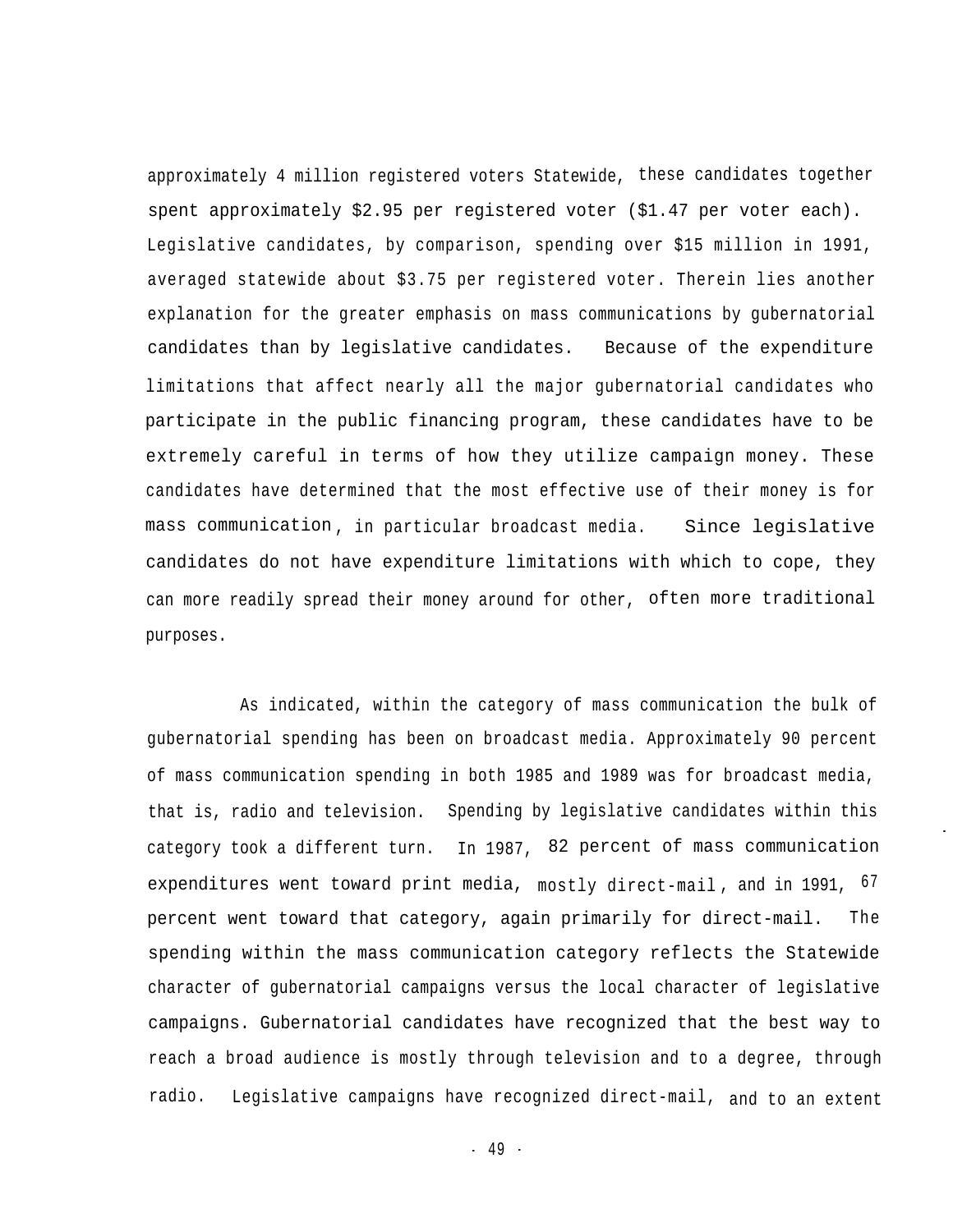newspaper advertising, as an effective means of targeting the narrow audience they need to reach; although broadcast advertising increased from 18 percent to 33 percent of total communication spending between 1987 and 1991, perhaps indicating a shift of some monies toward cable television.

Legislative candidates also betrayed their essential local character through forms of spending other than mass communication. In legislative campaigns, large quantities of money are exchanged between candidates and between candidates and political parties. In 1987, 17 percent of all dollars spent flowed between the candidates and other candidates and their parties. In 1991, that figure was 19 percent. As noted in the text, a large portion of this money exchange is attributable to the system of electing members of the Assembly and Senators and to the desire of many of these individuals to climb onto and up the leadership ladder. In addition to this use of the money, legislative candidates also spend money on gifts and on charity. They also spend money on entertainment, ie., purchasing tickets to political fundraisers and underwriting the costs of their own fundraisers. Utilizing campaign dollars in this manner further separates them from the campaign approaches taken by gubernatorial candidates.

The foregoing should not suggest that there are no similarities between legislative strategies in spending and gubernatorial ones, only that in the main they are different. While media strategies diverge, as do spending on other candidates and parties, charitable gifts, and entertainment, there is some similarity in the spending on administration, consultants, and election day activities. Legislative campaigns and gubernatorial campaigns both expend campaign funds for these purposes, recognizing, for instance , the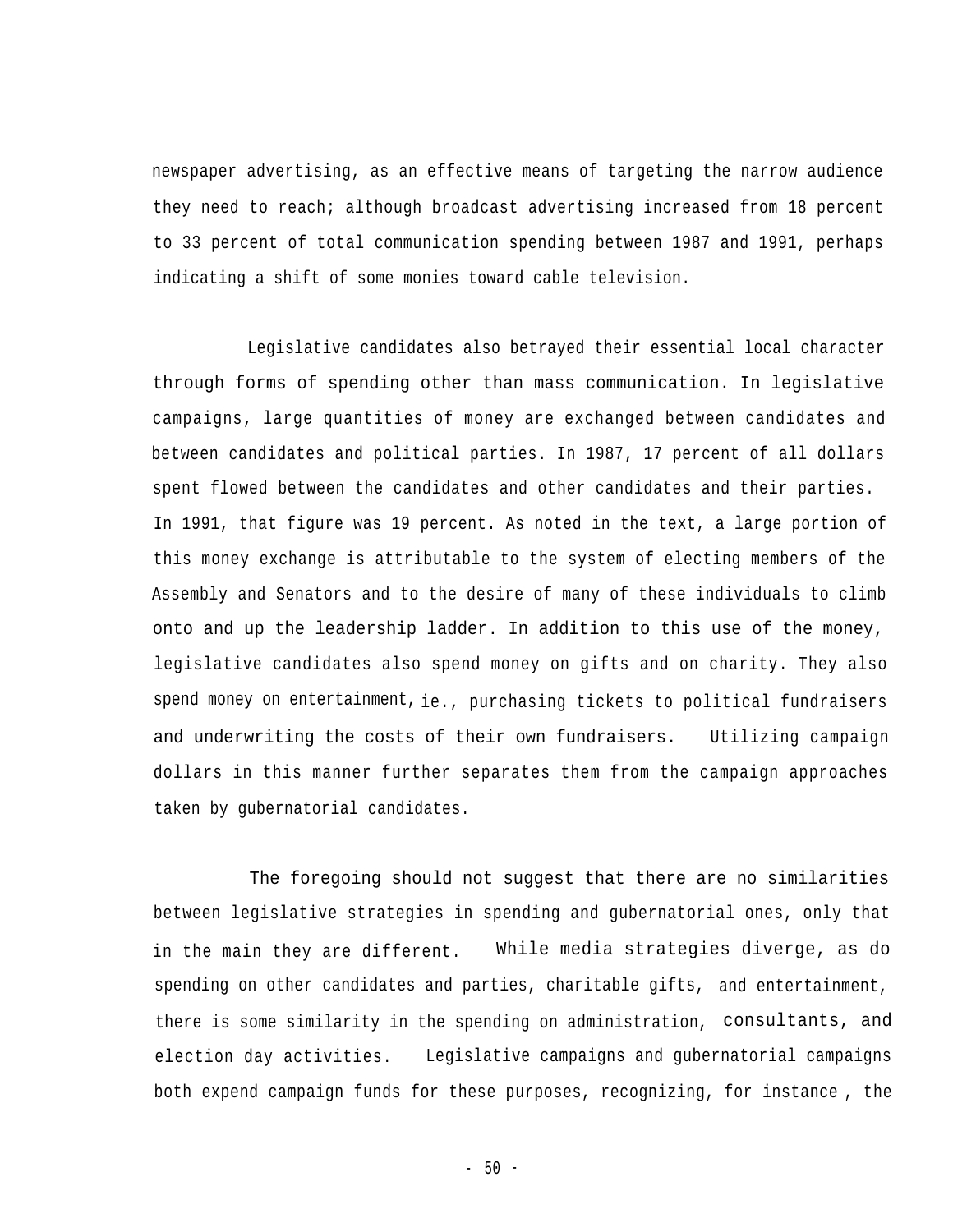importance to modern-day campaigns of technology and get-out-the-vote efforts.

There is no doubt that legislative campaigns are becoming more sophisticated and candidate-centered. Because of the very local nature of these campaigns, however, the political parties within and throughout the municipalities and counties still do play a role, although considerably less of a one than in the past. On the State level, through underwriting the costs of advertising, polling, etc., the State political parties also offer assistance. strategies, as evidenced by their spending patterns, to be a blend of the new and the old, and centering around the local character of the contest. Mass The findings of this paper suggest legislative campaign communication techniques are utilized for these more candidate-centered efforts, but with emphasis on advertising efforts that fit the essentially local nature of the campaigns. At the same time, more traditional modes of campaigning have not been abandoned. The candidates do, through the party and through direct campaigning, try to meet as many people as possible. They do not neglect charitable giving nor the making of contributions to other candidates and to the parties, and they do not forget the importance of election day activities.

Non-professionals**,** then, may still be very much involved in legislative campaigns, but these campaigns are becoming more and more sophisticated and modernized with each passing election.